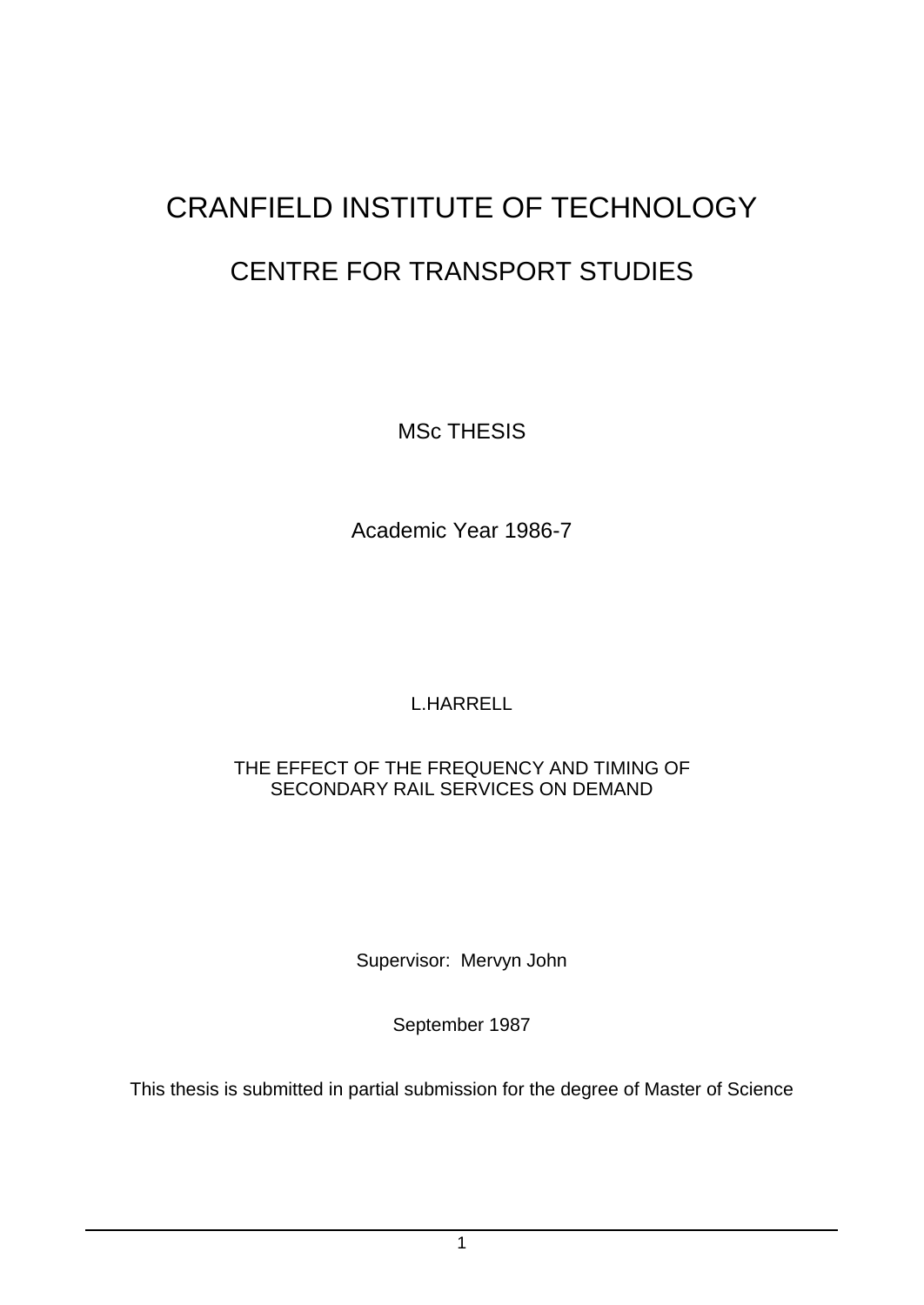#### ABSTRACT

This piece of research looks at the effects on demand resulting from changes in the frequency and timing of secondary rail services. Firstly general information on desired travel times is analysed. Then the results of a market research survey are compared to the predictions of the model currently used by British Rail on InterCity services to see if the latter accurately predicts the changes in the different environment of the secondary railway.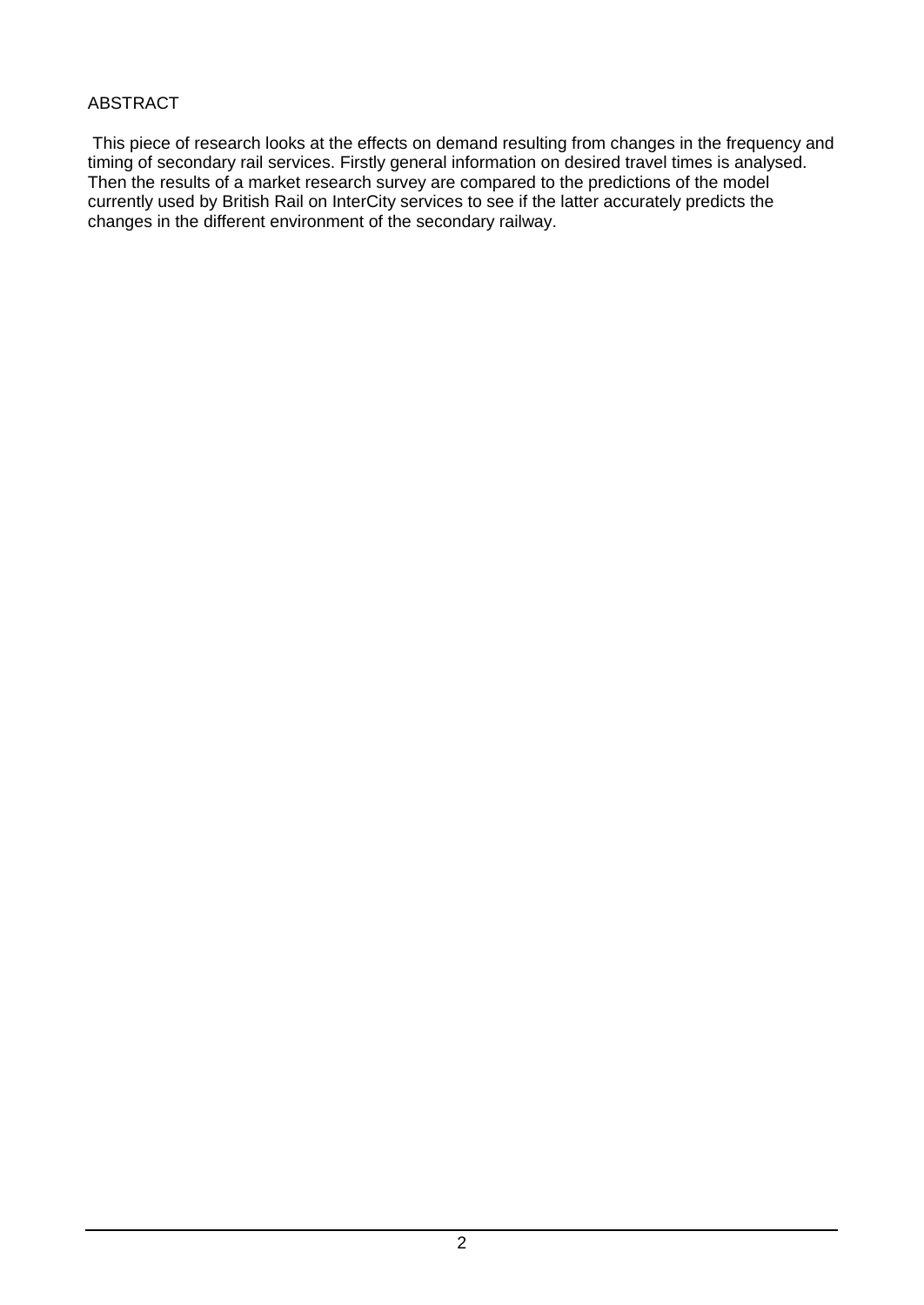#### ACKNOWLEDGEMENTS

I wish to thank the following people for their help during the preparation of this thesis.

Mr Mervyn John my supervisor for his continual assistance in all aspects of the work and keeping me on the right track.

From British Rail, Mr Peter Dunkerly (Railway Technical Centre, Derby) for suggesting the topic for the research and setting up the necessary contacts in other divisions of British Rail allowing me to continue. I also wish to acknowledge the assistance of many others in BR including Mr Steve Haygreen (Provincial), Mr Alan Bennett (Policy Unit) and all those who co-operated with me on the Dorchester Yeovil line.

Most of the staff and students at CTS helped to some degree in the research especially Dr John owriss, Ian Black and Roger Seaton.

My family for sorting out accessibility problems in Yetminster and generally helping out in the data collection stage.

Finally to Amanda Rolfe for her assistance and support from the beginning to the end of the research.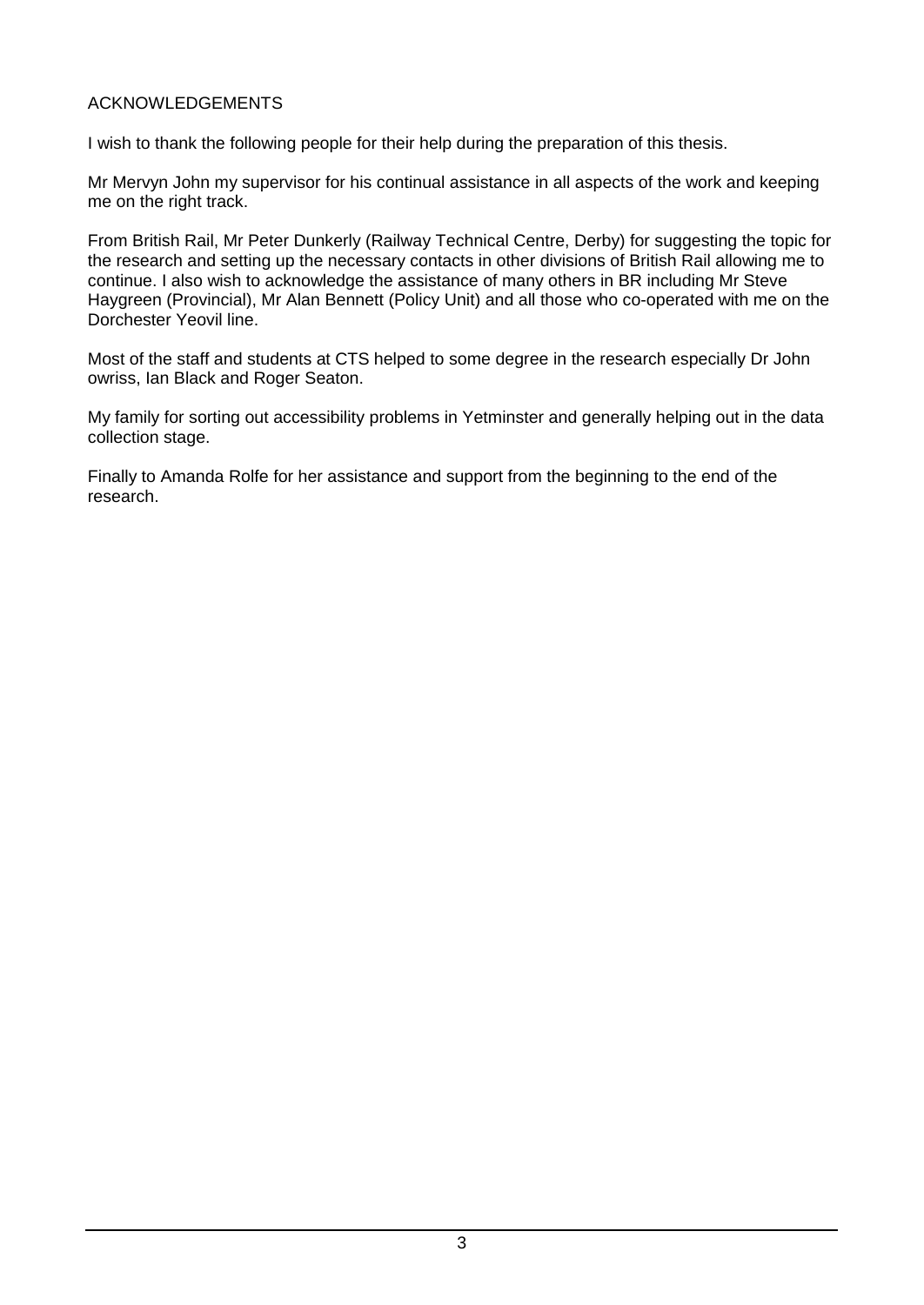| <b>CHAPTER ONE - INTRODUCTION</b>                 | 8                |
|---------------------------------------------------|------------------|
| <b>1.1 THE PROBLEM</b>                            | 8                |
| <b>1.2 THE STUDY ENVIRONMENT</b>                  | 8                |
| <b>1.3 OBJECTIVES OF THE STUDY</b>                | 8                |
| <b>1.4 THE APPROACH</b>                           | $\boldsymbol{9}$ |
| <b>1.5 STRUCTURE OF THE THESIS</b>                | 10               |
| <b>CHAPTER TWO - BACKGROUND TO THE STUDY</b>      | 11               |
| <b>2.1 INTRODUCTION</b>                           | 11               |
| <b>2.2 THE RURAL PUBLIC TRANSPORT PROBLEM</b>     | 11               |
| <b>2.3 THE RURAL RAIL PROBLEM</b>                 | 11               |
| 2.4 MAIN SURVEY AREA - THE DORCHESTER-YEOVIL LINE | 13               |
| <b>2.5 THE FREQUENCY AND TIMING ISSUES</b>        | 13               |
| <b>2.6 RESEARCH ON FREQUENCY AND TIMING</b>       | 14               |
| 2.6.1 THE NON-RAIL EXPERIENCE:                    | 14               |
| 2.6.2 THE RAIL EXPERIENCE:                        | 15               |
| <b>2.7 SUMMARY</b>                                | 16               |
| <b>CHAPTER THREE - THE METHODOLOGY</b>            | 17               |
|                                                   |                  |
| 3.1 GENERAL:                                      | 17               |
| 3.1.1 CONTENT:                                    | 17               |
| 3.1.2 INTRODUCTION:                               | 17               |
| 3.2 THE BRITISH RAIL APPROACH:                    | 17               |
| 3.2.1 BASIC PRINCIPLES:                           | 17               |
| 3.2.2 THE ROOFTOPS MODEL:                         | 18               |
| 3.2.3 ADAPTATIONS ALLOWED BY THE MODEL:           | 19               |
| 3.2.4 THE DEFICIENCIES OF THE ROOFTOPS MODEL:     | 20               |
| <b>3.3 THE ALTERNATIVE MODEL:</b>                 | 21               |
| 3.3.1 GENERAL APPROACH:                           | 21               |
| 3.3.2 ESTIMATING UNDERLYING DEMAND:               | 22               |
| 3.3.3 THE DECAY OF UNDERLYING DEMAND:             | 22               |
| 3.3.5 NON-SPECIFIC TRIPS:                         | 25               |
| 3.3.6 IMPLEMENTATION OF MODEL:                    | 25               |
| <b>3.4 COMPARISON OF THE TWO MODELS</b>           | 27               |
| <b>3.5 SUMMARY</b>                                | 27               |
| <b>CHAPTER FOUR - DATA COLLECTION:</b>            | 28               |
| <b>4.1 GENERAL</b>                                | 28               |
| <b>4.2 DEVELOPMENT</b>                            | 28               |
| 4.2.1 FREQUENCY MODEL QUESTIONNAIRE.              | 28               |
| <b>4.3 EXECUTION</b>                              | 30               |
| 4.3.1 CHOICE OF SURVEY LOCATION:                  | 30               |
| 4.3.2 MAIDEN NEWTON AND YETMINSTER SURVEYS:       | 30               |
| 4.3.3 ON-VEHICLE INTERVIEWS:                      | 32               |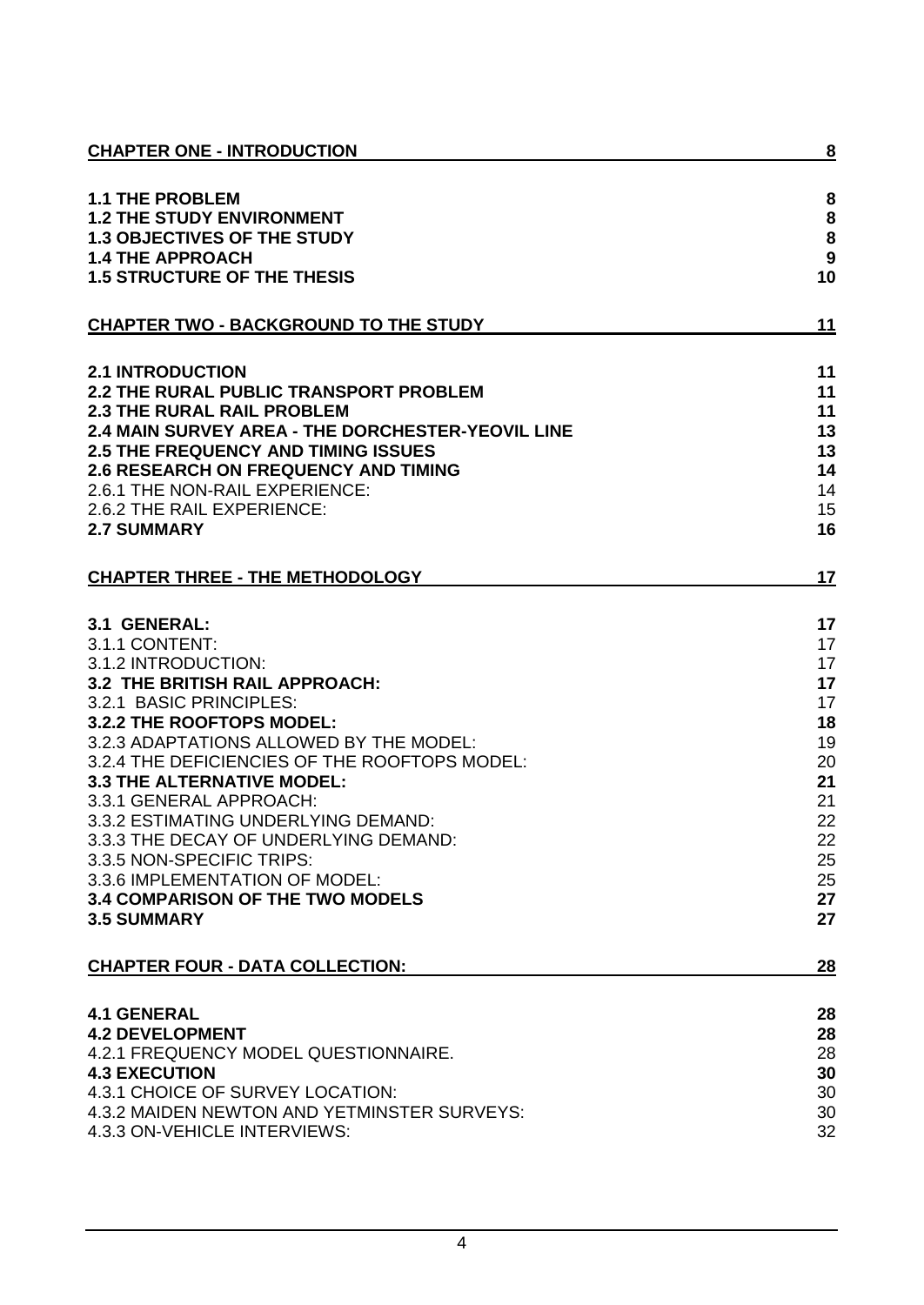| 4.3.4 BRADFORD PEVERELL SURVEY:                              | 32 |
|--------------------------------------------------------------|----|
| <b>4.4 ORGANISATION OF DATA FOR ANALYSIS</b>                 | 32 |
| <b>4.5 PROBLEMS WITH THE APPROACH</b>                        | 33 |
| <b>4.6 SUMMARY</b>                                           | 33 |
|                                                              |    |
| <b>CHAPTER FIVE - RESULTS</b>                                | 35 |
|                                                              |    |
| <b>5.1 GENERAL</b>                                           | 35 |
| <b>5.2 BRADFORD PEVERELL - NON-RAIL RESULTS</b>              | 35 |
| 5.2.1 DESIRED TRAVEL TIMES BY DAY (GENERAL):                 | 35 |
| 5.2.2 DESIRED TRAVEL TIMES BY DAY (OUTWARD):                 | 35 |
| 5.2.3 DESIRED TRAVEL TIMES BY DAY (RETURN):                  | 37 |
| 5.2.4 DESIRED TRAVEL TIMES BY TRIP TYPE (GENERAL):           | 38 |
| 5.2.5 DESIRED TRAVEL TIMES BY TRIP TYPE (OUTWARD):           | 39 |
| 5.2.6 DESIRED TRAVEL TIMES BY TRIP TYPE (RETURN):            | 41 |
| 5.2.7 DESIRED TIME DURATION IN DORCHESTER:                   | 44 |
| 5.3 ON-VEHICLE INTERVIEW RESULTS                             | 44 |
| 5.4 YETMINSTER AND MAIDEN NEWTON GENERAL RESULTS             | 45 |
| 5.4.1 CURRENT TRIPS:                                         | 45 |
| 5.4.2 TIMING OF ADDITIONAL TRIPS (GENERAL):                  | 47 |
| 5.4.3 TIMING OF ADDITIONAL TRIPS (YETMINSTER):               | 47 |
| 5.4.4 TIMING OF ADDITIONAL TRIPS (MAIDEN NEWTON):            | 48 |
| 5.4.5 ACCEPTABLE TIME RANGES FOR ADDITIONAL TRIPS:           | 50 |
| 5.4.6 TOTAL STATED TRIPS:                                    | 51 |
| 5.4.7 CURRENT TIMETABLES AND TRAVEL DETERRENCE:              | 51 |
| 5.4.8 RELATING PERSONAL CHARACTERISTICS TO ADDITIONAL TRIPS: | 52 |
| 5.5 YETMINSTER AND MAIDEN NEWTON FREQUENCY RESULTS           | 53 |
| 5.5.1 GENERAL:                                               | 53 |
| 5.5.2 BR ROOFTOPS RESULTS:                                   | 53 |
| 5.5.3 MARKET RESEARCH RESULTS:                               | 56 |
| 5.5.4 SENSITIVITY TESTS:                                     | 59 |
| 5.6 COMPARISON OF THE 'ROOFTOPS' AND MARKET RESEARCH RESULTS | 60 |
|                                                              |    |
| <b>5.7 SUMMARY OF RESULTS</b>                                | 62 |
|                                                              |    |
|                                                              |    |
| <b>CHAPTER SIX - SUMMARY AND CONCLUSIONS</b>                 | 63 |
|                                                              |    |
| <b>6.1 GENERAL</b>                                           | 63 |
| 6.2 SUMMARY OF RESEARCH                                      | 63 |
| 6.2.1 THE APPROACH:                                          | 63 |
| 6.2.2 THE RESULTS:                                           | 63 |
| <b>6.3 VALIDITY OF THE APPROACH AND RESULTS</b>              | 63 |
| <b>6.4 IMPLICATIONS FOR THE REAL WORLD</b>                   | 64 |
| 6.5 RECOMMENDATIONS FOR FURTHER WORK                         | 65 |
| <b>6.6 POLICY RECOMMENDATIONS</b>                            | 65 |
| <b>6.7 SUMMARY OF CHAPTER</b>                                | 65 |
|                                                              |    |
|                                                              |    |

# **REFERENCES: 66**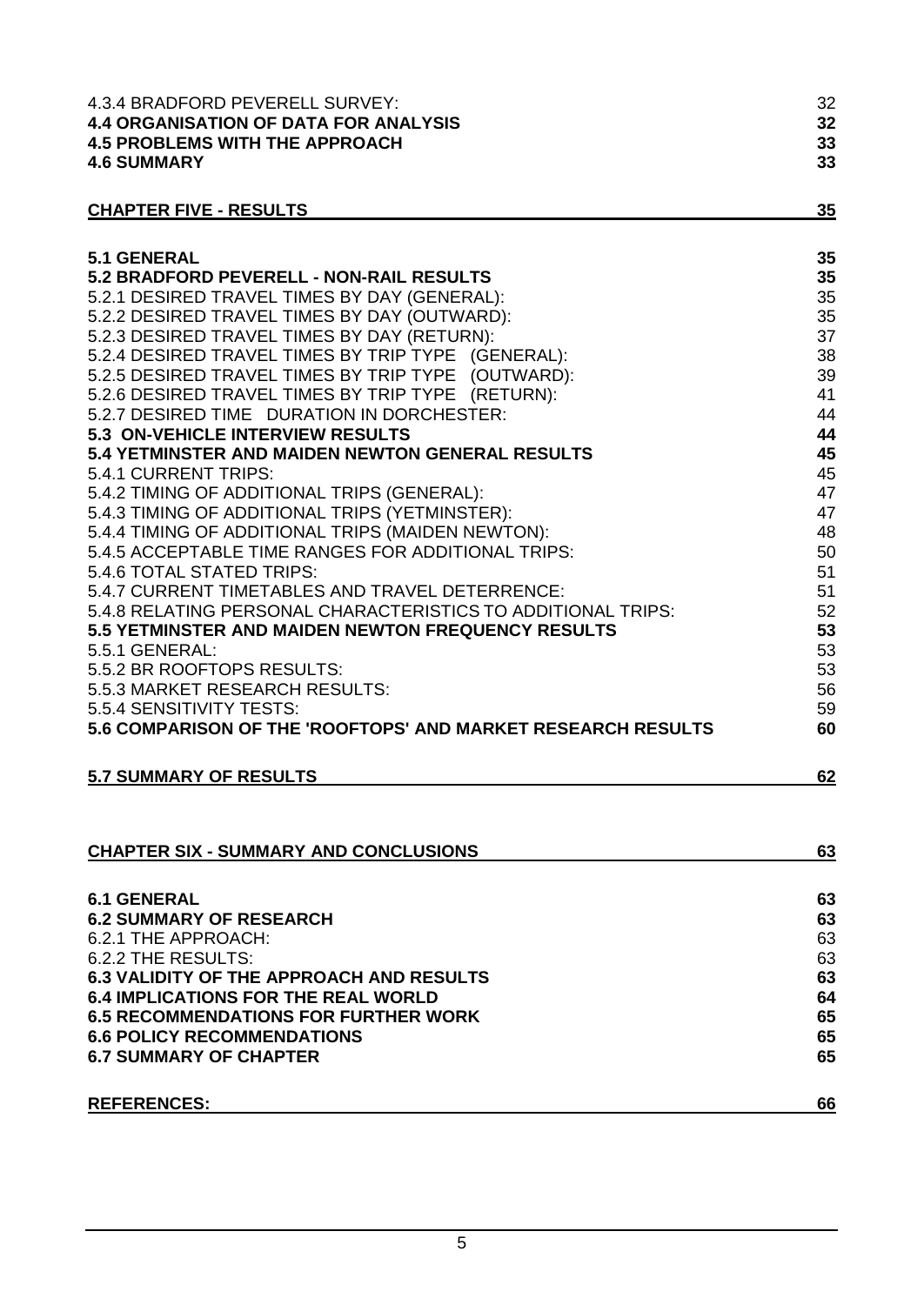#### APPENDICES (AVAILABLE SEPARATELY)

- I Pilot Questionnaires
- II Questionnaires used in Main Survey
- III Final Questionnare Developed
- IV Maps of Survey Villages
- V Desired Arrivals and Departures (Non-Rail)
- VI Current and Improved Timetables
- VII T.Calc and Doubler Programmes
- VIII Rooftops Computer Programme & Output
- IX Detailed Results from rooftops Model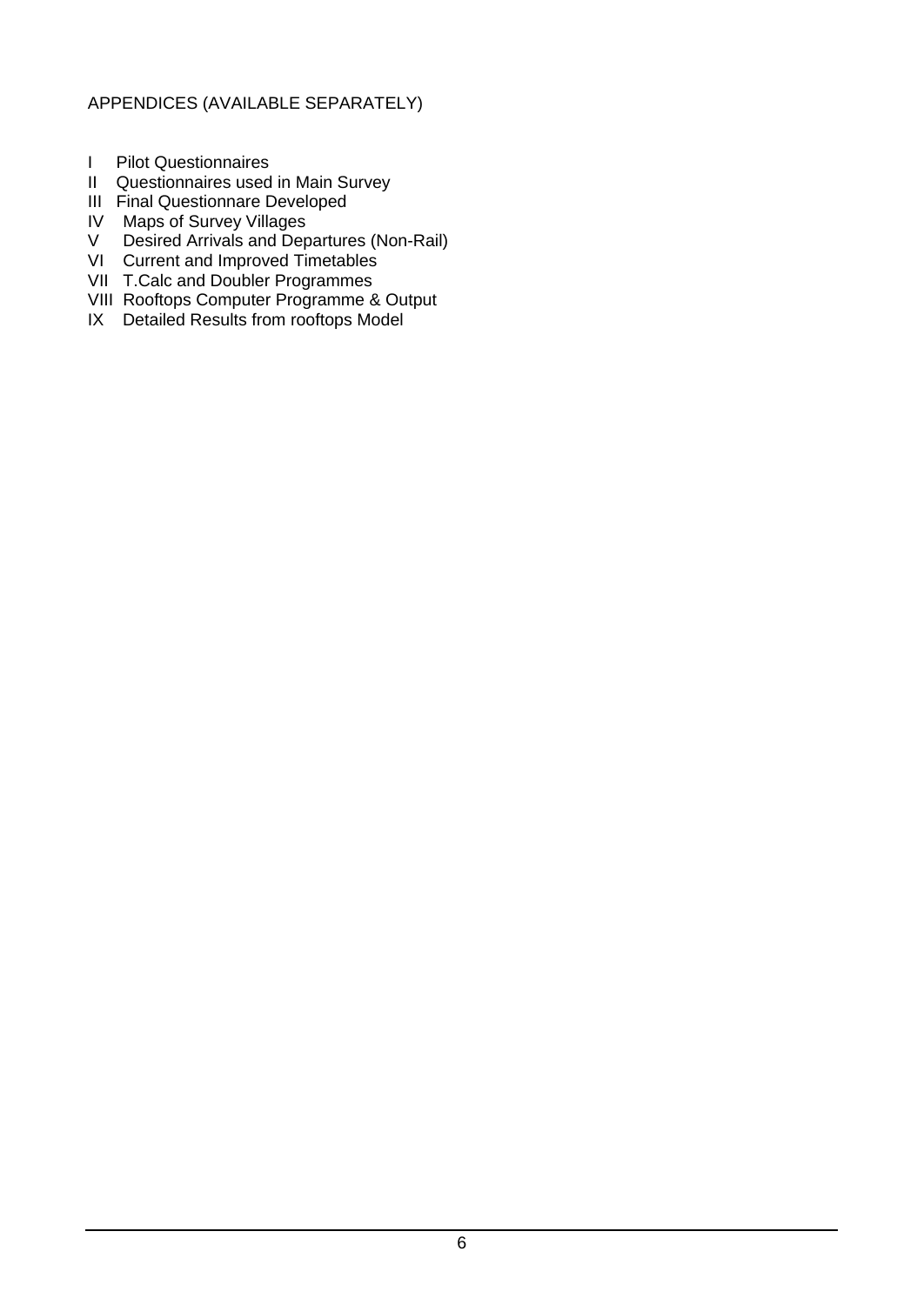- 1.1 General Approach
- 3.1 Rooftops Model
- 3.2 Rooftops Model
- 3.3 Rooftops Model
- 3.4 Changing angles of Rooftops Model
- 3.5 Procedure for Rooftops Model
- 3.6 Alternative Model Non-Specific Trips
- 3.7 Alternative Model Specific Trips
- 3.8 Procedure Used by T.Calc Programme
- 5.1 Desired Trips by Day (General)
- 5.2 Desired Outward Trips Weekdays
- 5.3 Desired Outward Trips Saturday
- 5.4 Desired Outward Trips Sunday
- 5.5 Desired Return Trips Weekdays
- 5.6 Desired Return Trips Saturday
- 5.7 Desired Return Trips Sunday
- 5.8 Desired Trips by Trip Type (General)
- 5.9 Desired Outward Trips Work
- 5.10 Desired Outward Trips Shopping
- 5.11 Desired Outward Trips Leisure
- 5.12 Desired Outward Trips School
- 5.13 Desired Outward Trips Personal Business
- 5.14 Desired Return Trips Work
- 5.15 Desired Return Trips Shopping
- 5.16 Desired Return Trips Leisure
- 5.17 Desired Return Trips School
- 5.18 Desired Return Trips Personal Business
- 5.19 All Current Rail Trips by Day for Maiden Newton
- 5.20 Current Work Trips by Day for Maiden Newton
- 5.21 All Current Rail Trips bu Day for Yetminster
- 5.22 Current Work Trips by Day for Yetminster
- 5.23 Additional Trips from Yetminster
- 5.24 Additional Trips to Yetminster
- 5.25 Additional Trips from Maiden Newton
- 5.26 Additional Trips to Maiden Newton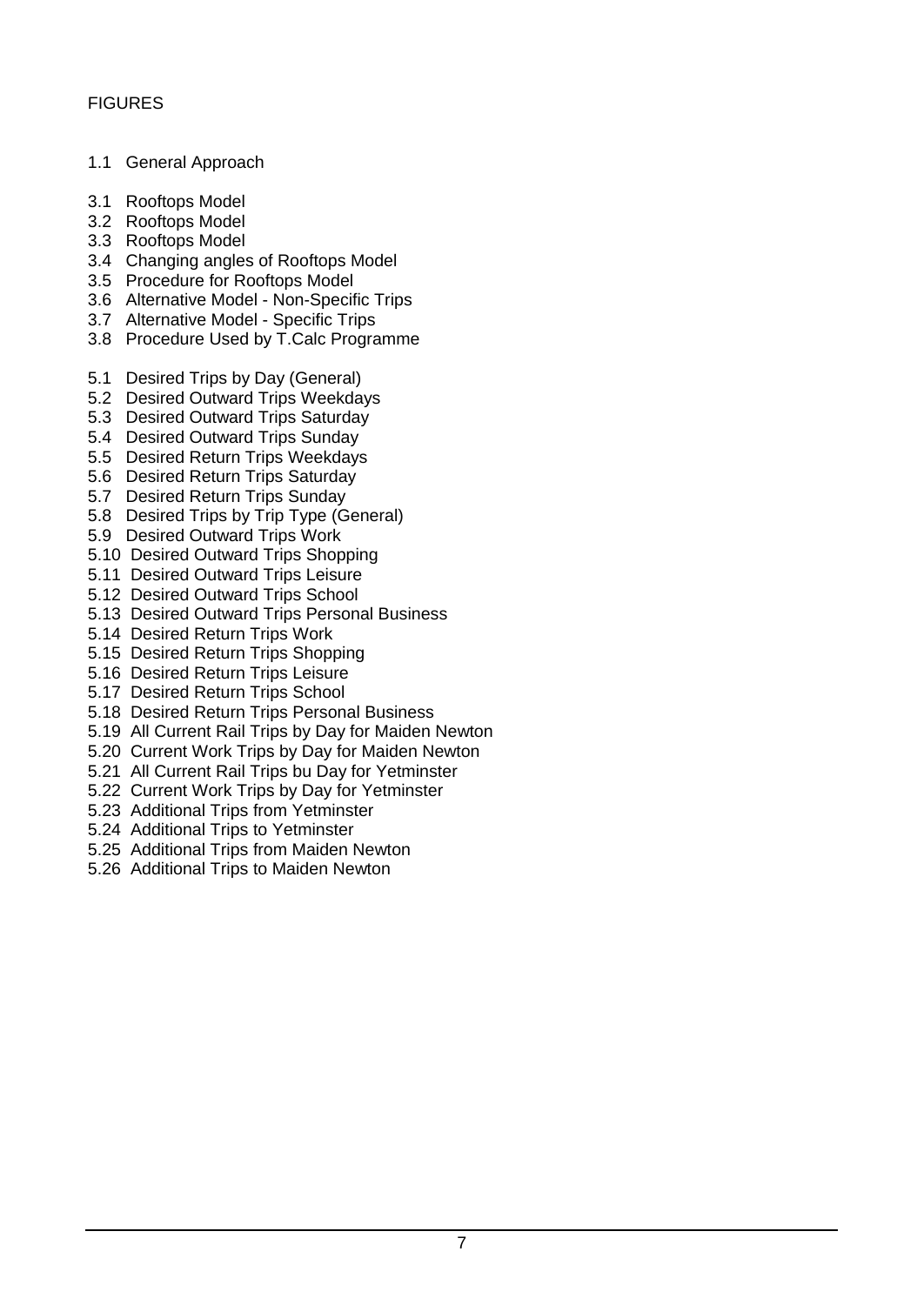# **CHAPTER ONE - INTRODUCTION**

# *1.1 THE PROBLEM*

The main issues addressed by this thesis are the timing and frequency of secondary rail services. The main area investigated is the impact of the timing and frequency on the number of passengers carried by the service.

The timing and frequency of a service will affect the perceived quality of the service, the number of passengers carried and thus the amount of revenue attracted to a service. The nature of the timetable therefore partly determines the size of any profit (or more usually loss) made by a railway. Relatively little research has been done in this area especially with respect to railways; when one looks at the infrequent secondary services information becomes almost non-existent. It is possible that some models for other public transport could be used on the railway, but models for low frequency services are also scarce for other modes.

The lack of evidence on low frequency services causes British Rail to suggest that for services with more than a train every three hours their standard service quality model (which has been designed for more frequent inter-city services) should be used to estimate responses to service changes. If the service is less frequent than a train every three hours no model is available. It is thus clear that the forecasting tools available to the managers of low frequency secondary lines may be suspect, if a model is available at all.

When the number of trains per day is low and there is a limited potential market available to the railway, it is critical that the trains that are run should run at the times people desire to achieve maximum loadings. In some instances the current timetable on secondary routes appears to be more a product of historical patterns (the train always left at 10.15) than any rigorous analysis. Trains appear to be withdrawn if they do not load well, when by re-timing the service, patronage may be significantly increased. A means of establishing desired travel times by rail and predicting responses when the timetable comes close to these, is therefore important to help maximise revenue on secondary services thus postponing, or even cancelling closure. This should leave rural areas with a more effective public transport system at a lower cost.

# *1.2 THE STUDY ENVIRONMENT*

This study was carried out in the villages of Lidlington (Bedfordshire), Yetminster and Maiden Newton (Dorset). The main questionnaire used in the survey was developed in Lidlington, with the full-scale survey being done in the Dorset villages. The full-scale survey was carried out on a fairly typical rural line with trains running every two hours. For each of the villages chosen the main town associated with each village was selected and rail trips were studied to and from that town.

# *1.3 OBJECTIVES OF THE STUDY*

The objectives of the study were to investigate people's reactions to the timing and frequency of secondary rail services, in particular to:

- (1) Develop a market research based model which could estimate the extent of additional traffic resulting from an improvement in the timetable.
- (2) Investigate people's desired travel times and thus their preferred duration at the destination for each activity.
- (3) Investigate current rail passengers' reactions to adverse changes in the timing of train services.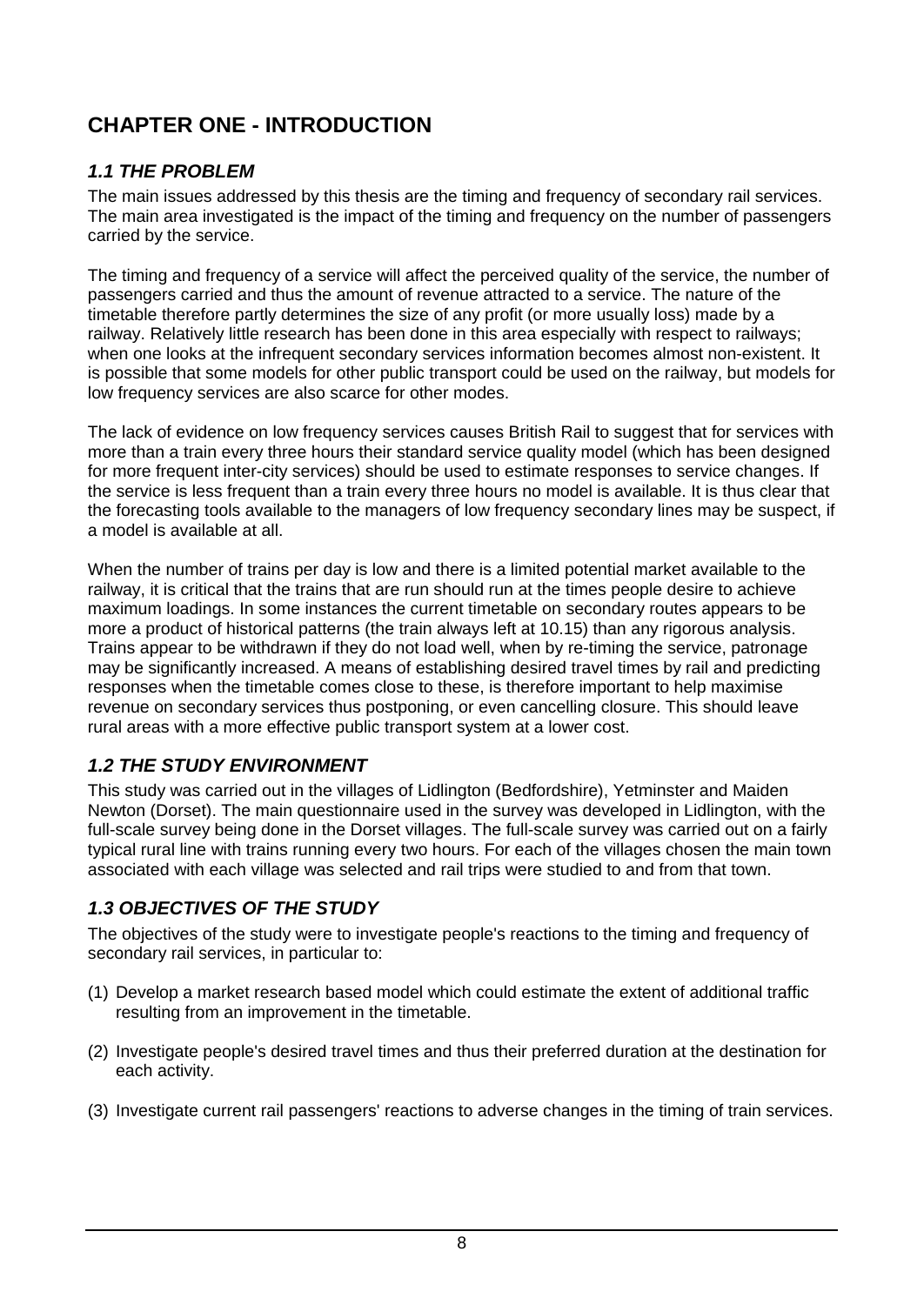- (4) Measure the time-sensitivity of people when planning trips that may be made by rail for work and non-work trips
- (5) Test the relationship between personal characteristics and the reaction to an improvement in local rail services. It may be possible to reject the null hypothesis of no relationship between personal characteristics and the reaction to an improvement to local rail services.
- (6) Gauge people's feelings towards the frequency and timing of current services as a deterrent to rail travel. This measurement will be done for each of two villages, one having a slightly better service than the other. The hypothesis that there is no difference between the feelings of the two communities, will be tested.
- (7) Compare the results of the market research based model with those of the British Rail 'Rooftops' model currently used in the prediction of flows on more frequent services. The comparison will be carried out for a series of timetables each having different characteristics to test various aspects of the model. The testing should allow some statement to be made about the use of the BR model on secondary services. It is suspected that a null hypothesis, that there is no difference between the results of the two models, will be disproved.

#### *1.4 THE APPROACH*

The study was based on the results of questionnaires. The main questionnaire was designed (after extensive piloting) to establish the times people would be prepared to make extra journeys by train to the relevant destination. This questionnaire also estimated that person's sensitivity to the train times so that it could be established whether a trip would be made or not.

A more general questionnaire was designed to establish the desired travel times of a group of people for a week.

DESIGN OF METHODOLOGY AND QUESTIONNAIRES EXECUTION OF SURVEYS PRODUCTION OF GENERAL RESULTS ON DESIRED TRAVEL TIMES DESIGN A SERIES OF IMPROVED TIMETABLES INPUT DATA INTO ROOFTOPS AND ALTERNATIVE MODEL PERFORM STATISTICAL ANALYSIS AND SENSITIVITY TESTS COMMENT ON THE DIFFERENCES BETWEEN PREDICTIONS

FIGURE 1.1 General approach: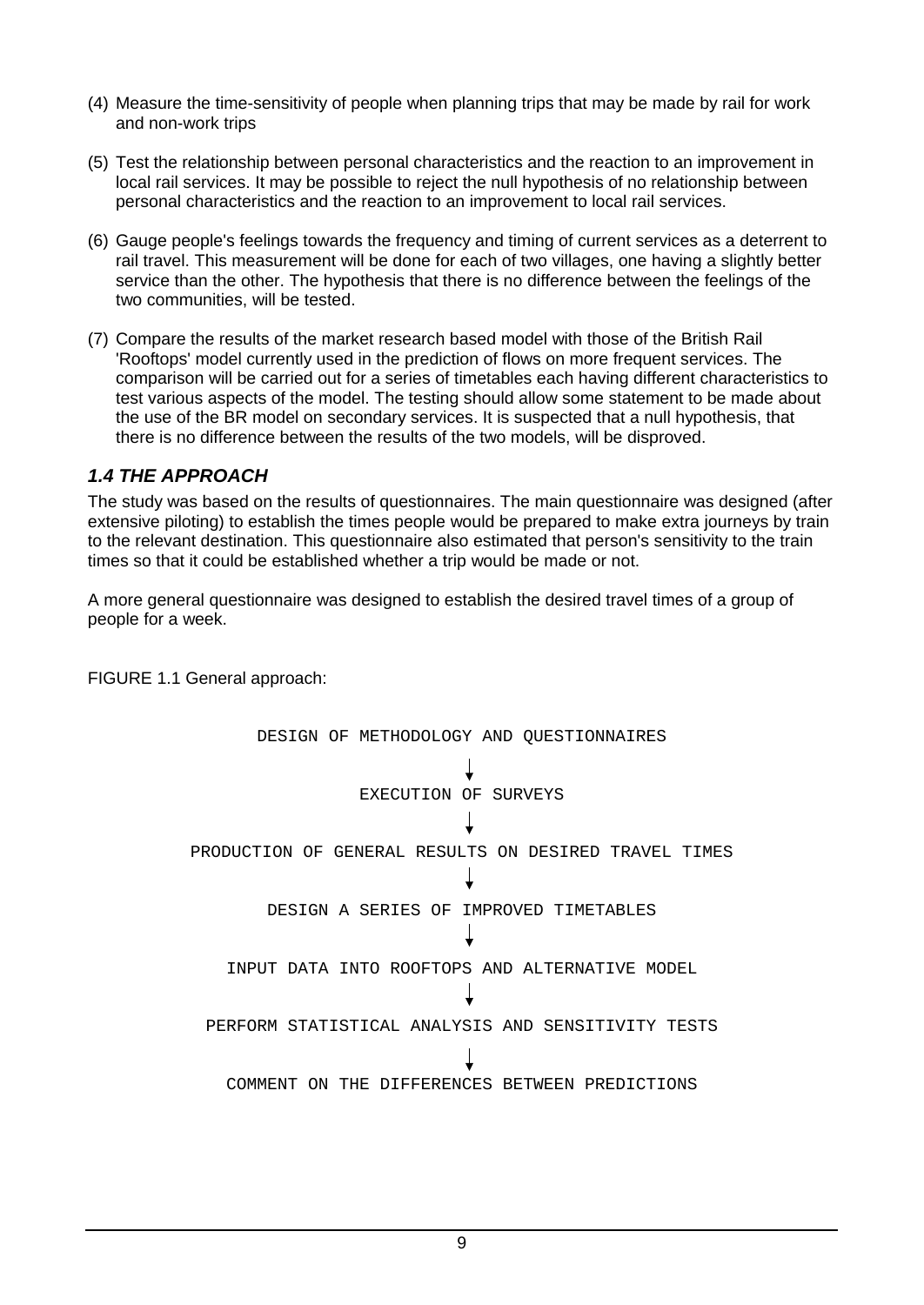Some on-train interviews were undertaken to look at current passengers' time-sensitivity.

A number of computer programmes were written. The first programme used information supplied by BR to replicate the output of their predictive model. A second group of programmes were written to deal with the responses from the questionnaires. The latter programmes simulate the decisions of each respondent, who stated an extra trip, so that it can be decided how many additional trips would result from any timetable improvement.

### *1.5 STRUCTURE OF THE THESIS*

The thesis is divided into six chapters, their contents are as follows:

This chapter (Chapter 1) provides the introduction to the research, stating the problem and objectives.

Chapter 2 looks at the background to the study in more detail and why the frequency and timing of services are so important on secondary rail lines.

Chapter 3 contains the methodology of the study and looks at the concepts involved in the behavioural model used to produce estimates of the responses to timetable enhancements.

Chapter 4 looks at data collection and the design of the questionnaire. This describes the complex evolution of a questionnaire that was capable of eliciting the times that people would be likely to make additional trips by train if the timetable was improved.

Chapter 5 contains the analysis of the results where significance tests are used to test for relationships.

Chapter 6 brings together the findings of the research producing conclusions, their implications and recommendations for further work.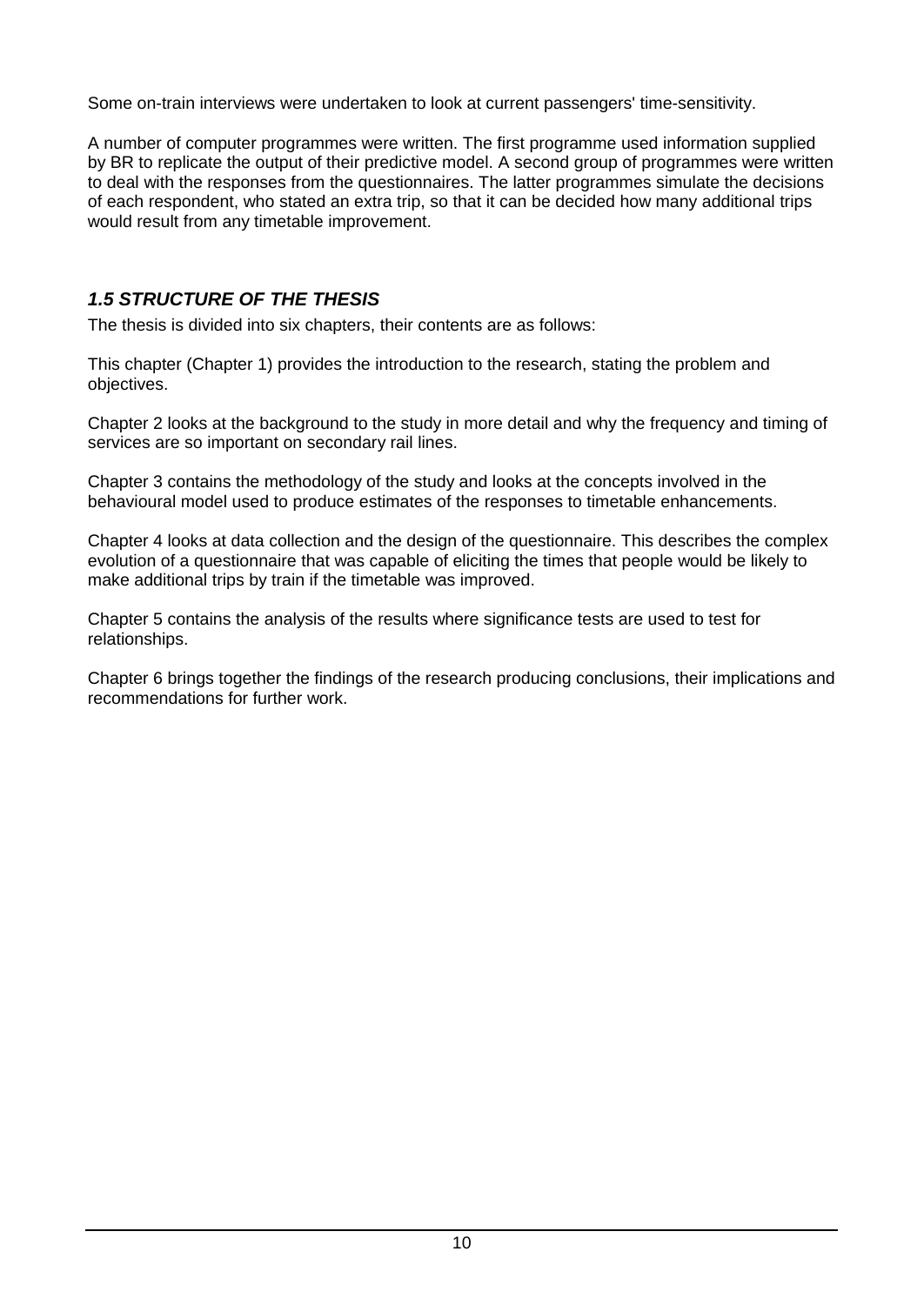# **CHAPTER TWO - BACKGROUND TO THE STUDY**

# *2.1 INTRODUCTION*

This chapter describes the context of the problem. It illustrates the problem in the wider view and the reasons for studying it. An account is also given of the research that has been done previously in this area.

# *2.2 THE RURAL PUBLIC TRANSPORT PROBLEM*

Providing rural public transport has always been a problem. In earlier days when even the remotest areas were served by railways it was doubtful whether much of the system made any profit. Perhaps the fundamental problem is that the demand for rural transport is low and the population is widely dispersed, with people wishing to visit the larger concentrated centers. This reduces the viability of public transport operation as conventional forms, especially rail, are just not flexible enough.

Overall, the level of transport available in rural areas has never been as good as it is now because the private car has had a liberating effect on most of the community. But for those without cars mobility is restricted, and in some cases no public transport is available at all. The people in the community who are affected by this tend to be concentrated in three groups: the old, children, and housewives, who are left without the family car when the husband goes to work. These groups are in many ways those who can least afford to be isolated and this must detract from their enjoyment of rural life.

These problems have been exacerbated in recent years by a number of trends:

- (1) Continued growth in car ownership has reduced the already limited custom for public transport.
- (2) A rise in the real cost of rural service provision has meant that fewer rural settlements now have facilities such as post offices and shops; these services being concentrated in larger villages and towns.
- (3) The trend of rural de-population has continued in many of the least accessible areas further reducing demand for public transport.
- (4) An ageing population and greater traffic hazards mean that walking and cycling can no longer play as large a part as in the past.

Such problems mean that it has long been recognized that public transport has to be subsidised to some degree. However, experience has shown that without careful management these costs can escalate to a point where the service is cut back or withdrawn completely.

# *2.3 THE RURAL RAIL PROBLEM*

British Rail inherited a mass of often competing rural rail routes upon nationalisation and so its secondary railways are a good example of rural transport problems.

Railways formed the first large scale public transport system in rural areas and began to lose traffic in the 1930s with the development of bus services. From the late 1950s onwards the private car began to have an impact and the network became very un-profitable. Although some attempts were made to rationalise the network, it was not until Beeching's report in 1963 that any real progress was made. The report stated that in 1961 one half of the network carried only 4-5% of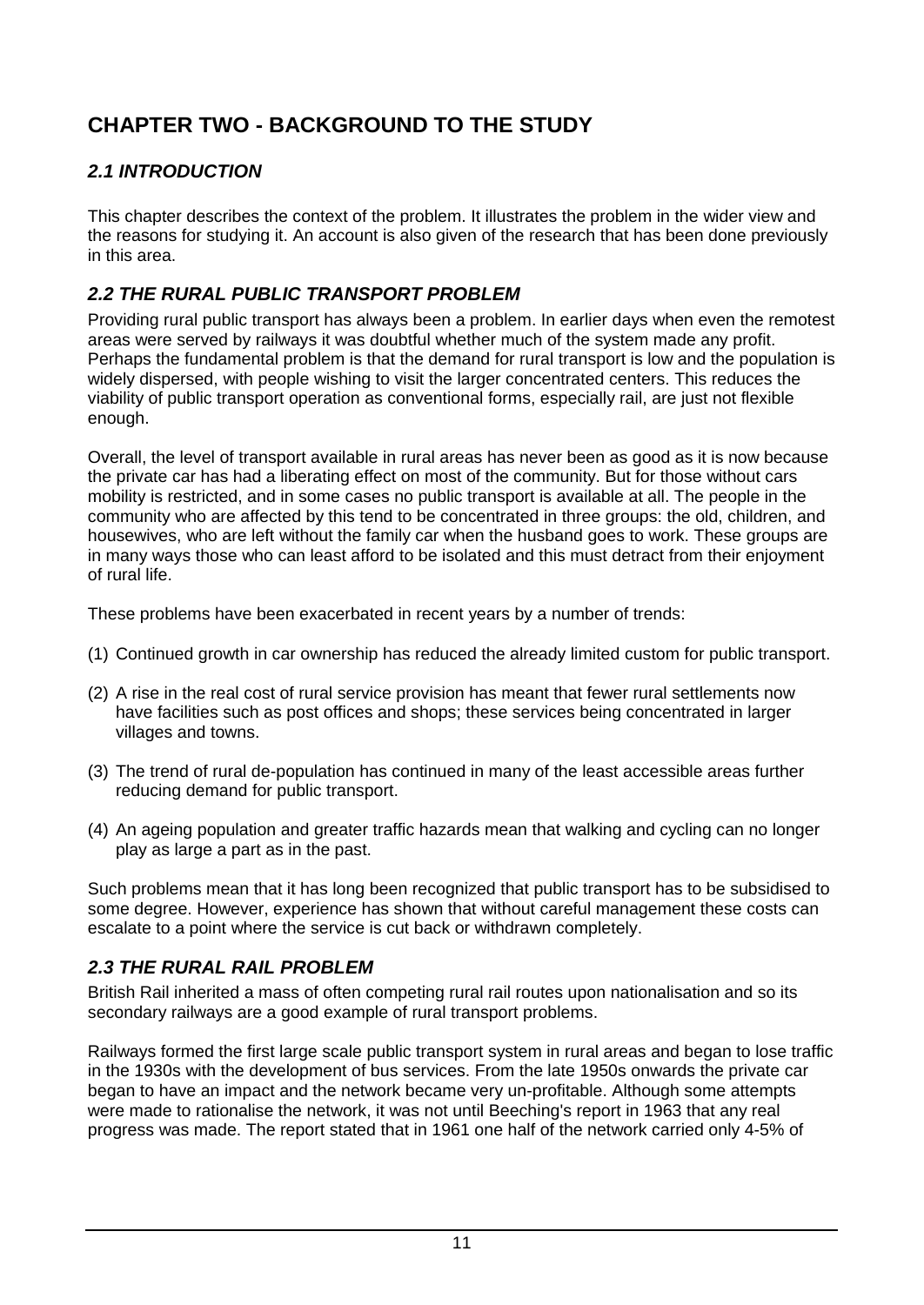total traffic and that the railway had become almost insignificant in rural areas.

When the report's recommendations were implemented, the rail network shrank from 20,237 miles in 1963, to 15,242 miles by 1968. Before the report had its full effect the 1968 Transport Act began to question its implementation. The social consequences of rail closures were now also to be looked at. As a result, some lines and services scheduled for closure under the Report have survived, notably those in the Scottish Highlands.

The size of the continuing financial support for these routes means that there are many people who believe that secondary railways should be closed. Since railway management was divided into sectors, in 1982, secondary railways have been operated by British Rail's Provincial sector. The Provincial sector is itself divided and the lines considered by this report are generally classified as 'Other Provincial Services'. Rural railways are currently supported by the PSO (Public Service Obligation) grant in return for which BR are asked to run a service comparable to that of 1975.

Local authorities can, and have, topped up the PSO grant to enable BR to run additional services on a marginal cost basis. The service pattern influences the size of the running costs as well as the number of passengers and hence revenue. The objective is to increase services as long as the addition to revenue (or benefits) is greater than the increase in the cost of doing so.

In recent years great efforts have been made to reduce the losses on the whole group of secondary railways as the Government has been steadily reducing the PSO grant. Although strenuously denied by the Government, if this section of the railway is not kept within a reasonable range of losses, closures will probably take place.

Provincial is currently investing heavily in new trains and the modernisation of its lines thus offering the possibility of changing service patterns. These new trains are said to improve the passenger environment and are cheaper to operate. But there have been problems with the spacing and number of windows and the ridged wheelbase of the smaller units has resulted in the wheel flanges squealing on corners and thus causing wear on the track and wheels. The sector has benefited from the de-regulation of buses with patronage improving in many areas because of confusion surrounding the new bus services.

To illustrate the scale of the problem the following figures are taken from the British Rail Board's 1985/6 Annual Report. Provincial's losses in 1985/6 were 04.4 million, the previous year this was 61 million. Gross income in 1985/6 was 08.6 million down from 30 million the previous year. Provincial accounts for 58% of BR's stations, 34% of BR train miles and 53% of route miles illustrating the relatively low intensity of the use of its track. It must be noted that these figures include Passenger Transport Executive services which are also part of Provincial - if urban services are removed the figures are lower. In 1982 Provincial was loosing 17.9 pence per passenger mile (Kilvington) and only one percent of 'Other Provincial Services' was covering its direct operating costs.

The basic problem with rural railways is the large infrastructure overhead, typically accounting for 40-50% of costs. With rural services there are fewer passengers to contribute towards these fixed costs than there are on busier routes and so the service makes a loss. The low potential level of demand is reduced further by the poor service and thus high generalised cost associated with it discouraging travel.

Bus replacement of rail services is often suggested, but it has rarely been successful. Some argue that problems with alternative bus services were more the result of poor organisation than the idea itself and that this should be tried again (eg: Serpell 1983). Others argue that people just do not like buses. Even so, examples of alternative bus services at 1/8 the cost of current rail services are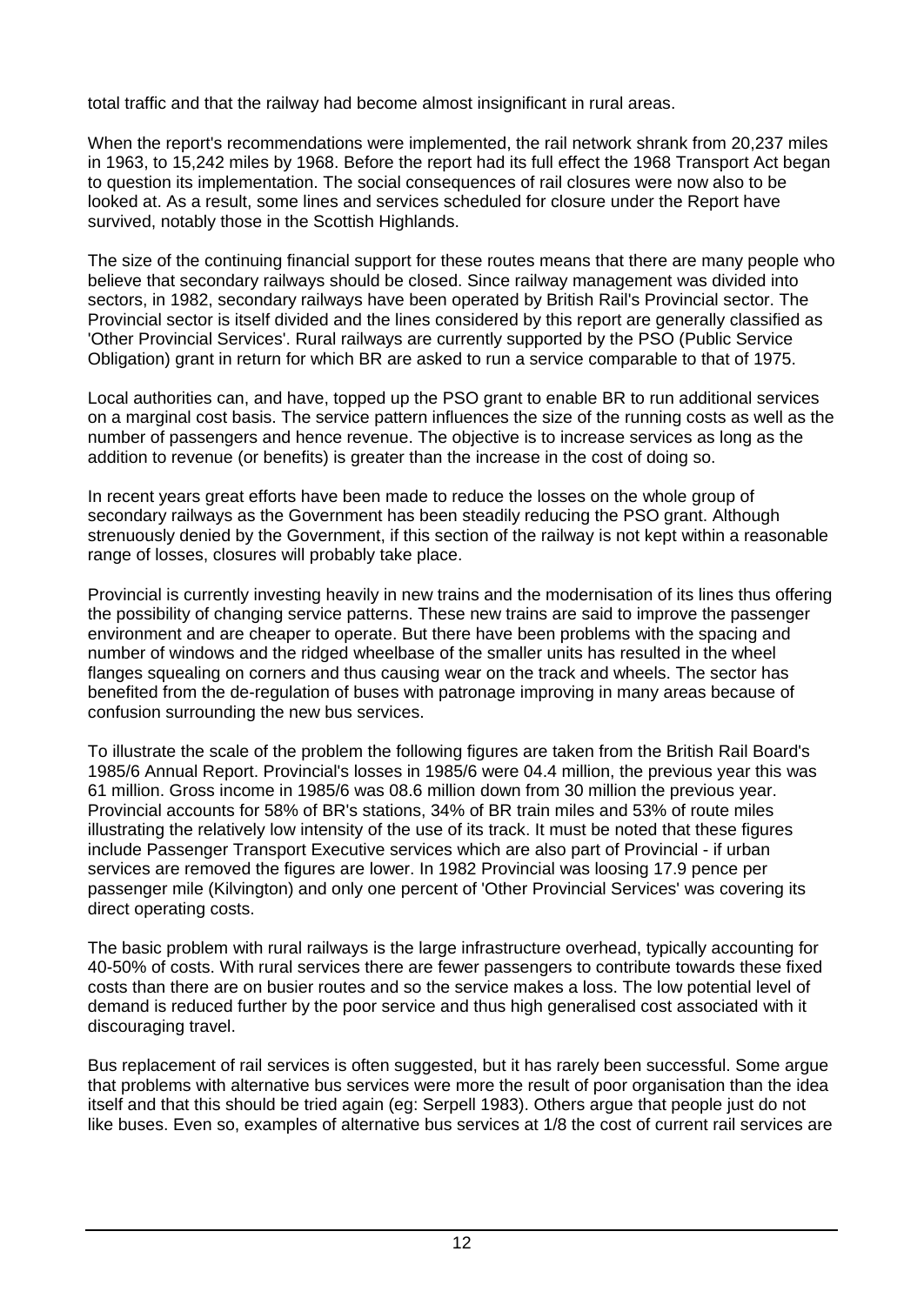still quoted, though many of them assume the same number of passengers will use the alternative bus/coach service, from experience it is likely to fall substantially even though journey times may be matched or slightly reduced.

If secondary rail services are to continue it is important that they be made more cost effective. It is possible to dramatically improve the position of rural railways but money needs to be put into cost saving investment. In some cases the replacement of existing locomotive hauled stock by new smaller trains has meant that a more frequent service can be offered as more vehicles are available and the rolling stock is therefore more flexible.

# *2.4 MAIN SURVEY AREA - THE DORCHESTER-YEOVIL LINE*

 Under the recommendations of the Beeching report the Dorchester-Yeovil line was not scheduled for closure although all the stations along it, except for Yeovil Pen Mill, were. When the time came for closure to be carried out it was realised that the proposals were just not practical. A number of stations were reprieved. Dorchester West was saved as it generated a large proportion of the traffic on this part of the line and is the county town. Maiden Newton was saved as it was at the junction with a line to Bridport, which was kept open as it was not possible to provide an adequate replacement bus service. Yetminster too could not be served adequately by a replacement bus service.

The line is currently divided between the Western and Southern regions at Dorchester. The only traffic that remains is a local passenger service and a few summer excursion trains. It is expected that unless there are cuts in British Rail's grant or other unforeseen problems the line will be safe into the 1990s.

The Dorchester-Yeovil line has a two-hourly service calling at most stations, though a recent trend has been to reduce the number of stops at intermediate stations - Yetminster has been a victim of this policy. The trains used on this service are usually Diesel Multiple Units (DMUs) of the modernisation plan (1955-65) era. It is expected that the line will be modernised shortly which offers the opportunity to re-assess the timetable.

Competition for the line comes mainly from a subsidised bus service run by Pearce, Darch and Wilcox. This service runs from Dorchester-Yeovil and includes stops at Maiden Newton and Yetminster which are also served by the railway.

# *2.5 THE FREQUENCY AND TIMING ISSUES*

Generally frequency has an effect on the perceived cost of travelling by public transport for an individual. The frequency and timing of a service will affect whether the individual can travel at the time he wants. The greater the deviation from this ideal travel time the less likely the individual is to use public transport. One of the main advantages of the car is that frequency is in fact infinite - the owner can go where he likes when he likes.

The influence of a change in frequency will be dependent on the current level of service. If the service is very frequent - eg, every five minutes - passengers will just arrive at the stop on the offchance and wait for a vehicle. As the frequency of a service declines passengers are expected to plan their trips so that they arrive, say, five minutes early for the vehicle they wish to catch. With a frequent service the inconvenience felt by the passenger is pure waiting time as the passenger has to wait at the terminal, often in unpleasant surroundings. With an infrequent service passengers may only spend five minutes waiting at the stop, the rest of the 'adjustment time' from their desired time of travel can be spent pursuing some other activity. Although adjustment time involves a second best activity it is likely to be more attractive than waiting at a terminal for a vehicle.

This study deals with infrequent services and so the conventional model of passengers waiting for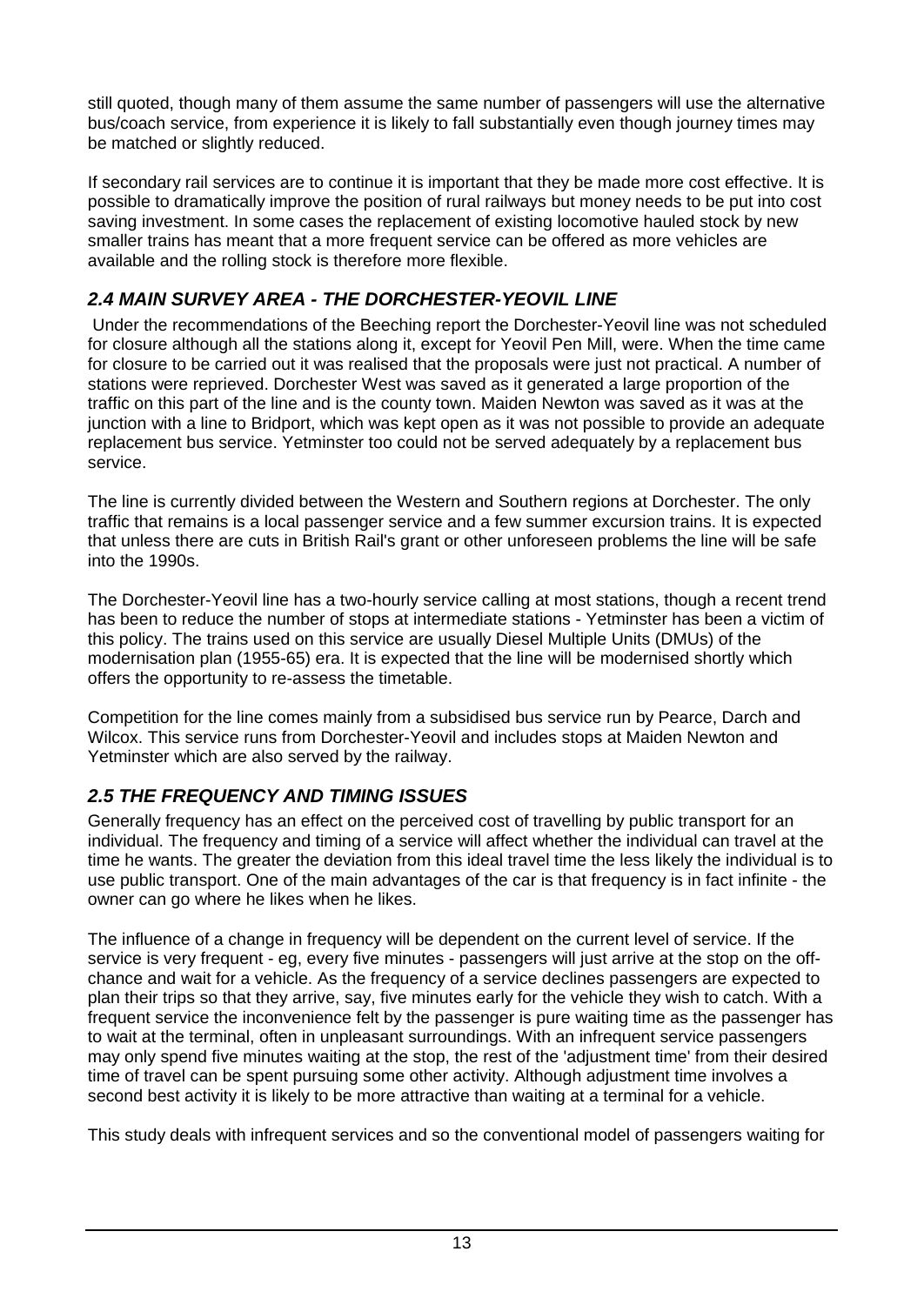a vehicle is not realistic - passengers plan their journeys before they depart. Once a service become so infrequent that passengers no longer just arrive at the terminal at random, the timing element of the service comes into play. A potential passenger may decide that he wants to go shopping and will look at the timetable to see if a vehicle leaves at an appropriate time. If the service is very infrequent the passenger will look to see if there is a return vehicle at an acceptable time. If the times are unsuitable the trip will be made using another mode, to another destination, postponed, or not made at all. This situation represents the marginal passengers who may use public transport if the service is 'good enough'. There are, of course, many other passengers who just would not consider using the public transport whatever the frequency, perhaps because they have a car or the fares are considered too high.

Although it may appear sensible to time services exactly when desired by the majority of the population this can cause problems. Firstly, resources may not be available, for example, on a single track railway with few passing loops there is a limit to the number of trains that can be run in any period. There will also be a limited number of vehicles available to run a service. It is sometimes considered worthwhile running a service at a constant interval, eg, every hour on the hour as passengers find such times easy to remember; it is claimed that operators have gained considerable increases in patronage from doing this. Although it may be important to run trains at the desired times, the resulting complexity of the timetable and strain on resources may prove too much for the timing changes to be implemented.

It should be noted that the importance of a period of waiting and adjustment time depends on many other variables, for example, the quality of the waiting environment and what activities are available while waiting or adjusting. Passengers are also more likely to be prepared to wait for a long journey than for a five minute ride to the shops. The nature of the activity will affect people's tolerance of the waiting involved in a service - if you are going to work every day you may not be able to tolerate as much adjustment as the occasional leisure traveller. It is also important that potential passengers know about the improvements in timing and frequency as they are more likely to use the service if they know the times have become more convenient

# *2.6 RESEARCH ON FREQUENCY AND TIMING*

# 2.6.1 THE NON-RAIL EXPERIENCE:

The frequency and timing of services are often considered with other factors producing an overall measure of service quality. Webster and Bly state that in general, operators do not see frequency as a significant variable in the bid to maximise demand for a service. Frequency is a side effect of supply side policies. Frequency of service has thus often been treated as a response to demand rather than a way of controlling it. For example, an operator may expect 35 passengers per hour, so they run one double decker bus every two hours. However it may be possible that by running the bus every hour the flow of passengers increases substantially.

One of the most common ways in which the value of frequency elasticity is estimated in the bus industry (Goodwin), is by comparing the number of bus miles operated to the level of patronage on the network. The bus industry typically found values of +0.5 using this approach. This revealed preference study suffers as bus miles are not the only thing to change over time and so it is difficult to isolate the effects that are solely the result of frequency changes. Some operators compare bus miles over the whole network to patronage and this obviously conceals lots of differences as frequency will have increased on some routes and have been reduced on others. It is also possible that new routes have been added to the network, further distorting any results.

Generally, with revealed preference studies, cause and effect may be confused and the time series nature of the analysis causes problems. Cross-sectional studies have been done but there are problems in finding comparable areas - a place with a higher frequency will have a higher demand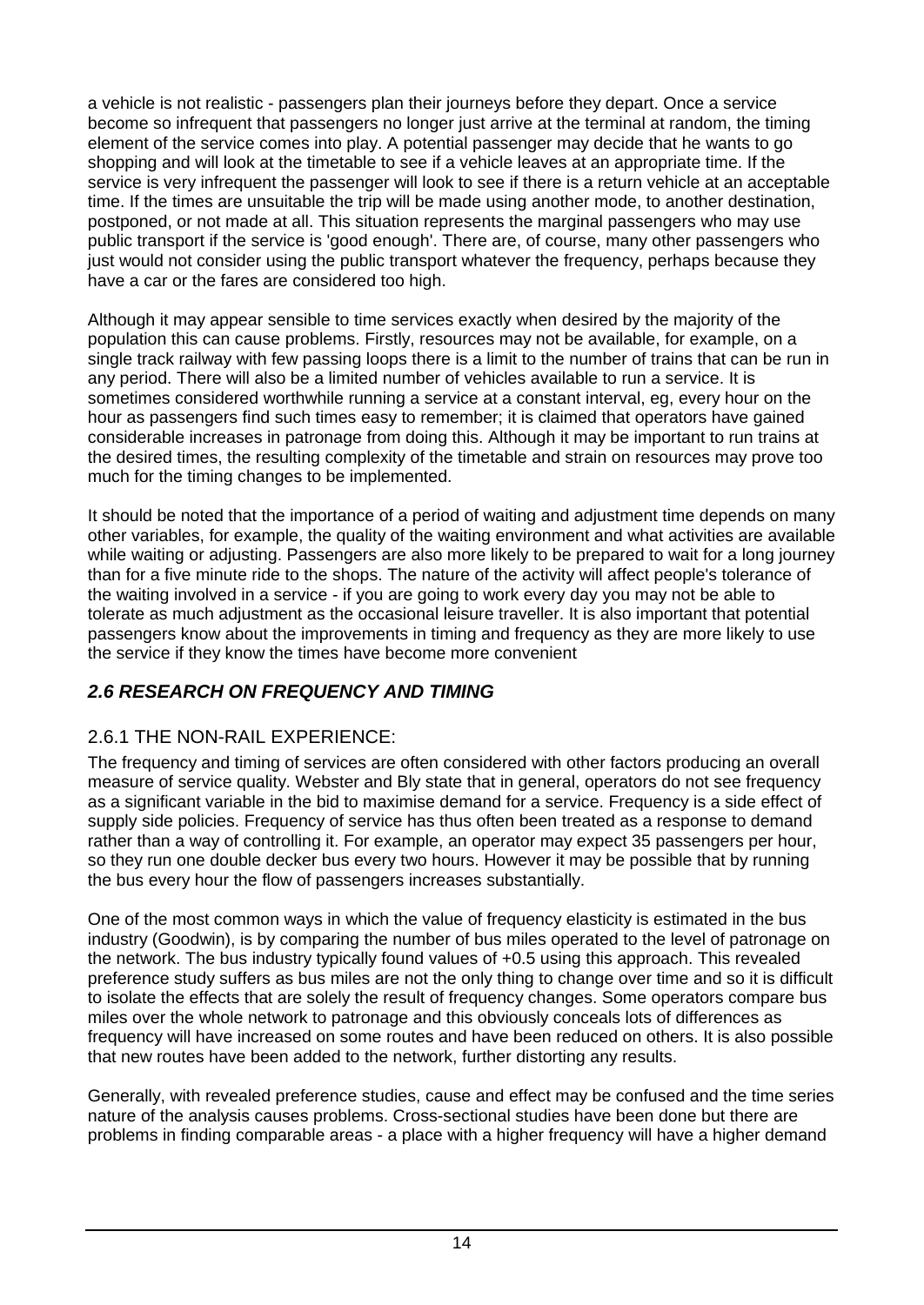anyway so these results exaggerate elasticities.

Before and after studies are likely to be more realistic - these results show smaller elasticities averaging about +0.5 (+0.7 for the above methods) though it is believed diversion from other routes may cause problems in these cases.

Some studies have been based on dis-aggregate individual cross-sectional data, this should overcome the problems caused by the two way interaction of supply and demand if care is taken in the production of the models. But it is still believed that these results are over-estimates as people who are in need of good public transport are likely to live nearer areas where there is a good service. This approach produces lower elasticities of about +0.4.

So it is only relatively recently that public transport operators have realised the importance of the frequency variable this is illustrated by the introduction of mini-bus services in urban areas since de-regulation. Although there are extra costs involved through a loss of economies of scale the operators are clearly benefiting from an increase in patronage that is more than able to offset these costs.

#### 2.6.2 THE RAIL EXPERIENCE:

Few rail studies have tackled frequency and many of those that have produced information on frequency have been more of a spin-off from other research. As mentioned in the introduction railway research has tended to favour the 'big money' urban and inter-city routes leaving the possibilities of secondary railways neglected. Generally research on secondary railways has been concentrated on cost-benefit analysis comparing the railway to alternative bus services in an attempt to justify retention or closure.

In an investigation of inter-city rail travel Ian S Jones et al were unable to find any frequency effect after looking at time series data for 17 BR routes. It was suspected that this could be the result of the service already being at a high level. So frequency was not found to be significant in this study. A large number of problems were found in isolating the effect of frequency as it was often coupled with the introduction of new faster electric trains. These authors also estimated the approximate cost of increasing frequency on inter-city routes, ie, for a 10% increase in frequency, 10% increase in costs in the peak and a 4.5% increase off-peak.

A good example of the problems of measuring a frequency change on a particular route is offered by the modernisation (including electrification) of the railway line from Waterloo to Weymouth, due to be completed in 1988. The town of Poole in Dorset currently has one train per hour to London. Bournemouth which is only 5 miles away from Poole has three trains per hour to London. Many people who would be expected to use Poole station for long distance trips currently use Bournemouth station. New trains are to be introduced which will reduce the journey time by approximately 10-15% from Poole to London. These new trains will have the additional feature of air conditioning, being faster, cleaner and brighter. Poole will now also have three trains per hour towards London. This represents a substantial increase in frequency but as it is accompanied by so many other improvements and a likely abstraction of passengers from Bournemouth it is impossible to get an accurate idea of the result of this frequency change. This sort of package is typically introduced on other routes at times of modernisation. Frequency changes rarely occur separately from other improvements and so it is not surprising that little work has been done in this area on railways.

Often the number of services tested is restricted and in some market research surveys the respondent was just offered a choice of a high and low frequency. Frequency has often been tackled by only looking at the current users of services, or indirectly by looking at the values of waiting time relative to journey time.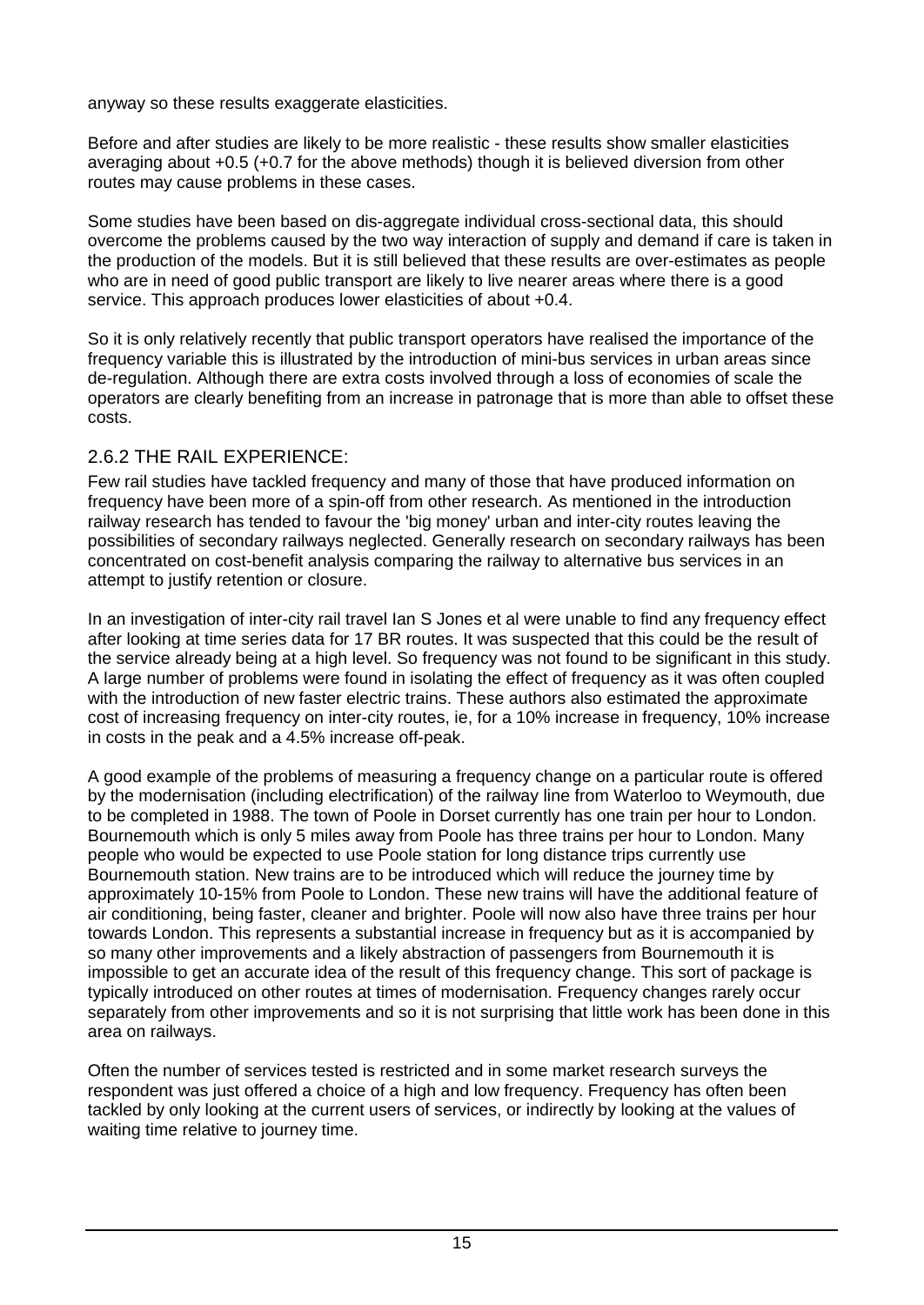The current BR approach is to use a model known as the 'Rooftops' Model for more frequent services. They recommend a 'detailed analysis of the potential market' for infrequent services. This model is discussed more fully in later chapters.

# *2.7 SUMMARY*

It is clear that reactions to timing and frequency are extremely complex. Until recently it seems that operators have treated frequency and timing of services as a side issue. It is difficult to produce a realistic model because of the large number of variables involved. Few serious attempts have been made at estimating the effects of frequency, especially on railways. For secondary railways there is hardly any information and research on timing effects are even more scarce. This thesis attempts to go some way to rectifying these short-comings.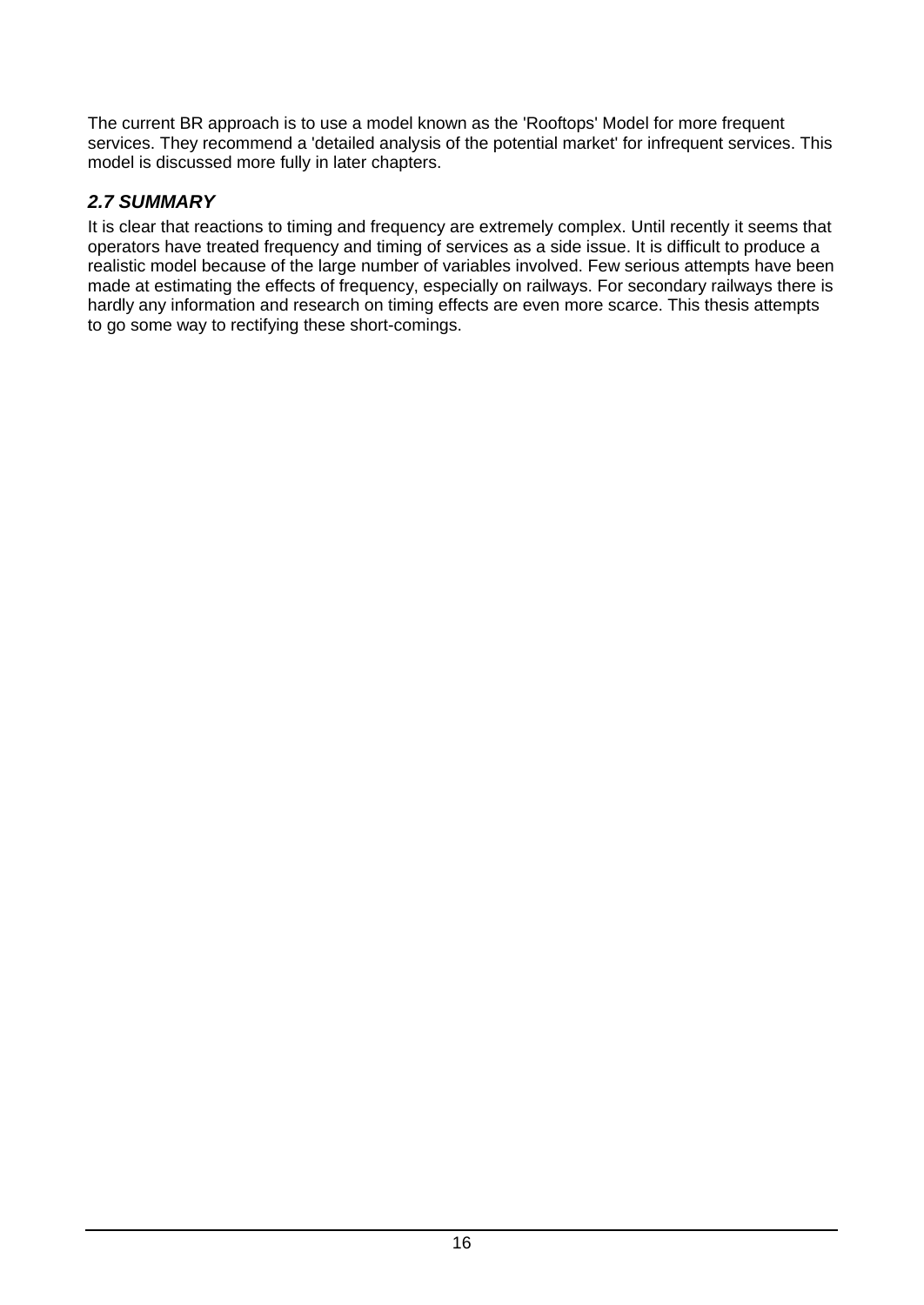# **CHAPTER THREE - THE METHODOLOGY**

# *3.1 GENERAL:*

# 3.1.1 CONTENT:

This chapter contains the methods, and their logic, that were used in the research. The reasons behind the method chosen for the research and the structure of the techniques in use, for example statistics and computers.

# 3.1.2 INTRODUCTION:

The effects of changes in the frequency of rail services have been well researched for inter-city and commuter based lines but at present there is very little known about the effect of changing frequency on rural railways. It is believed that as rural trains are so infrequent the exact timing is important. The British Rail 'Rooftops' model is currently used on higher density routes.

# *3.2 THE BRITISH RAIL APPROACH:*

# 3.2.1 BASIC PRINCIPLES:

A change in the frequency of a rail service will have an effect on people's perception of service quality and hence patronage. The conventional BR method of assessing the demand implications of a timetable change is to convert the service interval into an equivalent journey time, for which there are known elasticities. The equivalent journey time reflects the cost incurred to the customer as a result of waiting and disruption to their personal timetables. The equivalent journey time is estimated by multiplying the service interval by 'P'. The size of 'P' can be chosen to reflect any relevant factors, such as the relative value of waiting time compared to in-vehicle time.

The greater the value of 'P' the greater the emphasis placed by passengers on waiting time. A figure for the perceived journey time is calculated by adding in-vehicle time to the equivalent journey time. Passengers are assumed to adjust their personal timetables to minimise this perceived journey time. With this approach a reduction in frequency has the effect of reducing perceived journey time; demand then increases according to the journey time elasticity.

As an example, imagine an hourly service with in-vehicle and waiting time valued at the same rate. A passenger has a fixed time at which he wishes to arrive at his destination and he will leave on the nearest train to this ideal time. In the worst situation he will arrive 1/2 the headway away from his desired time. If our passenger wishes to be at his destination at 1pm and trains arrive at 12.30pm and 1.30pm, it is clear that this is the worst case with an hourly headway and he arrives 1/2 the headway from his ideal arrival time. On average (if activities are spread evenly throughout the period) the passengers will be 1/2 of the maximum time away from his desired time, thus giving an average equivalent journey time ('P') of (1/2 \* 1/2) 1/4 the headway. The perceived journey time would be in-vehicle time plus 1/4 of the headway.

This model estimates the total perceived journey time for the timetable as a whole, and thus the effect of frequency changes. But this basic approach can only be used on very simple fixed interval timetables, with all trains running at the same speed. Most services are not this simple. Trains do not all run at the same frequency and speed so a more complex model is required.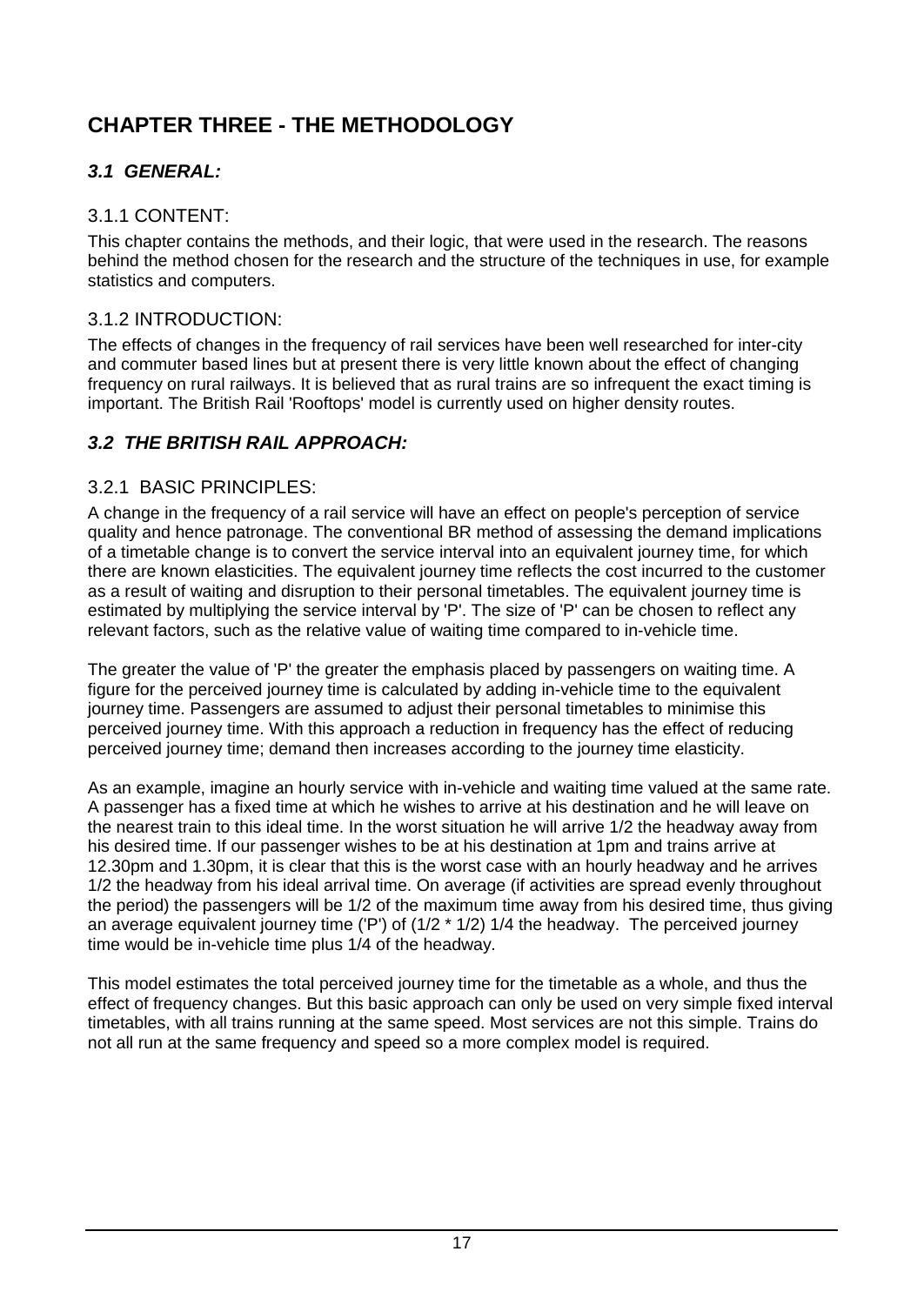

# *3.2.2 THE ROOFTOPS MODEL:*

The current model is known as the 'Rooftops' model and is fairly flexible to allow various assumptions to be adopted. The model compares passengers' ideal departure times with those that are possible according to the timetable. The closer these are the more passengers will use the service. The various combinations of people on a service will affect the average value of 'P' and thus the size of the effect that a change in the timetable will have.

The Rooftop model (figures 3.1 to 3.3) is used to estimate the total and thus average perceived journey times between any two stations for all passenger trips during the timetable period. In the diagrams the horizontal axis represents the departure times of trains, while the vertical axis displays the total perceived journey time for passengers. Trains are represented by vertical lines, positioned horizontally according to departure time - their heights represent in-vehicle time. A potential passenger is assumed to have a desired departure time 'X' and some level of aversion to travelling earlier or later, the extent of this aversion is reflected by the angle of the diagonal lines in the model.

A passenger's ideal departure time is represented by a vertical line up from the horizontal axis either side of his line will be lines representing earlier and later trains (unless there are no trains earlier or later, or if he by chance is able to board a train at exactly his ideal time). The horizontal distance between his ideal departure time and the trains either side represents the adjustment time that will be involved if one of the sub-optimal trains is caught (figure 3.1). The passenger will add this adjustment time (weighting it by some value) to in-vehicle time to get a perceived journey time. This addition of adjustment time is achieved graphically by drawing diagonal lines from the top of the train time line to the passenger's ideal departure time line. The diagonal line that intercepts the passenger's ideal time line lowest down will be the optimum train for that passenger's journey.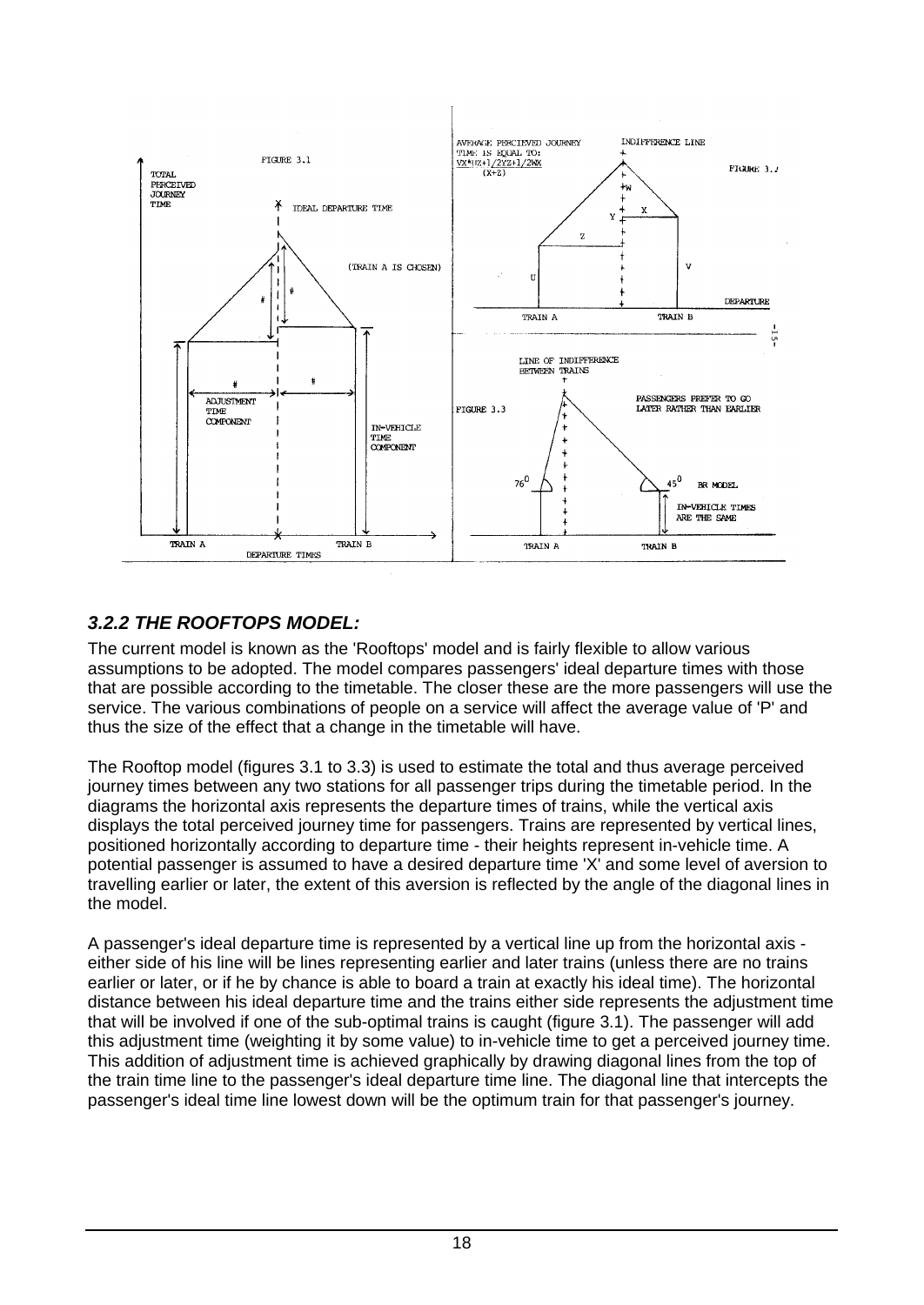If adjustment time is valued the same as in-vehicle time a 45 ° angle is drawn between the lines so that adjustment time is added directly to in-vehicle time to get the perceived travel time. If adjustment time is valued lower than in-vehicle time then the angle will be less than 45 ° and vice versa. A further possibility is that a passenger may prefer to leave before rather than after his ideal departure time, in such a case adjustment time after the ideal time will be valued more highly than adjustment time before departure. This situation would be reflected by steeper angles for trains after the ideal departure time and shallower ones before the ideal time (figure 3.3). Where the angled lines from trains either side of the ideal departure time meet, perceived journey time is the same by both trains, and the passenger is indifferent between either train. Such intersections therefore define the sphere of influence that a train has in the timetable (figure 3.3).

A passenger will therefore choose between travelling earlier or later than his ideal time. The train chosen will be the result of him comparing the speeds of individual trains and the degree of adjustment necessary to his departure time to catch a given train. This model therefore identifies the train that an individual will travel on and the perceived journey time of doing so.

The BR model uses information on the current timetable pattern and the proportion of travellers who are commuters and non-commuters as inputs. As the distribution of demand throughout the day is assumed to be uniform, the overall value for the total perceived journey time on a particular route is represented by the area under the Rooftops. This total value is then divided by the period covered by the timetable to give a mean perceived journey time. If a new timetable with an increased frequency is introduced, a similar calculation will estimate the mean perceived journey time under the new circumstances. The two figures can now be compared and the journey time elasticity applied to give the increase in demand for the service.

The equation below allows pairs of angles for the Rooftop to be established. BR believe 'P' to be about 0.4, meaning that adjustment time is valued at  $(0.4/0.25) = 1.6$  \* in-vehicle time. This figure is based on a number of studies including Government value of time research. The equation is only satisfied by angle pairs which weight adjustment time by 1.6 of in-vehicle time. BR's model MOIRA assumes the angles of the Rooftops are fixed in all situations with L=45 ° and therefore K=76 °  $(K= 79 \degree$  in the manual which is an error).

 (Tan K \* Tan L) P (0.4) = -------------------  $2 * (Tan K + Tan L)$ 

The overall journey time elasticities are: for commuters (0.3) and non-commuters (0.8). The parameters used in the model do not vary according to the line under consideration and, as stated above, the model assumes a constant level of demand throughout the day.

#### 3.2.3 ADAPTATIONS ALLOWED BY THE MODEL:

The Rooftops model has a number of variables that can be changed to make it more applicable (should it prove un-reliable) in the rural situation.

Firstly the angles 'K' and 'L' could be changed. If the value of 'P' is held constant it is clear that an increase in one angle must be compensated for by a reduction in the other angle (figure 3.4). With 'P' fixed and a constant level of demand, changes in 'K' and 'L' will affect the total perceived journey times for individuals, whilst making little difference to the overall figure. The average perceived journey times will not change significantly because changes in individuals' total perceived journey times will cancel out overall - this is illustrated in the diagram below. If 'P' is not held constant, changes in the angles may change the value of 'P'.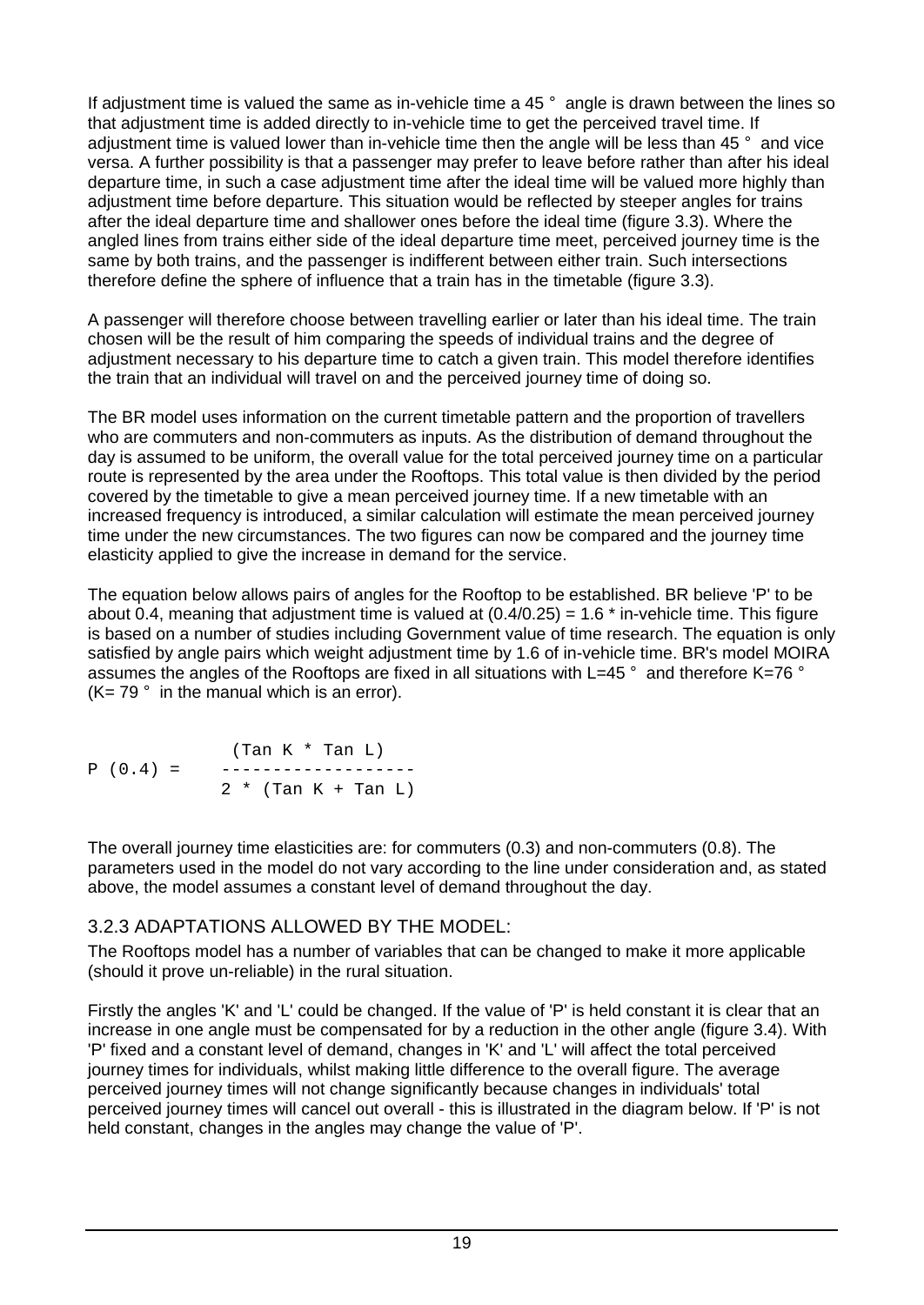#### ANGLES CHANGED WITH 'P' (YNSTANT



The value of 'P' could be changed, this represents the relative value of waiting and in-vehicle time. It is suggested by BR that with frequent services passengers arrive at the station at random and therefore wait for trains. With less frequent services passengers do not wait in the conventional sense of the word. These latter passengers are referred to as 'adjusting' passengers. Their time will be valued proportionately less than that of 'waiting' passengers as they can engage in some positive activity while waiting for the train and are in a more 'acceptable' environment.

Adjusting travellers will plan their travel times around the train times and turn up at the station just before the train arrives. A day spent on Yetminster station confirmed this belief, with most of the passengers arriving within 10 minutes of a scheduled service. If it is believed that if there are a lot of 'adjusting' passengers on a line it may be wise to reduce the value of 'P' used in the equation as adjustment time will be valued lower than wait time.

Finally, the journey time elasticities used in the calculations can be changed. In the BR manual it assumes an elasticity of -0.3 for commuter trips and -0.8 for all other trips. Although these elasticities may not be appropriate in a rural environment it is beyond the scope of this thesis to examine them.

#### 3.2.4 THE DEFICIENCIES OF THE ROOFTOPS MODEL:

On an infrequent service the constant demand assumption is likely to produce un-reliable results as the model takes no account of the timing of the services. If the current service has very inconvenient timings there is likely to be a greater response to a frequency change than for a current service with very good timings. A poor service will miss the peaks in demand - an increase in frequency is very likely to result in these peaks being 'hit'. A well timed service will already hit the peaks and so will experience a smaller number of additional rail trips. In terms of elasticities, if the current service is badly timed few people will be using it; a large increase on this small base would produce very large elasticities. For a well timed service there will be much smaller figures.

FIGURE 3.5 Procedure for using Rooftops model: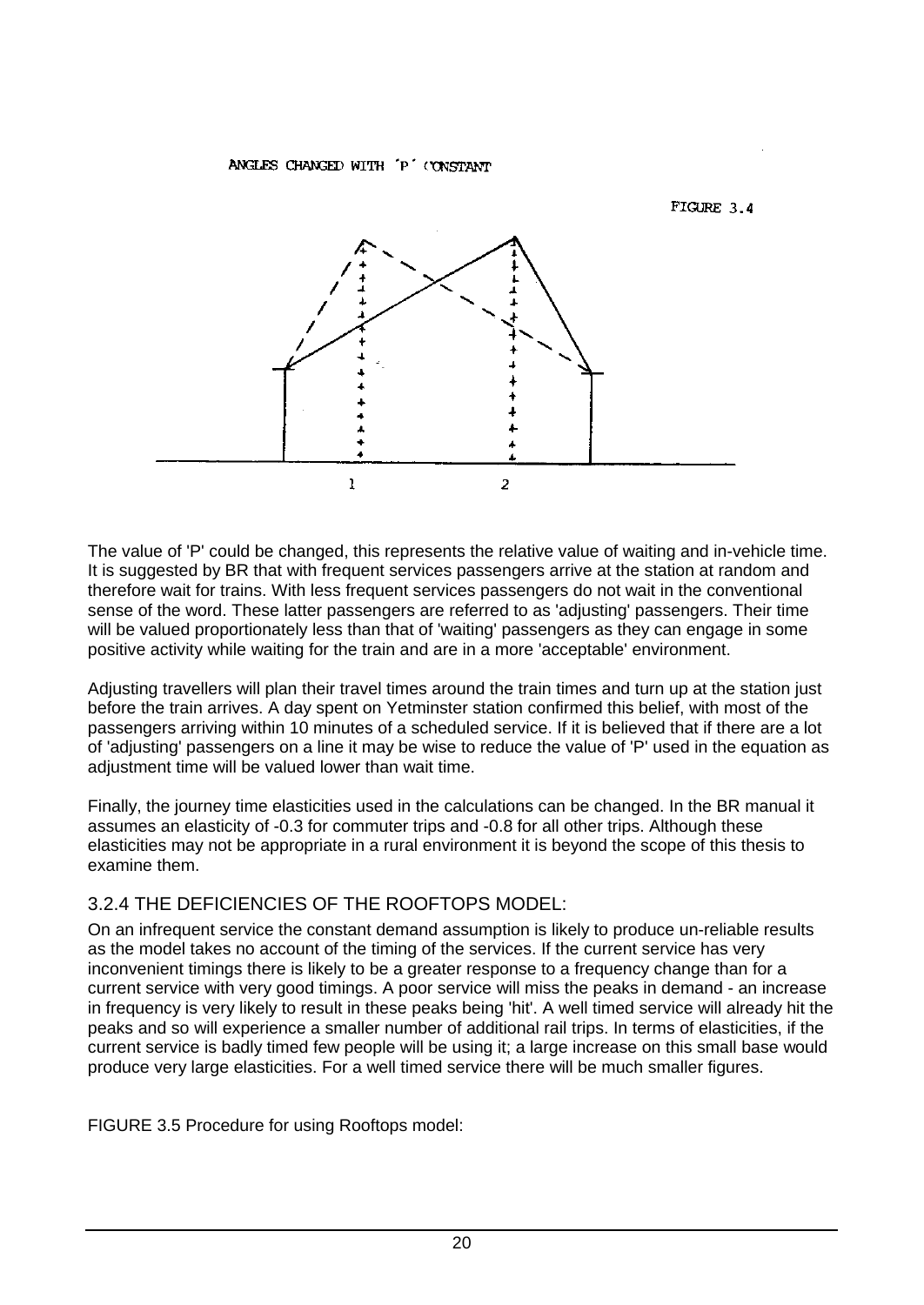

If we had two timetables each with the same average frequency, the the Rooftops model would predict the same patronage for each regardless of how well or badly timed they were. This is the case even if the parameters of the current model were changed, for example, a reduction in the value of 'P' would reduce the effect of a frequency change but the errors caused by the ignorance of the timing effects would remain. With the more frequent services for which the Rooftops model has conventionally been used there is less likelihood of such a timing effect. This is because a frequent service cannot avoid hitting the peaks in demand and so the overall effects predicted by the Rooftops model would be acceptable. The model would still produce inaccurate results but the errors would be small enough to ignore.

The other problems with the Rooftops model are that like all models it is a generalisation - it takes no account of the individual circumstances surrounding a trip. It treats all places as alike whether they have, for example, more bus competition or an older population.

It is believed that the different environment of the rural railway will show the current model to be un-reliable in such circumstances and so an alternative model is proposed.

# *3.3 THE ALTERNATIVE MODEL:*

#### 3.3.1 GENERAL APPROACH:

The suspect value of the Rooftops model on secondary routes with a low frequency service provided the opportunity to develop a new method for estimating the effects of changes in the frequency and timing of services. As with the Rooftops model the alternative model predicts additional flows for a specific origin-destination pair. The alternative model is based upon the results of a market research survey and so looks more closely at the individual circumstances surrounding each trip. The model will predict, for any individual, the number of additional trips they will make given any set of improved timetables. The total response from these individuals gives elasticities for the chosen O-D.

It was decided to use a market research survey to elicit the information about the response to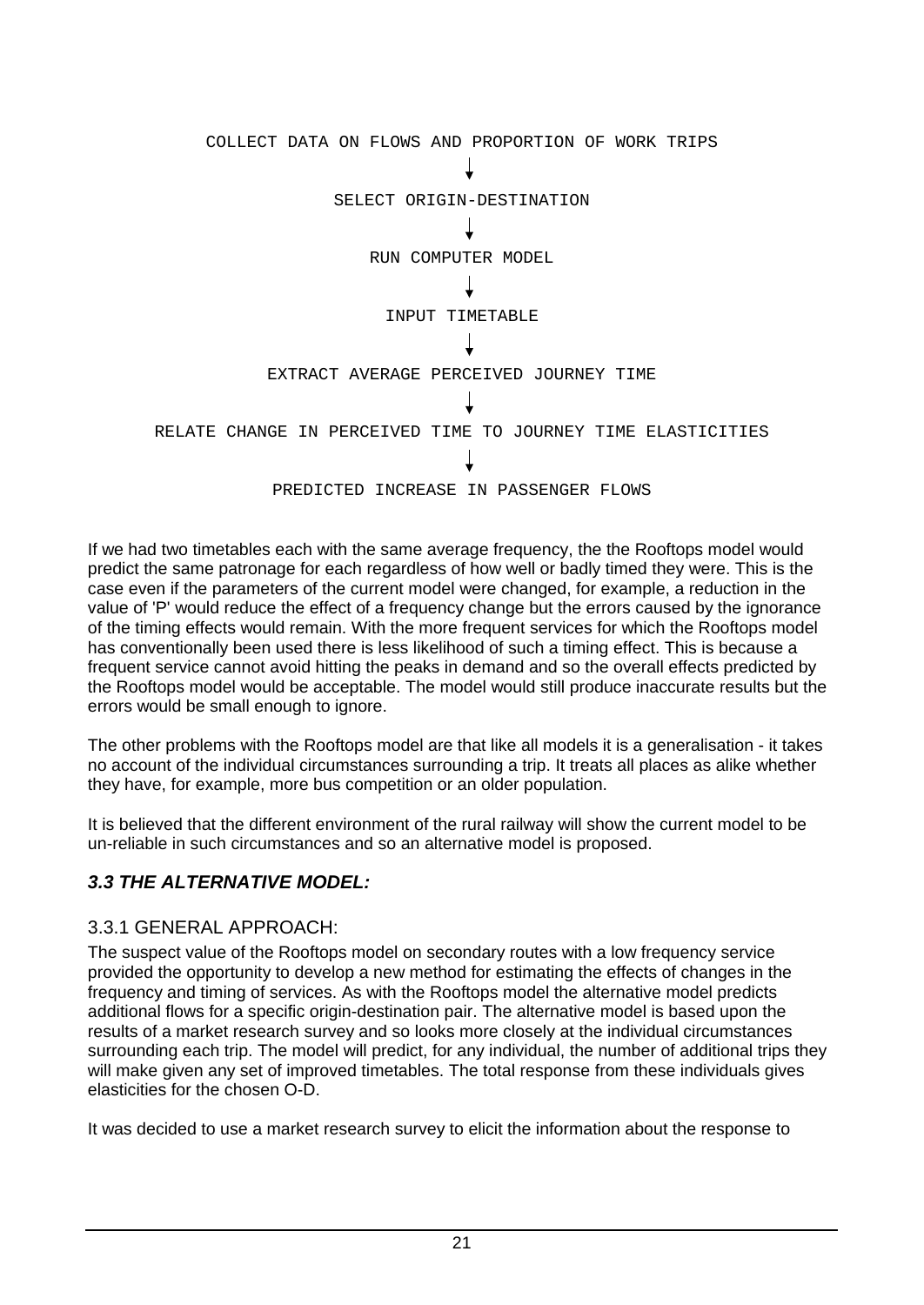frequency changes. Market research was used because very little data is available about actual frequency changes. Any real life examples have usually been accompanied by changes in other variables making the estimation of a frequency elasticity hazardous. The only previous market research study of this type was done by a consultancy for BR, but this only looked at the importance of frequency on people who were already using the train. Their technique involved a trade-off game which typically took 40 minutes to complete, this may be satisfactory on an inter-city service with a long interval between stops, but would not be applicable to local journeys of under 1/2 an hour.

A self completion household survey was decided upon as it meant that all potential users were covered. It would also mean that a reasonable sample of people could be gained. As it was not expected that many people would produce sets of extra journeys it was critical that the sample sizes be maximised.

# 3.3.2 ESTIMATING UNDERLYING DEMAND:

The technique chosen was to get respondents to imagine that they could run trains whenever they wished so that they could travel at any time. For each extra trip that would be made respondents were asked to write down the times that they would have preferred to arrive and depart from the town in question. So that people would make realistic estimates of extra trips, a kind of trade-off was used in the questions where the current train fare was quoted so that people did think seriously before indicating any extra trips.

The extra trips had to be measured over some period and this was chosen as the last seven days. The idea was that respondents would relate back to their actual and desired activities over a period that they could remember reasonably well. Respondents were expected to think about trips they might have made by train if the timetable was more convenient to them. A potential drawback with this approach is that some people may not have made any extra trips in the last seven days but may have done so over a longer period. However, the converse is equally true and so it is assumed that the two effects cancel out.

This part of the model has therefore produced a distribution of the additional times people would have travelled by train during the last seven days if the train ran, for example, every minute. This latent demand coupled with the demand that is already apparent from current users shows the total potential demand for a rail service between the specified places.

# 3.3.3 THE DECAY OF UNDERLYING DEMAND:

As the train service deteriorates from the ideal situation discussed above the number of trips made between the two places must diminish. For this situation to be replicated in a model there must be some mechanism to determine which of the additional stated trips will be made. It is therefore important to be able to establish whether a stated trip would be made if a train ran close to, but not at the ideal time stated by the respondent. At one point it was thought that some in-depth attitudinal questions could be used to determine the time flexibility of potential passengers, but the questionnaire became too complex for self-completion. Such difficulties meant that it was decided to ask people directly about their range of tolerance around the times they had stated.

The model assumes that people can produce a time that would be a threshold where they would no longer make a trip. So someone going to work (knowing that he could return at any time) could say 'I am not prepared to arrive in X before 7.50'. For this individual, if an extra train was laid on at 7.49 he is assumed not to use it. This assumption does not have to strictly hold as long as errors either side of the stated limits are equally distributed. That is to say that equal numbers of passengers overstate their thresholds, compared to reality, as understate them.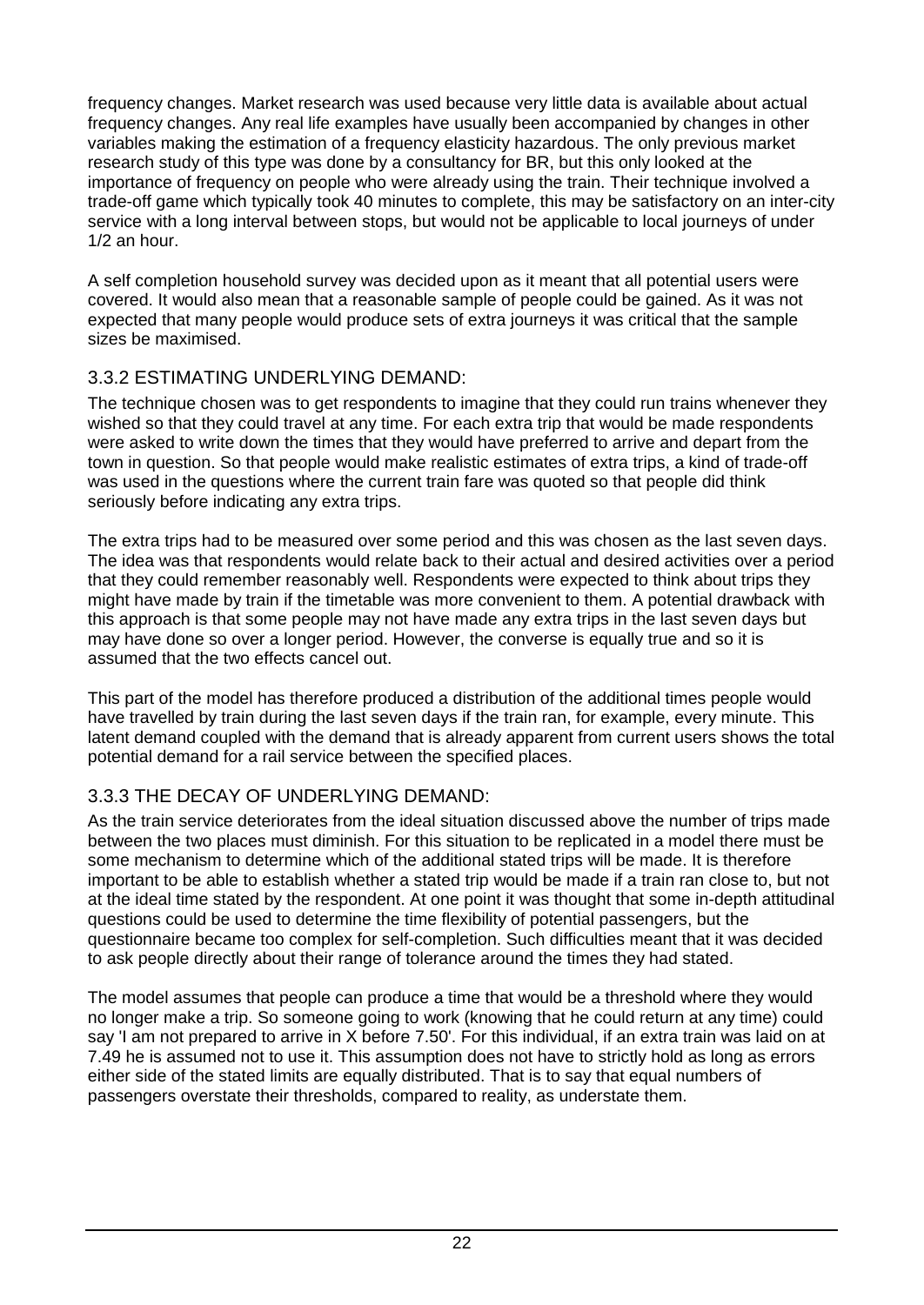

This issue is made more complex as passengers make travel decisions based on both the outward and return timings of a service. Some way has to be found of aggregating the adjustment caused by both the outward and return times into a figure that will reveal whether the trips are made. To achieve this a behavioural model has been produced.

It is assumed that a traveller will make a trip by rail if this results in him experiencing a higher level of utility than by choosing the next best alternative. This next best alternative may be the use of a bus service, trying to get a lift from a car owner or simply not making the trip at all. The extent of the excess utility associated with making the trip by rail is referred to as the 'net utility' of the rail trip. If the net level of utility is positive the trip will be made by rail. If the net level of utility is zero the individual is indifferent as to whether he makes the trip or not and if net utility is negative the trip will not be made.

The individual will experience some level of net utility from making a trip by rail at the ideal time. This level of utility will gradually decline as the train times become less convenient, until net utility falls to zero and the rail trip is no longer made. It is important to distinguish between this net level of utility and the probability of making the stated trip. Respondents have stated that as long as the train ran between their threshold limits they would have made the additional trips. This is equivalent to assuming that the probability of making the stated trip is one until net utility falls to zero where the probability of making the trip becomes zero. So although an individual's net utility may be reduced by 50% as a result of the trains running at less than ideal times, the probability of him making the trip remains one until the threshold is reached. This assumption will be changed later in the analysis to show the effect of allowing for a decreasing level of probability of the trip being made as the deviation from ideal times increases.

Individuals who stated that they would be likely to make additional trips as a result of an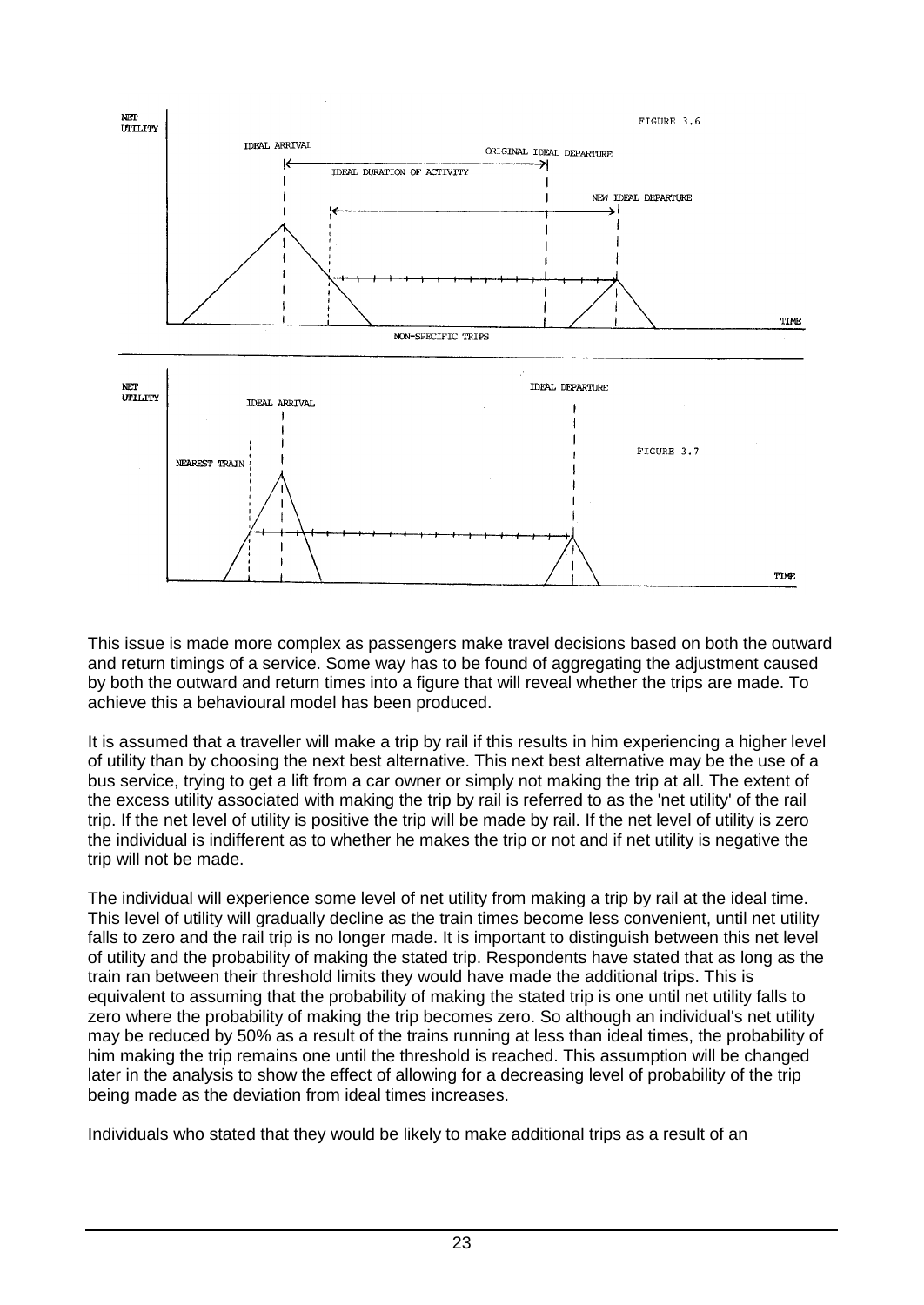improvement in the timing and/or frequency of the rail service were asked to give four time ranges. Firstly, they were asked (assuming that no other adjustment is necessary) to give the earliest and latest that they would be prepared to arrive at the destination. Secondly, they were asked (assuming that they had arrived in the destination at their stated ideal time) to give the earliest and latest they would be prepared to return home. These threshold times represent points where net utility has been reduced to zero. This means that each of the four stated thresholds mentioned must be equal in terms of utility foregone.

For many people rail will not be considered even if the times are ideal for their trip. For the permanent non-user rail will have a negative level of utility at all levels of service and, except in unforeseen circumstances, these people will never use the train. It is the marginal cases, where their rail journeys may produce some net utility, that we are interested in when measuring the effect on patronage of service improvements.

For the purposes of this study it has been assumed that this net level of utility falls linearly as train times move away from the passengers' ideal times. This may not be a realistic assumption but the questionnaires would have become too complex for any substantial results to be obtained if this was investigated more thoroughly.

Two main types of trip were identified in the pilot stage of the study. Firstly there are the 'specific' trips. Specific trips are characterised as having an activity in the destination that is fixed in time, for example most work trips. The traveller has a set time at which his activity begins and ends.

The second type of trip considered by the model is the 'non-specific' trip. These trips are characterised by having no fixed times at the destination, it is more important for the individual to spend a certain amount of time in the destination rather than to arrive or depart at any particular time. There are, of course, certain limits to the times non-specific trips will be made. Generally it can be said that specific trips are affected by the timing of the service, while non-specific trips are more related to frequency.

The model weights the deviations from the stated ideal travel times, caused by the timetable, according to the relative size of the ranges quoted by each individual. Time is therefore valued differently according to where and when it occurs. A set of stated times might look those below:

> Ideal arrival: 8.45 Earliest arrival: 8.20 Latest arrival: 8.55 Ideal departure: 17.20 Earliest departure: 17.10 Latest departure: 17.40

3.3.4 SPECIFIC TRIPS: If the times above represented a specific trip then we can see that this passenger would be prepared to accept a deviation from his ideal arrival time of -25 minutes or +10 minutes, on the return journey the deviation is -10 minutes and +30 minutes. The extent to which these allowances are used by an ill-timed train represents the amount of net utility lost to the passenger. If the nearest train to the ideal arrival time arrived at 8.30, the proportion of net utility lost is:

```
(Actual early deviation/Early allowance)*100
(15 minutes/25 minutes)*100
```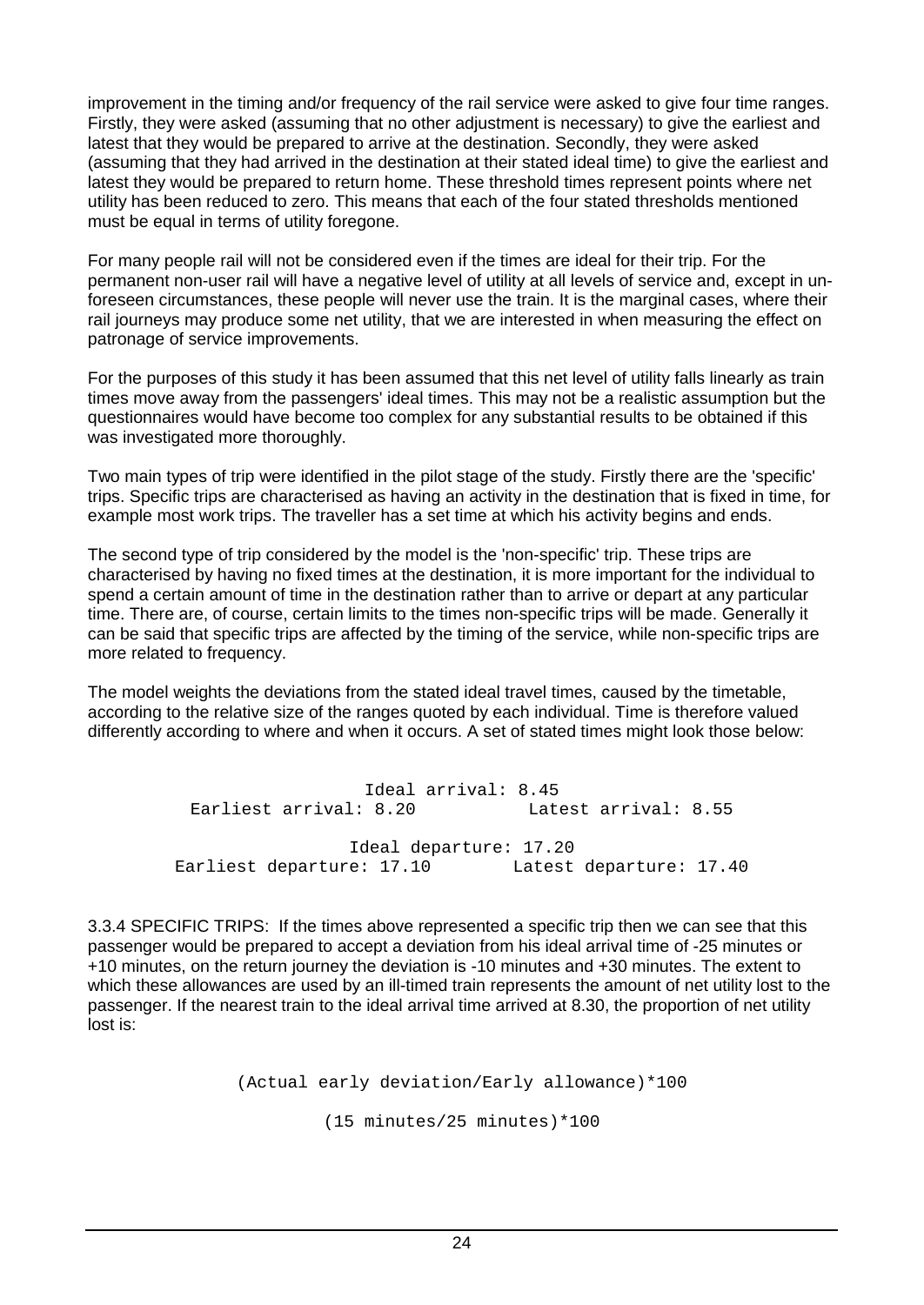60% of the net utility has been lost meaning that the passenger has only 40% left to allow for adjustments on the return trip. If the nearest return train ran at 17.40 the trip would not be made as the total adjustment required represents 140% of the net utility budget. If the nearest return train departed at 17.25 the trip would be made, as this represents a total of  $(12.5\% + 60\% = 72.5\%)$  of net utility.

# 3.3.5 NON-SPECIFIC TRIPS:

So for specific trips people are assumed to combine their outward and return adjustment to decide whether they make a trip or not. But for non-specific trips this is not the case. For such trips passengers also combine two timing elements, though in this case it is the time of arrival at the destination and the length of the time spent there. For non-specific trips a passenger who is forced to arrive later than his ideal time will still want to spend the same amount of time at the destination. With a specific trip this is not the case as the passenger will still have to return home at the same time. The concept of net utility is retained for non-specific trips. It was my ignorance of this latter trip that caused the failure of the first pilot surveys. To use another example:

Ideal arrival: 10.30 Earliest arrival: 9.00 Latest arrival: 12.00 Ideal departure (if arrived at ideal time\*): 14.20 Earliest departure\*: 13.50 Latest departure\*: 15.00 Ideal time at destination = Ideal departure - Ideal arrival

In this case it can be established that the ideal amount of time for this individual to spend at the destination is 3 hours and 50 minutes. The individual will accept a deviation of -30 minutes and +40 minutes around this. The proportion of net utility lost on the outward stage of the trip is calculated in the same way as with specific trips. The proportion of net utility lost by the duration deviation is similarly calculated with the total loss in net utility being the sum of the two. Again if the total loss of net utility represents more than 100% of the budget the trip will not be made.

The final element of the model is to attach some level of certainty to the additional trips stated by the respondent. This is achieved by getting respondents to say the trips are either definite or possible. This gives a range of estimated additional trips - the minimum being only the definite trips and the maximum being the sum of the definite and possible trips. In the analysis possible trips are treated as being half as likely as definite trips.

At this point it is obvious that this model represents people's stated intentions to travel and cannot therefore be taken as a concrete figure - it only provides an estimate of the number of extra trips resulting from improvements in the level of service on secondary railways. It is also important to stress that the model is not suggesting that people, when planning one of these rail journeys, sit down with a calculator and calculate whether their net utility from making the trip will be positive. It does suggest, however, that they will act in a way that is consistent with this arithmetic.

# 3.3.6 IMPLEMENTATION OF MODEL:

A computer programme was written which analyses each set of stated times, comparing them to the trains in the entered timetable. By doing this the programme finds the train that comes nearest to each set of stated times. The programme then outputs the number of trips that would be made for any pair (outward and return) of timetables fed into it. The programme 'T.Calc' finally produces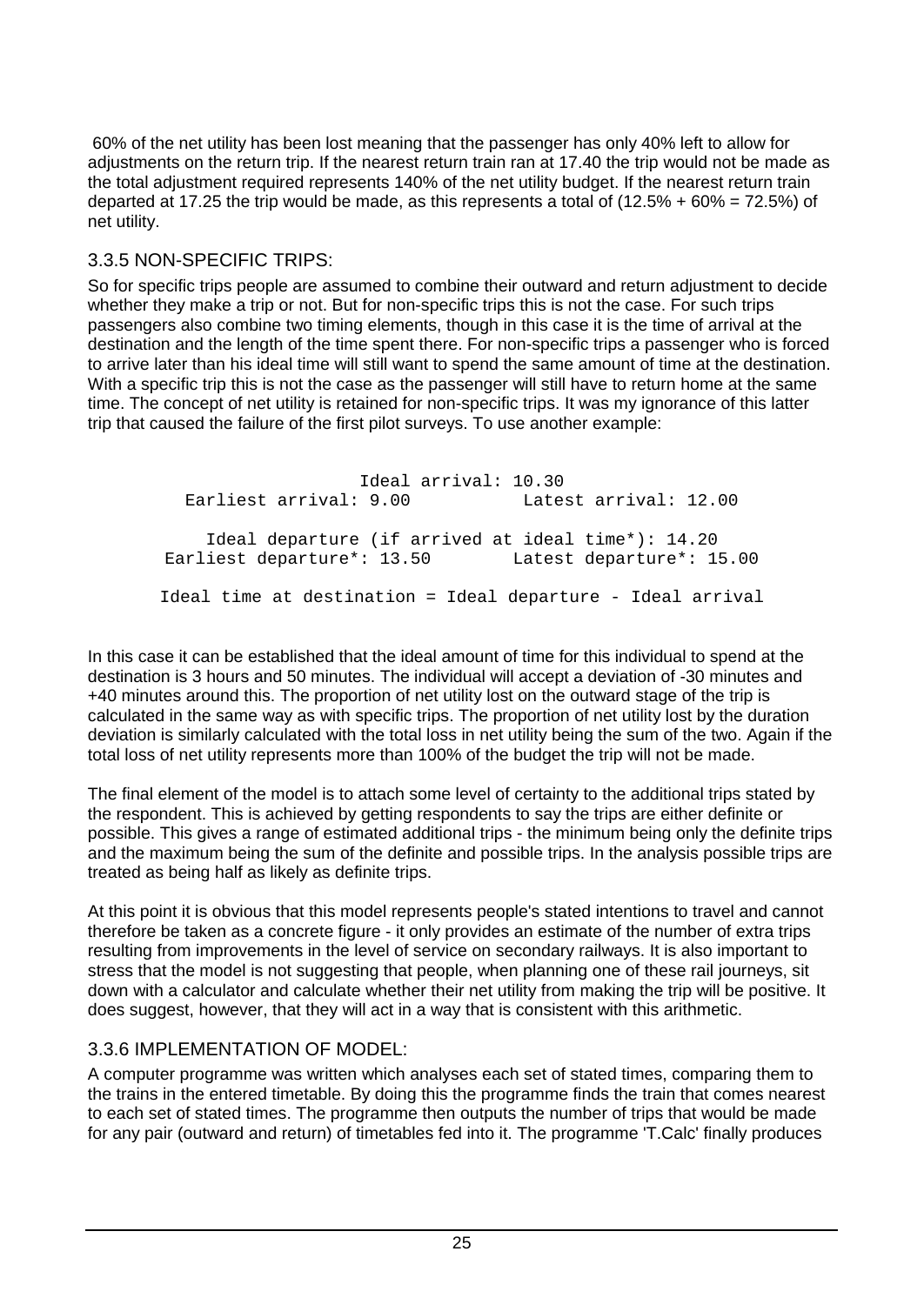a range of estimates based on people's stated probabilities. It is fairly easy to modify the programme to take account of changed assumptions. This will be done to see the effects of a gradual reduction in the probability of an individual trip as the deviation from ideal times increases.

FIGURE 3.8: Procedure used by T.Calc



The approach used to estimate elasticities assumes that the current time-tabled trains will always run so that no current passengers are lost by these times being changed. This technique is used as I am not able to predict the loss of current passengers by re-timing present services, the model can only predict the result of additional trains in the timetable. For the analysis to work trains are inserted in between current times. This concept of inserting extra trains is illustrated below with a current and possible timetable. Trains run from village 'X' to town 'Y'. The result of this exercise is a measure of the elasticity over the relevant arc.

ORIGINAL TIMETABLE:

| X | 6.20 9.20 12.20 15.20 18.20<br>Y 7.00 10.00 13.00 16.00 19.00    |  |  |
|---|------------------------------------------------------------------|--|--|
|   | Y 7.00 10.00 13.00 16.00 19.00<br>X 7.40 10.40 13.40 16.40 19.40 |  |  |

#### ENHANCED TIMETABLE:

| X    6.20   7.50   9.20   10.50   12.20   13.50   15.20   16.50   18.20 |  |  |  |  |
|-------------------------------------------------------------------------|--|--|--|--|
| Y       7.00   8.30   10.00  11.30  13.00  14.30  16.00  17.30  19.00   |  |  |  |  |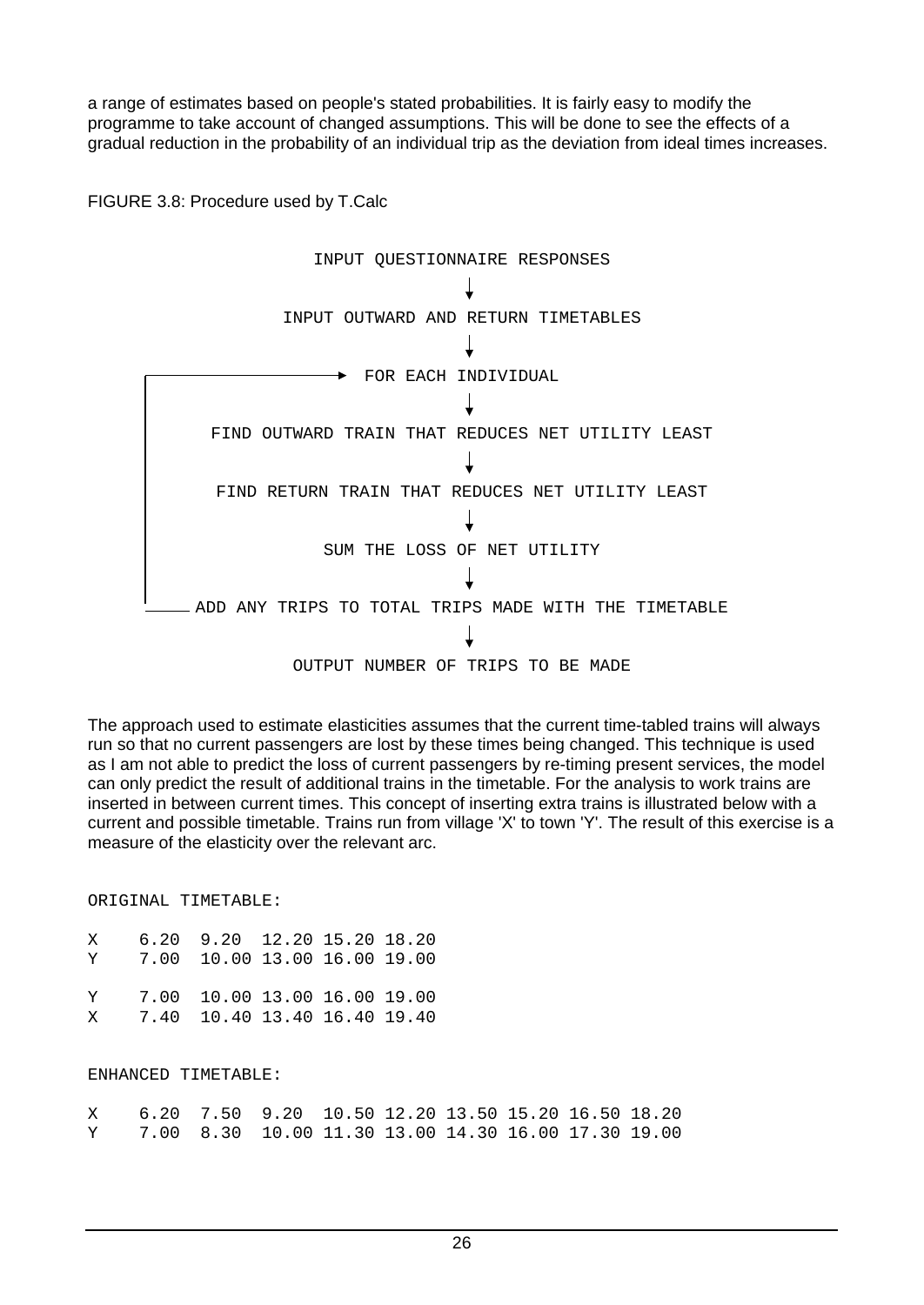Y 7.00 8.30 10.00 11.30 13.00 14.30 16.00 17.30 19.00 X 7.40 9.10 10.40 12.10 13.40 15.10 16.40 18.10 19.40

# *3.4 COMPARISON OF THE TWO MODELS*

A number of timetables have been designed to test various aspects of the models performance. Both models have been produced in the form of computer programmes (Appendix VII and IIX) so that results for these timetables can be obtained in a reasonable amount of time. The use of computers means that many more timetables can be analysed than if the results were calculated by hand. As the results of the market research survey are only a sample of the population the standard error is calculated so that differences between results caused by un-representativeness can be taken in to account. The assumption that an additional trip will always be made, as long as a train runs between the stated threshold times, will be changed during the analysis to see the effect this has on the results.

As mentioned in the earlier chapters a more general analysis of desired travel times is also being done as part of the research. Some statistical analysis will be done on this data to test for relationships.

### *3.5 SUMMARY*

The model currently used by BR is expected to have some deficiencies on services with a low frequency. This problem means that an alternative way has been found for estimating the response to an improvement in the timing and frequency of services on secondary routes. The alternative model is based on the results of a market research survey and is specifically designed to be able to deal with timing as well as frequency effects. Both models have been incorporated into computer programmes so that the results of the two can be compared for a variety of different timetables.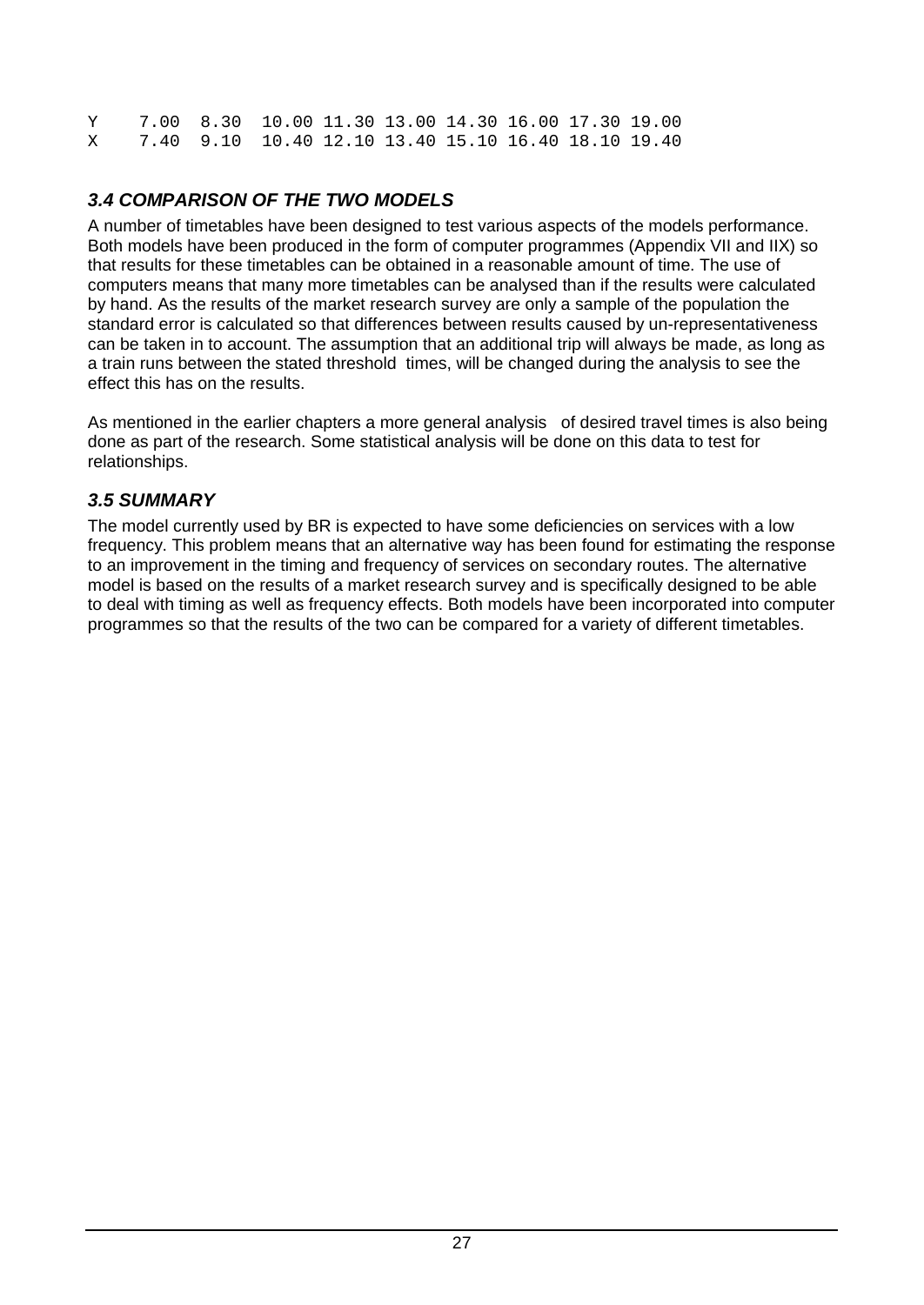# **CHAPTER FOUR - DATA COLLECTION:**

# *4.1 GENERAL*

This chapter covers data collection, the design of the surveys and a description of the problems encountered.

# *4.2 DEVELOPMENT*

Three forms of questionnaire/interview were developed during the thesis. The least complex questionnaire just asked about desired travel times for various sorts of trips - this is referred to as the non-rail survey, as the questions were not related to a rail service. A second semi-structured on-vehicle interview was carried out to look at the time sensitivity of current rail trips. This showed there were difficulties with the length of the adjustment period needed for the passenger to decide whether they would discontinue the current trip. The third and main questionnaire was used in the development of the frequency model. The complexity of the main questionnaire meant that it had a considerable development period. The following is an account of that period. Both the semistructured on-vehicle interview and the questionnaire used just to establish desired travel times benefited considerably from the experience gained in developing the frequency model questionnaire.

# 4.2.1 FREQUENCY MODEL QUESTIONNAIRE.

From the methodology it was clear that the questionnaires used to establish additional trips from individuals had to be for self completion. In simple terms this means that the questions must be totally un-ambiguous and the questionnaire must not bore the respondent. It must also present the illusion of requiring little work. These factors meant that it was decided that all questionnaires must be restricted to one sheet of paper. Respondents would be asked only about trips to the major rail destination from the village concerned; this would result in a reasonable number of additional trips being stated and would make the analysis simpler. For Lidlington, Maiden Newton and Yetminster, the main destinations were Bedford, Dorchester and Yeovil respectively.

Initially it was thought that a household survey would be done, with respondents being given two timetables, each showing an improved local rail service. People would be asked to write down the number of additional journeys they would make to the specified town, if these timetables were implemented. But by giving people timetables the questionnaire looked as though a lot of work would be involved in its completion and it is suspected that the response rate would have fallen to very low levels. This method also does not address the timing issue.

As well as the data necessary to estimate the response of demand to a more frequent service, it was felt that the analysis could be further expanded if people were asked about their personal characteristics. A further question was also employed to gauge people's feelings towards requency as a deterrent to them using the train.

Although there were a number of different questionnaires used during the extensive development phase, all had the same basic structure. Initially the respondent was asked about their current use of the train on the route selected. People were then asked about their personal characteristics. This was followed by a question asking about the effect the frequency of the service had on their use of the train to the selected destination. Next there was a filter question which asked if the respondent would have made any extra trips over the last seven days if the train times had been more convenient to them. If their response to this question was no then they had finished the questionnaire - if not they had to state at what times extra trips would have been made during the last seven days. For each of these trips passengers were asked to give a range of acceptable times to be used in the behavioural model.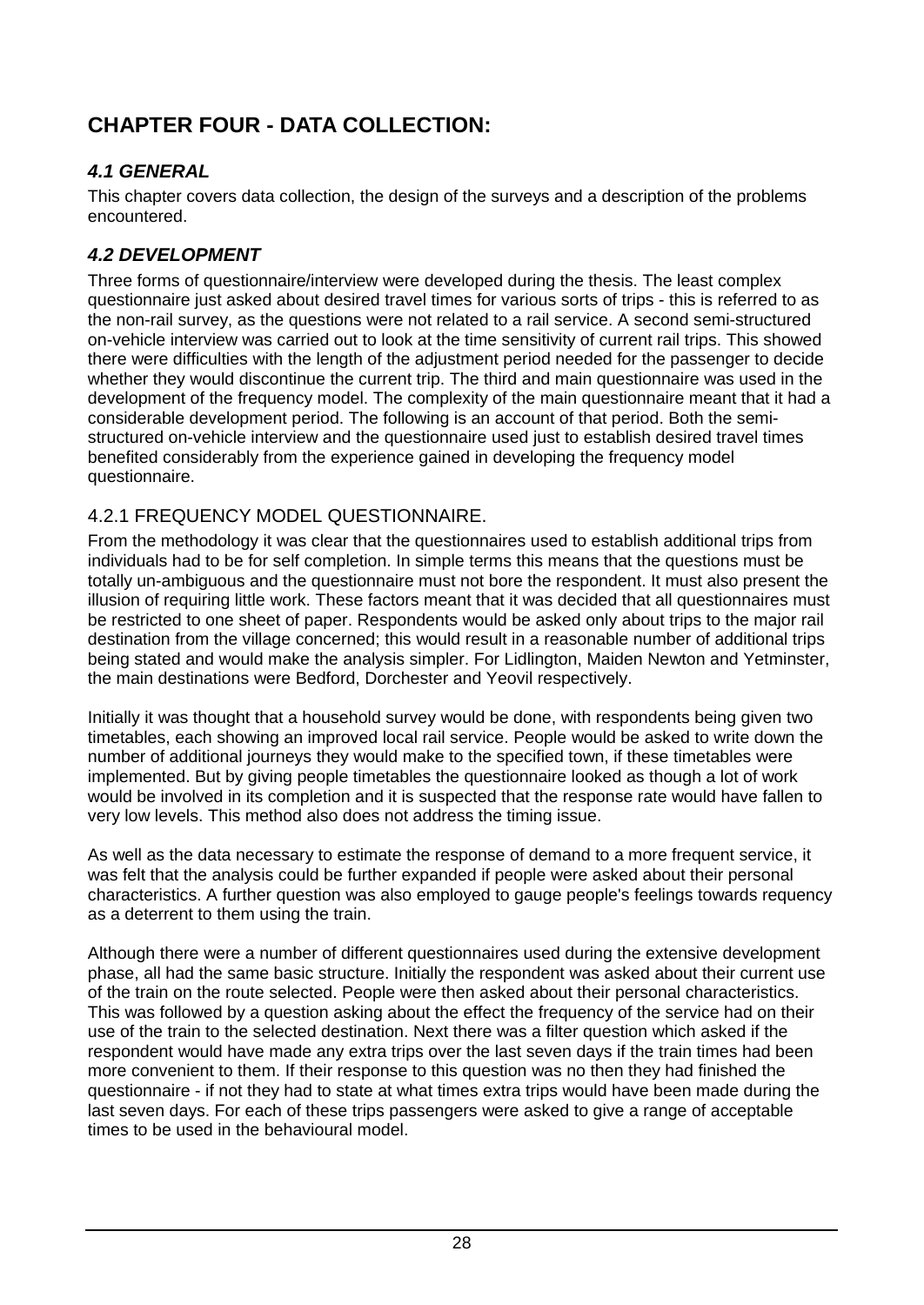All the questionnaires were extensively tested on colleagues, friends and relatives. A series of pilots (Appendix I) was also undertaken in the village of Lidlington which is on the Bedford-Bletchley line and is conveniently close to college. Approximately 30 questionnaires were distributed in each pilot.

In the first two pilots it was learnt that not all trips had specific arrival and departure times at the destination. For some trips, for example shopping, it is more important to spend a certain amount of time at the destination rather than to arrive or leave at a set time. The wording of some of the questions was also clumsy and occasionally ambiguous.

One factor that may have affected the results of the first two pilots was the introduction, where it was stated that the research was being done with the co-operation of British Rail. It was thought this statement would make the survey appear more official improving the results. But it appeared that the belief that the results may be seen by BR was causing people to exaggerate their views of their need for the service. It was noted on a few occasions in all the rail surveys that respondents were worried about the line being closed and there is a chance that this caused people to state trips that would not be made. It is interesting to note that in the actual surveys some people stated that they would not do the survey if it was to be used for commercial purposes. The fact that it was being carried out by a student and appeared 'unofficial' seemed to be an advantage.

The second pilot gave the opportunity to add some more detailed questions about personal characteristics. The filter question (which directs the respondent whether to write down the times of additional trips or not) was also modified, as the Yes-No division of pilot 1 was felt to be too harsh. Although pilot 2 still only considered trips with fixed arrival and departure times, an advance was made in the technique for eliciting the ranges around these times.

Pilot 3 resolved the problem of the two types of trip (Specific and Non-specific). This was achieved by explaining the difference between the two trips at the beginning of the questionnaire. Respondents were then asked to consider, for each trip they stated, which type of trip this was so that they would fill in the relevant part of the questionnaire. This questionnaire was shown to be just too complex. It appeared that people did not misunderstand the questions, but that they could not be bothered to read them all.

The final pilot involved a major effort in presentation. Previously people had been able to state that they would make trips on Sundays even where there was no current service - this was abandoned for simplicity. The major change in the last pilot was to incorporate both trip types into one question by asking passengers to relate their stated times to each other in a particular way. This relating of answers, coupled with a question about the nature of each trip, meant that for non-specific trips an ideal time at the destination could be calculated from the stated ideal arrival and departure times. By printing this part of the questionnaire sideways and eliminating the complex instructions associated with the previous questionnaire, it took on a more 'friendly' look.

The actual questionnaire (Appendix II) was changed slightly from the last pilot. The question referring to the effect of frequency on respondents' use of the service was changed. Previously people were asked to rank service attributes according to the extent to which this put them off using the train, but this question was not effective as approximately 20% of answers were not filled in or done incorrectly. This question had consistently caused trouble despite attempts to reword it, so it was changed. The new question simply asked respondents to state to what extent the current timings put them off using the service. With some questions it was found that the use of examples helped the respondent, but one had to be careful with the stated trips quoted, as an early example was obviously a work trip and this made some people believe that they should only include work trips.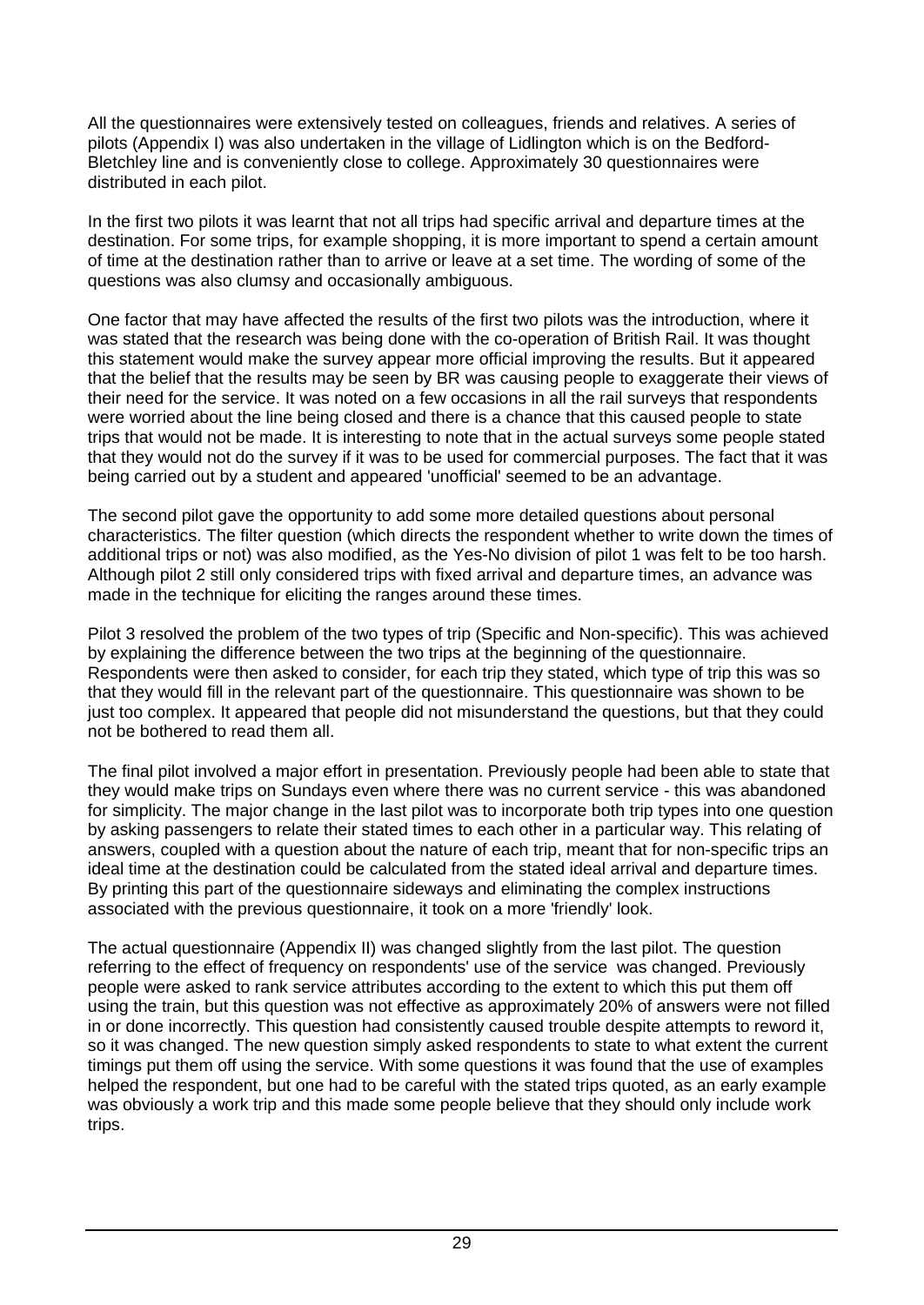Although the actual questionnaires performed remarkably well, with the benefit of the 300 questionnaires administered during the thesis, a later questionnaire has been developed (Appendix III). For this questionnaire the question about the extent to which the current service put them off using the train was removed and the first side spread out to make it look simpler. On the second side the question about 'specific' trips was completely re-phrased. The number of children under 14 to be taken on each trip would have been asked for instead of being estimated from the household characteristics. Respondents would now be asked for the specific day of the trip as it was felt to be less confusing - it was found during the non-rail survey that people could remember the specific day of a trip during the last week. If the surveys could be done again this is the questionnaire I would use.

# *4.3 EXECUTION*

# 4.3.1 CHOICE OF SURVEY LOCATION:

The two villages were chosen for the following reasons.

- 1. Their average service frequency was low, approximately one train every two hours.
- 2. The villages had populations of approximately 1,000 people, which was thought to be a reasonable size for the household surveys. Both villages had their main centers of attraction connected by the railway generating an acceptable number of trips from the questionnaires. One of the villages (Yetminster) had a worse service than the other and a lower passenger flow. It was felt that this difference may provide some interesting insights into the effects of timing and frequency.
- 3. Data was available on passenger flows, as the new PORTIS ticketing system had just been introduced.
- 4. The line was easily accessible.

The possibility of collecting some data on-board the train meant that the following three points were also given consideration.

- 5. There was no large tourist influx, though there was a large amount of through traffic. This condition makes it easier to select local passengers for interviews.
- 6. The line used small open plan trains (Diesel multiple units), giving easy access to passengers. The reasonable journey time would give passengers time to answer questions, with 10-15 minutes between each station.
- 7. A shuttle type service was operating with the train just turning round at Weymouth and passing another at Yeovil so that as little time as possible was wasted waiting around for trains.

# 4.3.2 MAIDEN NEWTON AND YETMINSTER SURVEYS:

The questionnaires used in both villages were identical except that the Maiden Newton one dealt with the villages Sunday service, Yetminster did not have a Sunday service. For the Maiden Newton and Yetminster surveys the sampling technique involved one out of every six houses being selected (16.7%). The respondent was asked to give each member of the household aged 14 and over a questionnaire to fill in during the next 24 hours. A record of the addresses surveyed was kept so that a second survey could be done if the response rate was very low, it also meant I would know which houses to collect the forms from the next day. If the questionnaires were not completed respondents were offered the option of a post paid envelope to return them when completed. The survey was done in the evenings (generally between 6 and 8.30 pm) to avoid any un-representativeness caused by people not being in.

An introduction was read to the respondents to avoid any bias resulting from their introduction to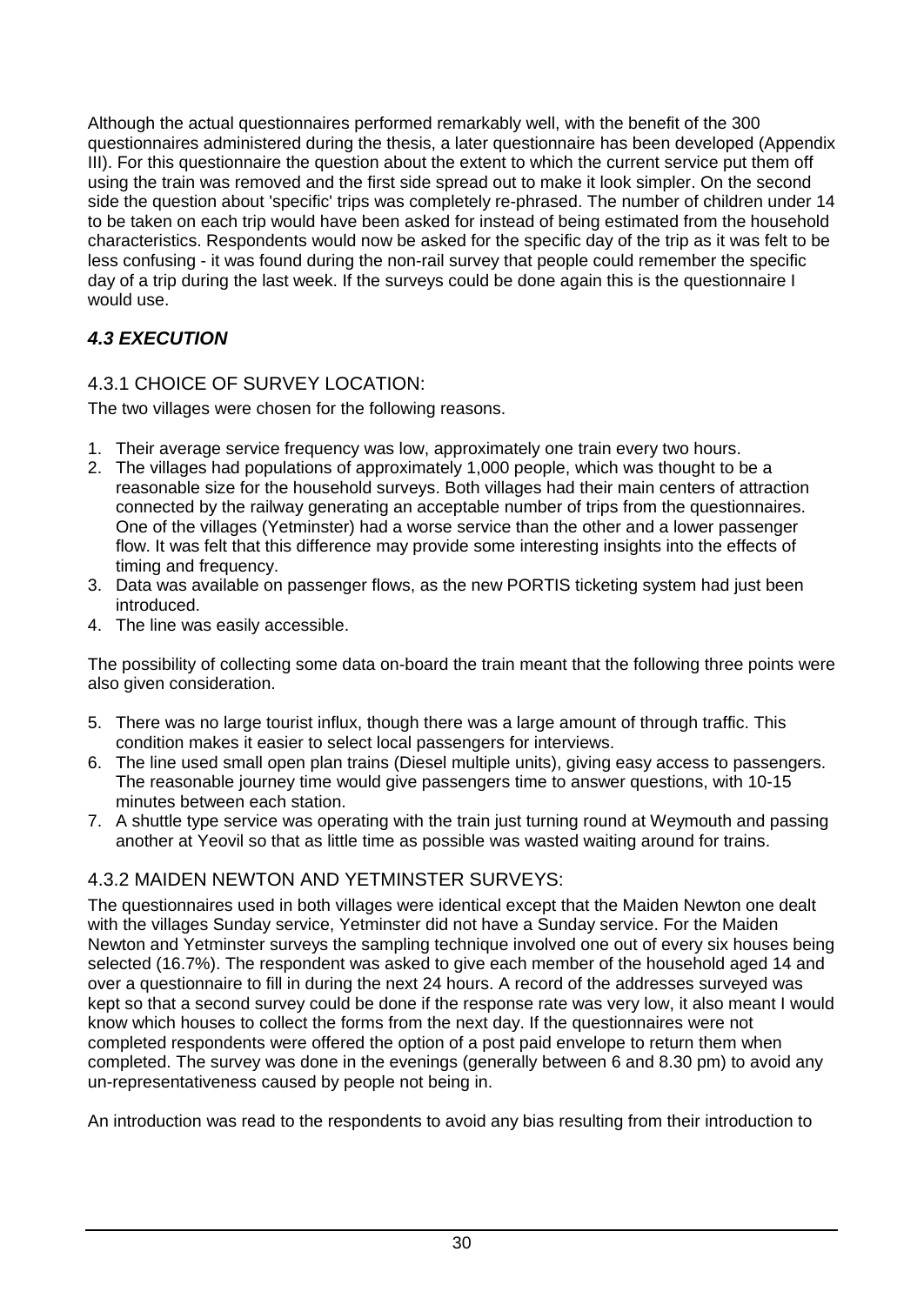the survey. It read:

'I am sorry to trouble you. I am dropping off questionnaires on local travel patterns. Could I please leave one for each person in the household aged 14 and over to complete so that I can pick them up tomorrow?'.

There are a number of reasons behind the phrasing of this introduction. It was found that by stressing that the questionnaires were being dropped off and that people did not therefore have to do them 'now' and on the doorstep, the response rate was raised considerably. A significant number of people stated that they liked the idea of being able to fill in the questionnaires when they wanted. This technique also results in more thought being given to the answers as the respondent is not trying to get the whole episode 'over with' to such a degree. This was especially important as many people wanted to do other things in the evening such as eating or watching TV. It is also not possible to get each member of the family aged 14 and over to the door one after another to answer questionnaires.

It was found that by introducing the questionnaire as a survey of local travel patterns more people were prepared to answer it. In the pilots it was found that as soon as the word 'railway' was mentioned many car owners said 'I never use the train, so it is not relevant to me'. It was found that once the car owners were given the questionnaire they were quite prepared to fill it in. It is interesting to note that with the non-rail survey some car owners stated that it was a pleasant change not to be directly asked about public transport.

Maiden Newton:

| Population:                                   | 763    |
|-----------------------------------------------|--------|
| Population aged 14 and over (estimated):      | 662    |
| Questionnaires handed out:                    | 125    |
| Valid questionnaires returned:                | 97     |
| Response rate:                                | 77.6%  |
| Sample proportion (of population 14 and over) | 14.65% |

Yetminster:

| Population:                                   | 896    |
|-----------------------------------------------|--------|
| Population aged 14 and over (estimated):      | 766    |
| Ouestionnaires handed out:                    | 125    |
| Valid questionnaires returned:                | 108    |
| Response rate:                                | 86.4%  |
| Sample proportion (of population 14 and over) | 14.10% |

It was felt that children under 14 would not fully understand the questionnaire and would also not be likely to travel on a train on their own. It was noted that on approximately 30 train journeys spread over a week that the number of children on the trains was very small. The approach used to take account of extra journeys by children was to look at the additional times given by their parents - if these were during school hours there would be no children travelling on this trip. If the trip was out of school hours and all adults in the household were travelling it was assumed that the children would be travelling on the train with the adults. There is of course the possibility that some adults may be out even if not using the train and so even if one adult is on the train the children may have to go as well.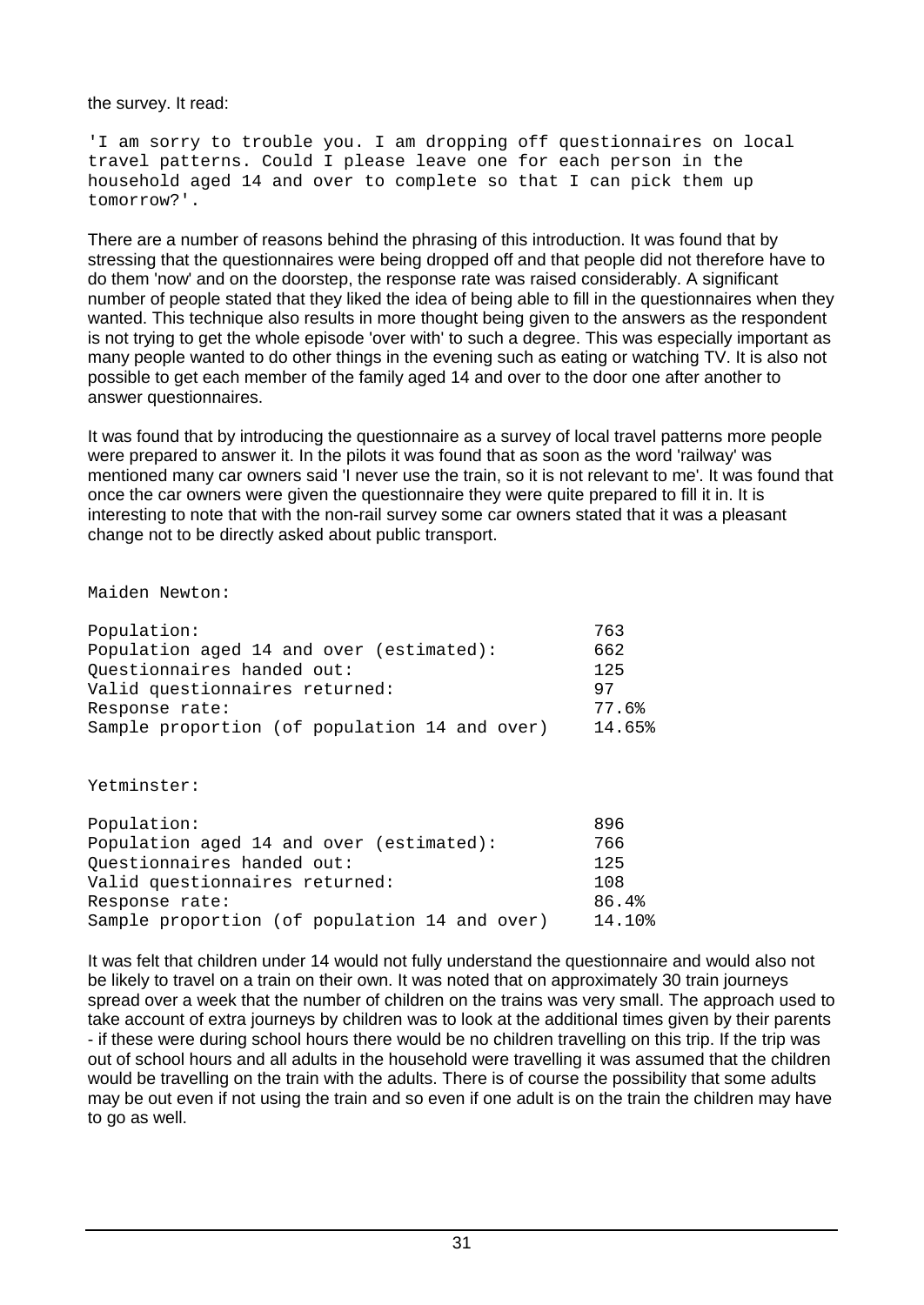When the data was received the complications caused by children's trips proved academic as there was only one instance in the whole data set where people with children would be travelling out of school hours and in this case only two children were involved. It was assumed in this case that no children would be travelling as only one out of three adults would be on using the train at any one time. It would of course been much simpler to ask the question, 'How many children under 14 would be travelling with you on this trip?' as was in the final questionnaire designed with hindsight.

General information is shown below for the two village surveys, all population figures are taken from the 1981 census:

#### 4.3.3 ON-VEHICLE INTERVIEWS:

About 10 semi-structured interviews were carried out on trains spread over the morning period. The intention of this was to get a feeling for peoples response to a frequency reduction. Passengers were asked about the purpose of the trip they were on and how sensitive the timing of the trip was in both the immediate and and longer terms. The results meant that the way in which people planned their trips and the long and short term implications of removing trains could be investigated.

#### 4.3.4 BRADFORD PEVERELL SURVEY:

For the Bradford Peverell (non-rail) survey one out of every two houses was selected (50% sample). The technique was similar to the frequency survey with the questionnaires being delivered in the evening. The respondent was again asked to distribute questionnaires to each member of the household aged 14 and over. Questionnaires were picked up the following day. By going round again after the first collection, usually about an hour later, it was found that most of the 'missing' questionnaires were returned. This approach meant that the response rate was kept very high. One problem that emerged with the Bradford survey was that for car drivers the times people gave were in effect the times when they would be out of the house. Some people were worried that if this information was to get into the wronghands they may be burgled; it was therefore very important to stress the confidentiality of the survey's findings.

General information on the survey follows:

Bradford Peverell:

| Population (1981):                      | 349    |
|-----------------------------------------|--------|
| Questionnaires handed out:              | 80     |
| Questionnaires returned:                | 71     |
| Response rate:                          | 88.75% |
| Sample proportion (of total population) | 20.34% |

#### *4.4 ORGANISATION OF DATA FOR ANALYSIS*

All the data received from the questionnaires was input to the Statistical Package for Social Scientists (SPSS) which was run on an IBM PC compatible machine. Some time was spent on cleaning and testing the data for errors. Most of the questionnaires were error free but inevitably some had to be dealt with.

Where trip purpose was asked for some respondents put down more than one trip, in these cases what looked to be the main reason for the trip was taken to be the trip purpose. Some errors will be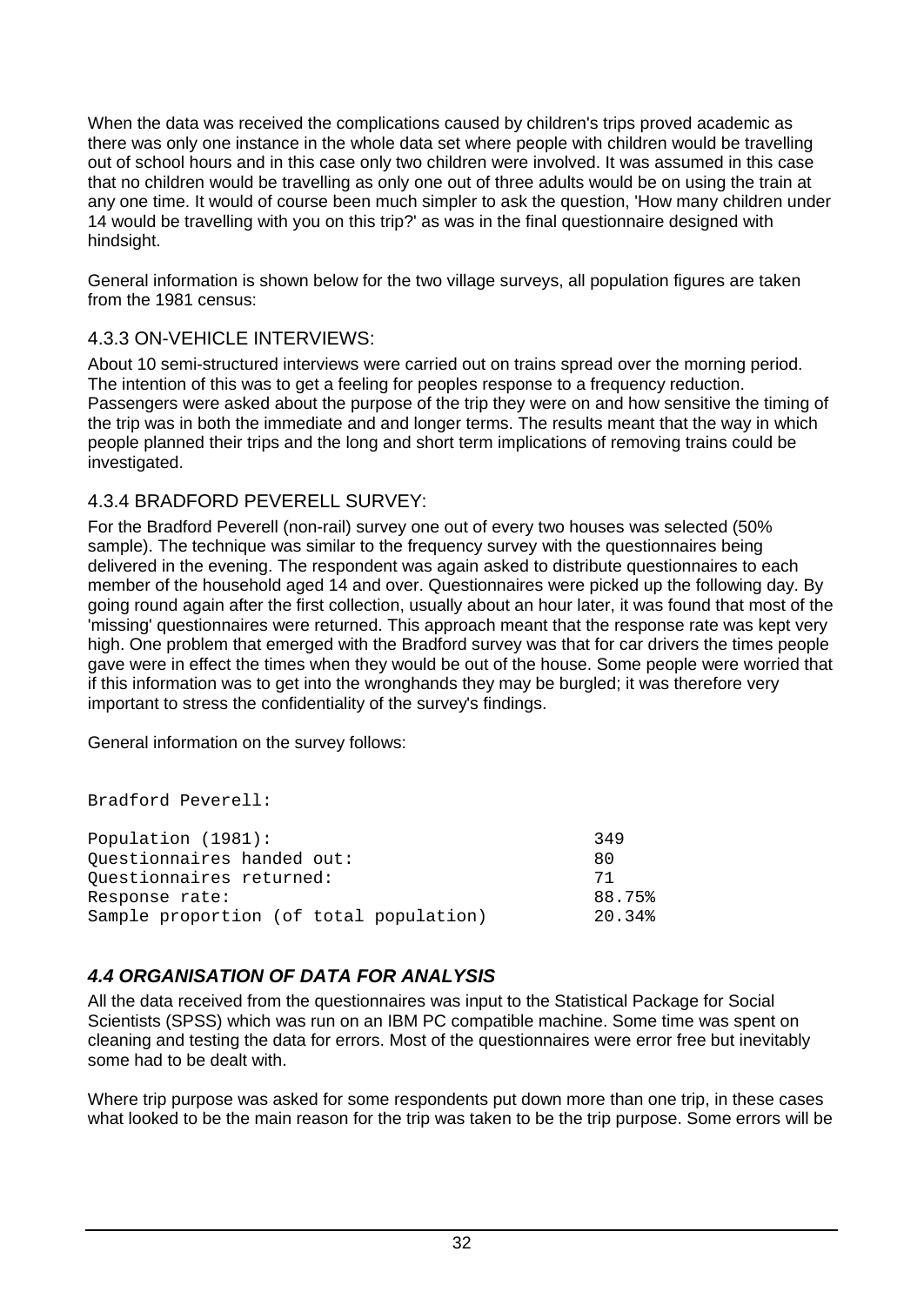caused by this procedure but few multi-purpose trips were recorded.

One precaution that had been taken was to staple all the questionnaires together that were received from any house. This was necessary as some people did not bother to fill in personal details of the household if they knew another member of the household had done so. By keeping the questionnaires together they could be checked against each other being amended as necessary. Where a value was missing and could not be estimated the value was recorded as missing on SPSS so that it did not affect the analysis.

The stated times used in the frequency model were input using a data entry programme on a Commodore 128D where it was saved onto files that could be read by T.Calc.

# *4.5 PROBLEMS WITH THE APPROACH*

There are a number of difficulties with a market research approach. People are known to exaggerate their opinions if they think an improved service may result. There is also a possibility of collusion between the members of the household so that all the questionnaires returned have the same responses.

Despite the apparent un-reliability of the technique the majority of the households questionnaires were filled in, and with different handwriting on most of them suggesting that they were handed around to the appropriate people. There was, however, a small number of occurrences where people who answered the door were obviously not prepared to take questionnaires for other members of the household.

It proved important to do some homework on the village to be surveyed as in two instances the days of the questionnaires coincided with the annual village fairs. This meant that it took longer than usual to collect the completed questionnaires.

Errors could be caused by an un-representative sample, though great care was taken to avoid this problem. As already stated errors from the activities of children under 14 are expected to be insignificant. One slight problem persisted in the use of this filter question, this was that people either said they would have made extra trips in the last seven days and were then unable to state any times, or people realised that they could get out of answering the questions on the second side of the questionnaire by stating no extra trips. This latter group of people became apparent as some people had ticked that they would make extra trips and then crossed this out ticking 'no'. However this group was small and some of these people may have genuinely changed their minds.

# *4.6 SUMMARY*

A number of surveys were carried out during this thesis. Three household surveys were carried out during the research, two of these were used in the development of the frequency model and the third elicited desired travel times.

The frequency questionnaire had an intensive development phase, it was important to get it right so that the extensive analysis of its results would be as valid as possible. This development phase meant that a lot was learnt about the way people planned their trips by rail with an infrequent service. It would appear from this exercise that, although complex, it is possible to estimate the number of additional trips that result from a service improvement on secondary railways.

A general survey was carried out on people's desired travel times in Bradford Peverell. This questionnaire was relatively straightforward but benefited considerably from the extensive testing of the frequency model questionnaire. A small scale on-vehicle survey was also carried out in a semi-structured way to investigate current rail travellers sensitivity to the timing of the rail service.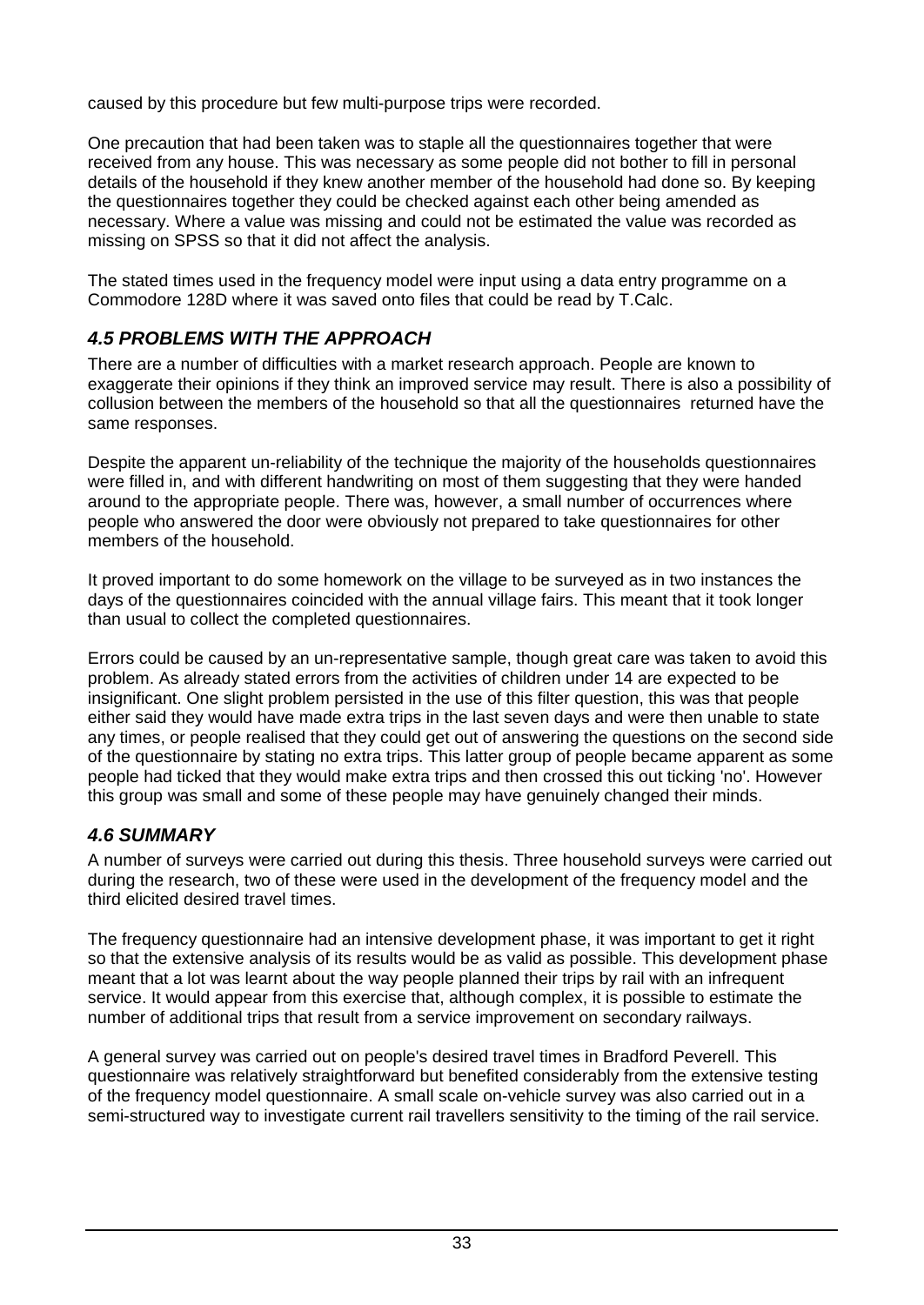The data from the questionnaires was input into computers where it was checked allowing the analysis to begin.

Although there are a number of potential errors from the market research technique, it is not believed that they are of such a magnitude as to make the approach invalid. Nevertheless some care should be taken in the interpretation of the frequency results.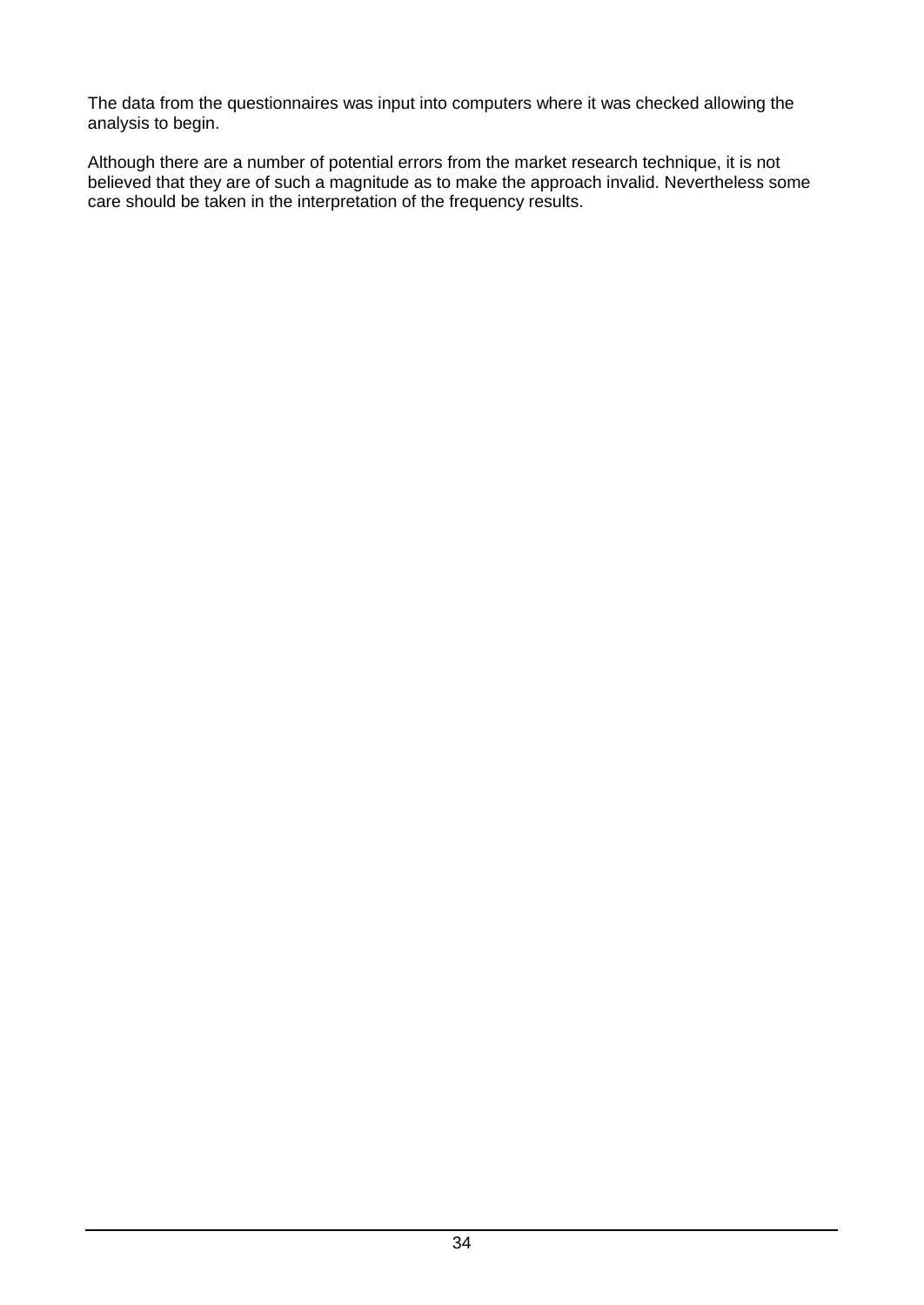# **CHAPTER FIVE - RESULTS**

# *5.1 GENERAL*

This section contains the analysis of the data and findings from the research.

# *5.2 BRADFORD PEVERELL - NON-RAIL RESULTS*

All the Bradford Peverell results stated below represent the sample population. It should be noted that all the histograms presented below have a uniform vertical scale so that the magnitude of the desired trips can be compared across the various charts. With all these diagrams one must realise that the grouping of the data necessary for the histograms has resulted in the loss of some detail. It can be seen in the raw data (Appendix V) that the peaks in the charts are often made up of a series of smaller more time- sensitive peaks. The histograms all show the combined results of five Weekdays, one Saturday and one Sunday.

# 5.2.1 DESIRED TRAVEL TIMES BY DAY (GENERAL):

The pie chart below shows the days of desired trips. It is clear that Wednesday is the most popular day for trips overall. This is as expected as Wednesday is market day in Dorchester. Thursdays and Fridays follow as the next busiest days with Tuesdays and Mondays following shortly behind respectively. The most surprising thing about these results is the smaller share of trips on Saturdays. Sundays have only just over 1% of the trips for the whole week.



Daily Share

#### 5.2.2 DESIRED TRAVEL TIMES BY DAY (OUTWARD):

Firstly we shall deal with the desired travel times for each day. Desired travel times are sub-divided into Weekdays, Saturdays and Sundays. Unfortunately the Sunday figures are of little use as only 4 of 151 desired trips were on Sundays, this does show that there is little demand for Sunday travel to Dorchester.

Figure 5.2 shows the desired times of arrival in Dorchester on weekdays. This diagram shows the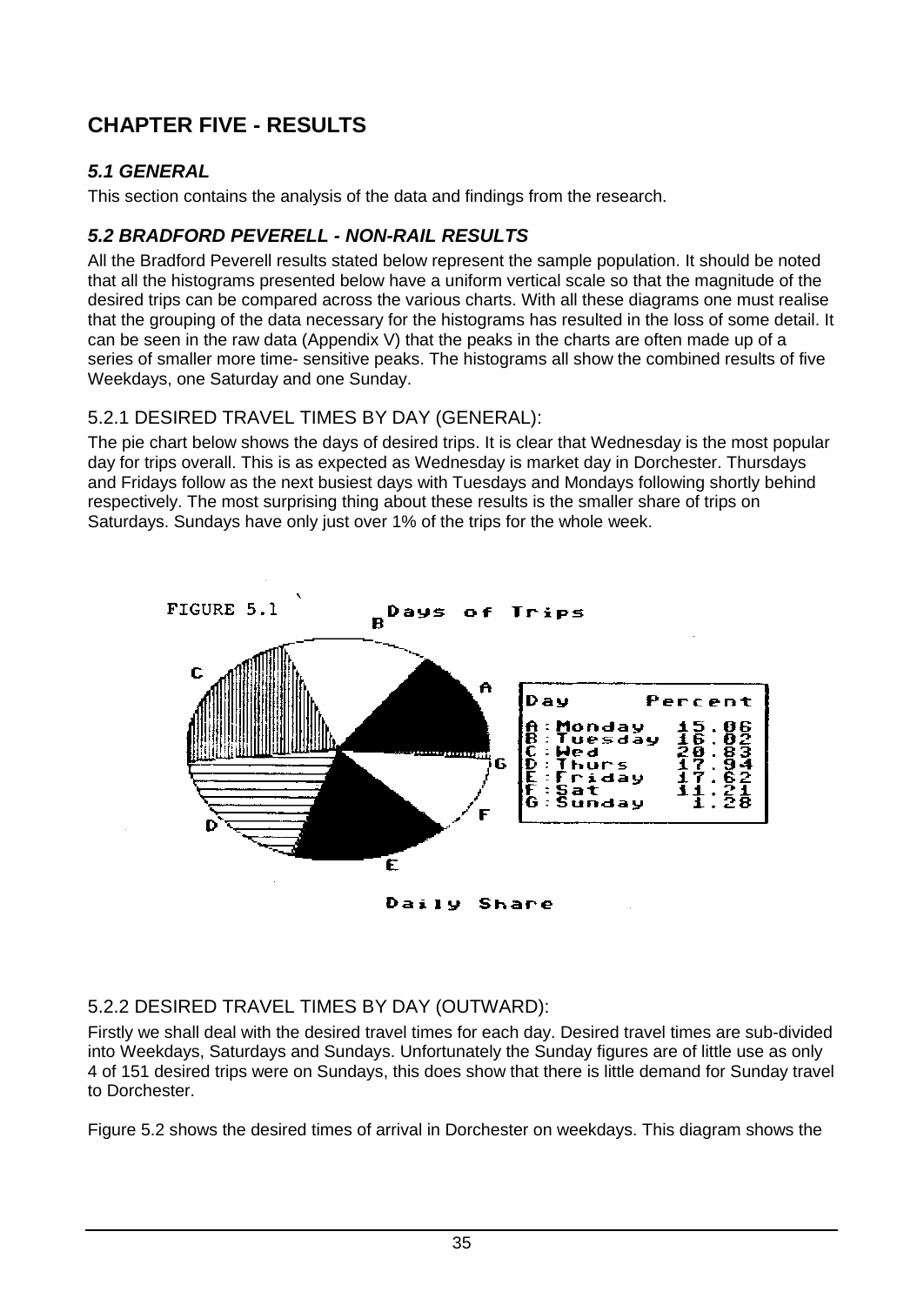expected peak between 7.00 and 10.30, it also illustrates evidence of peaks within the peak. There is also another significant peak at about 15.00. This latter peak is a result of parents going in to town to collect their children from school, this figure may be distorted by the way the questionnaire was structured which did not allow for children to be dropped off - expecting them to travel out and back with their parents.



Arrivals on Saturdays show peaks at 10.00 and 11.00.



As already mentioned the Sunday arrival figures are of little use.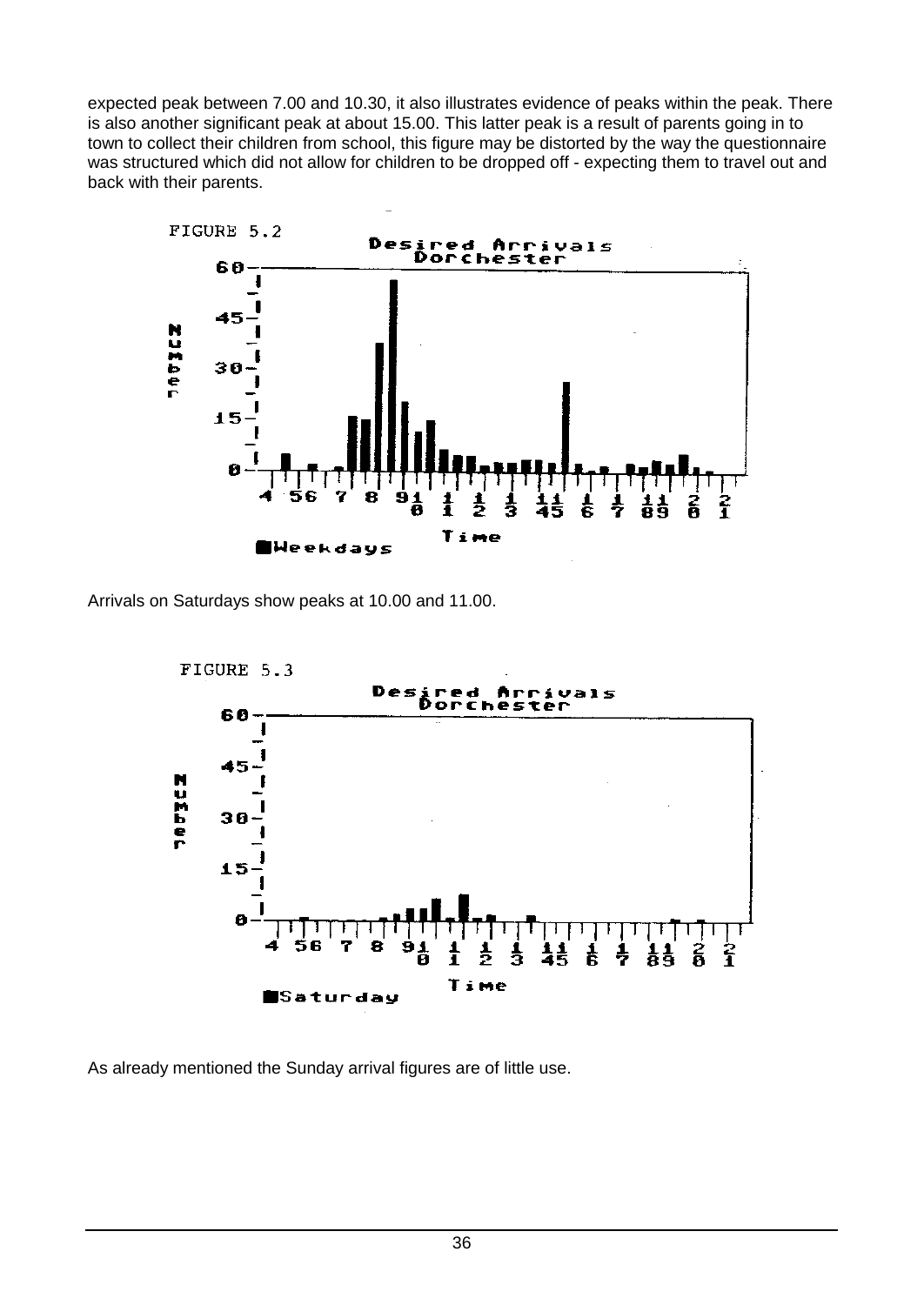FIGURE 5.4



#### 5.2.3 DESIRED TRAVEL TIMES BY DAY (RETURN):

The desired departure times on Weekdays show a peak at 10.00 which is again due to the problems with the school trips. Then there are peaks at 12.30, 16.00 and 17.00 to 17.30. The major peaks are in the latter periods.



The desired departures for Saturdays show a small peak at 12.30 and surprisingly no times were mentioned around 17.00. This suggests that return timings are more dispersed on Saturdays than on Weekdays.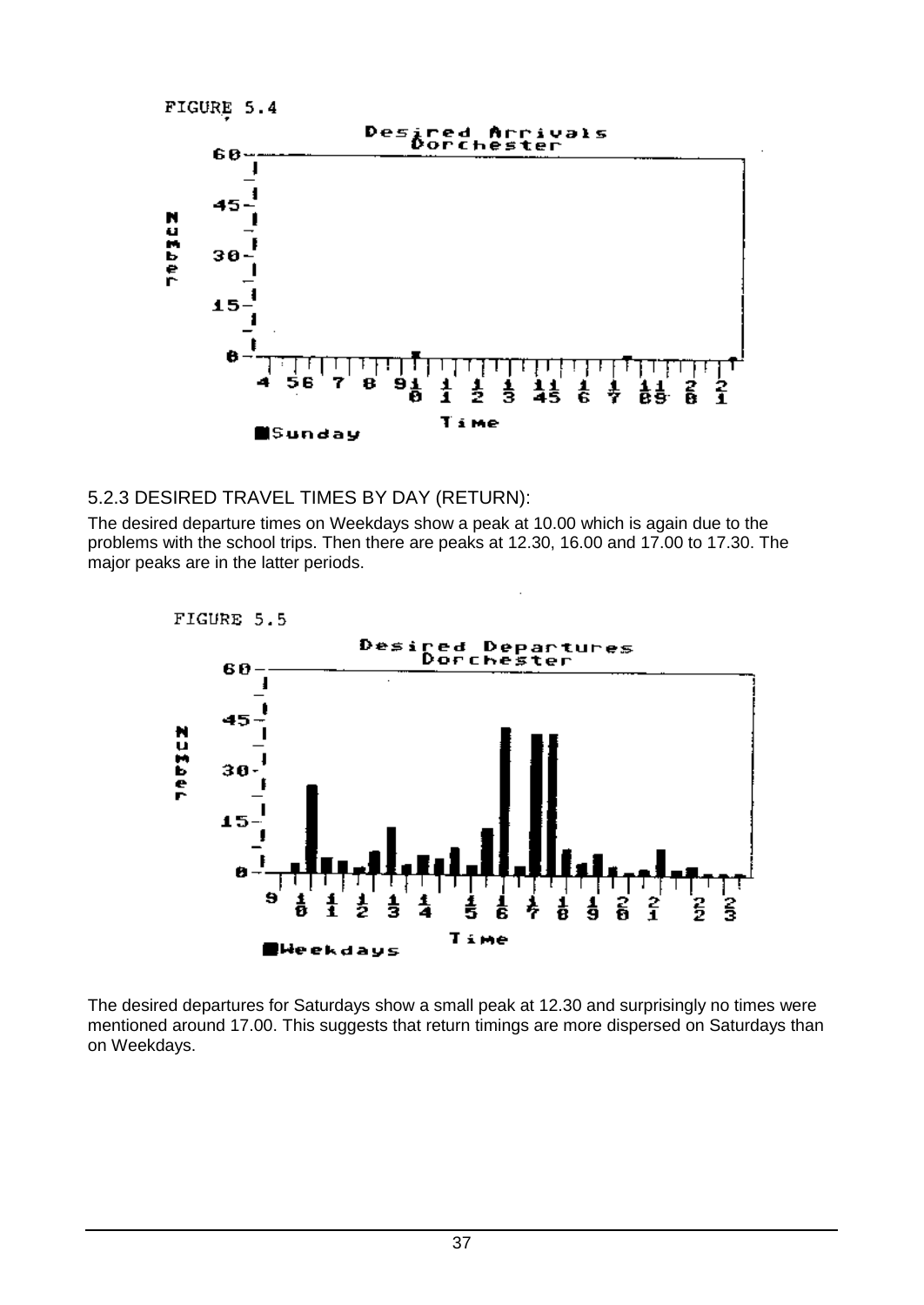FIGURE 5.6



Sunday departure times are again not significant.



5.2.4 DESIRED TRAVEL TIMES BY TRIP TYPE (GENERAL):

The pie chart below shows the proportion of trips by trip type. This shows that school (exaggerated) and work trips dominate, these are followed by shopping trips. Personal business and leisure trips would be made least often if desired travel patterns were realised.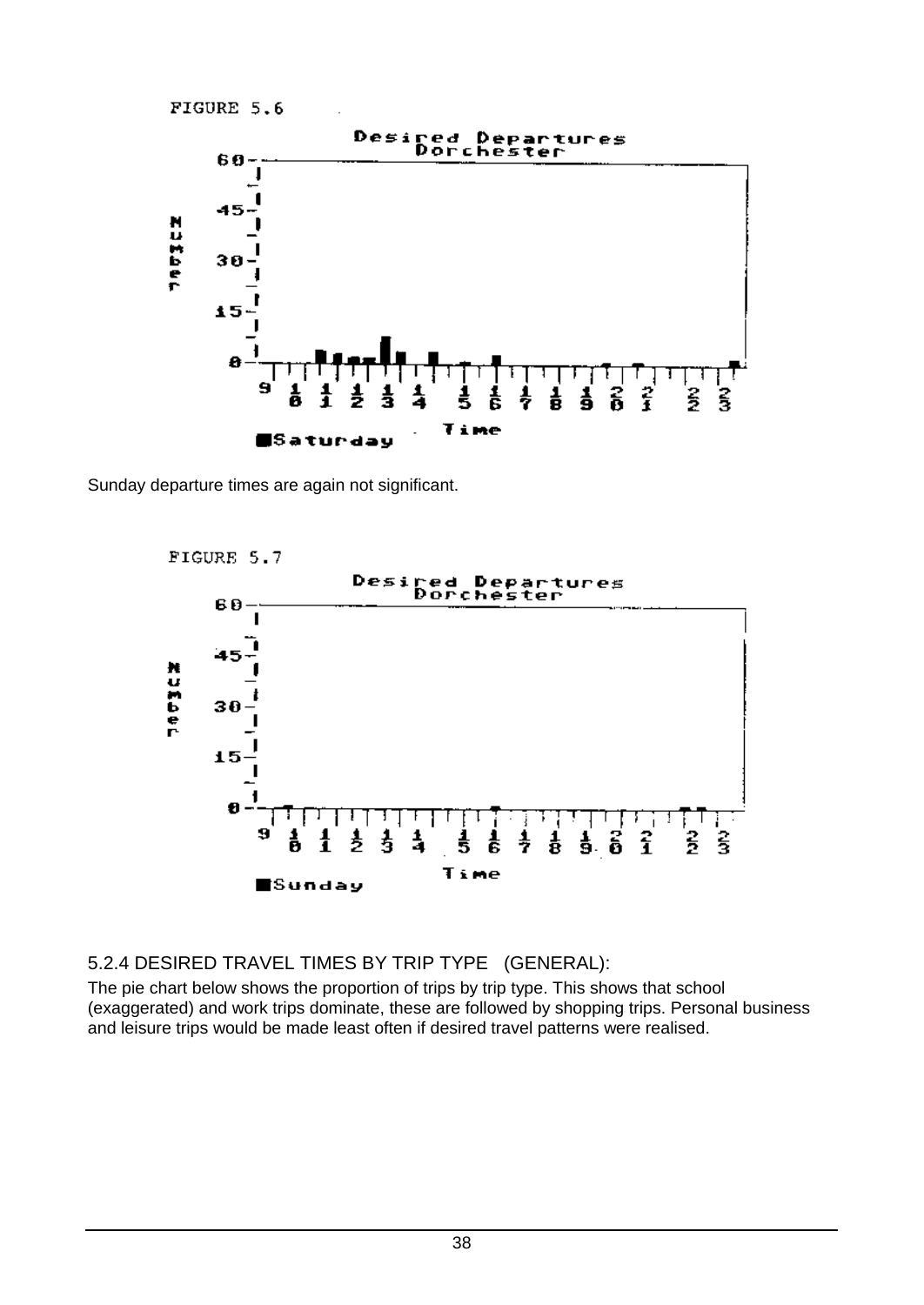

#### 5.2.5 DESIRED TRAVEL TIMES BY TRIP TYPE (OUTWARD):

These results are more interesting. Trip types were broken down into five categories: work, shopping, leisure, school and personal business.

For outward work trips there is a significant peak between 7.00 and 9.00. There are then further smaller peaks at 10.00, and 11.30.



For outward shopping trips there is a peak between 8.30 and 11.00 with peaks within this. There is also a dispersed arrival in Dorchester during the afternoon.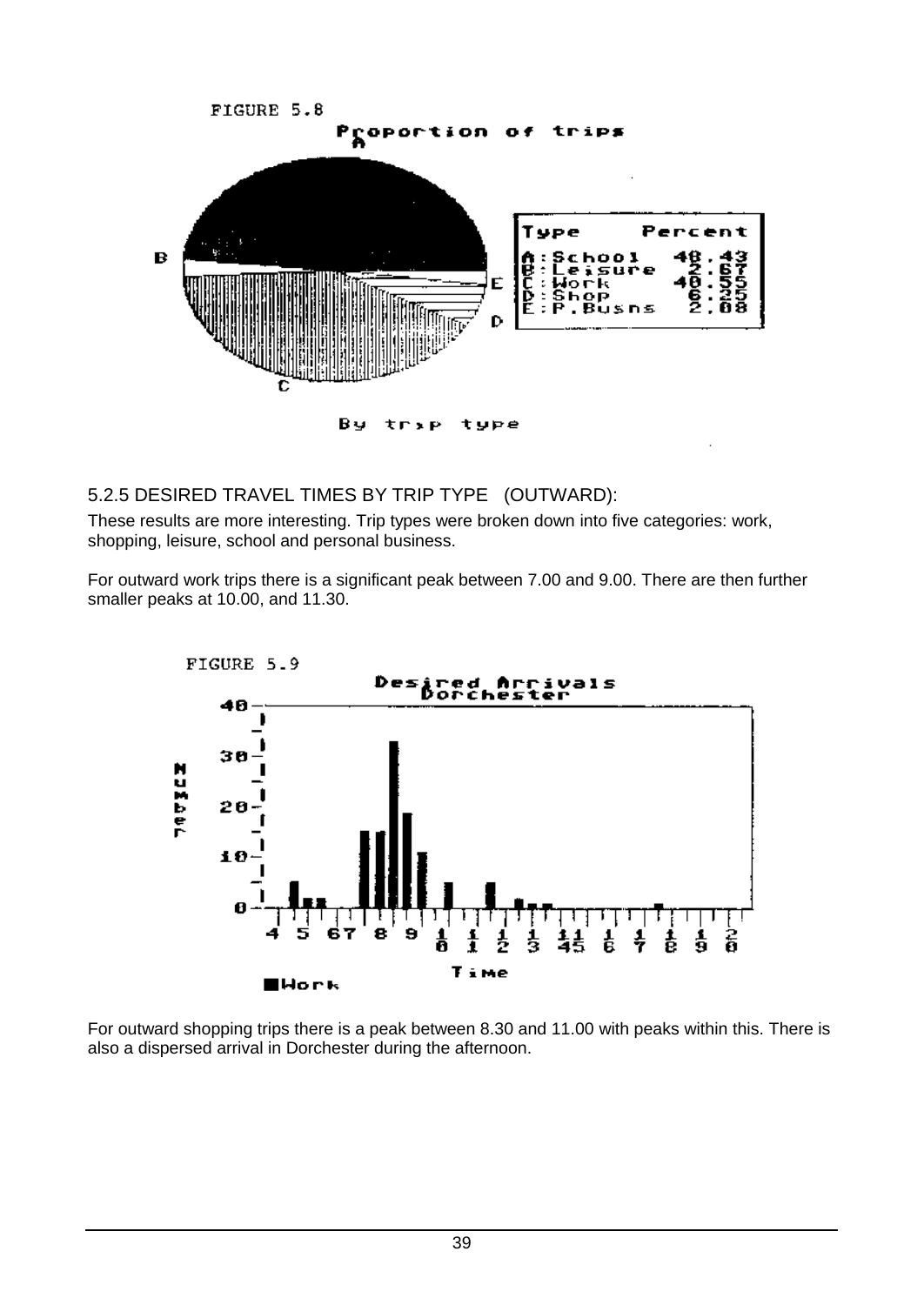

Outward leisure trips appear to have no real peaks seeming to be spread fairly evenly throughout the day. The most concentrated period is between 18.00 and 20.30.



Outward school trips are the most peaked of all the activities with 8.30 being the most popular time desired for an arrival in Dorchester. The peak in the afternoon is exaggerated by an imperfection in the questionnaire.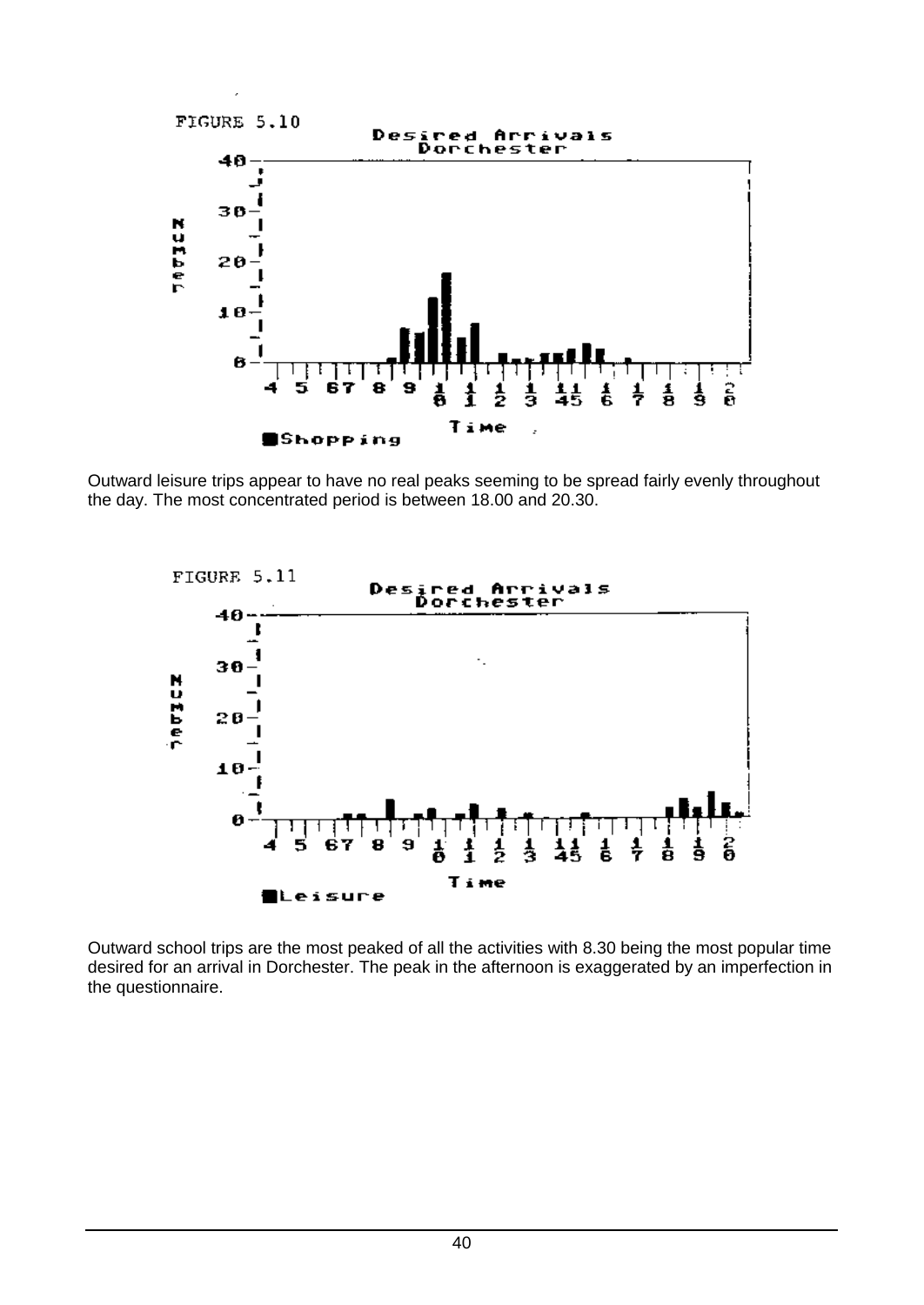

Personal business trips are fairly dispersed but are concentrated between 9.00 and 19.30. There is a gap in the desired arrivals at lunchtime.



5.2.6 DESIRED TRAVEL TIMES BY TRIP TYPE (RETURN):

Desired departures from Dorchester for work trips show an expected peak at 17-17.30. There are smaller peaks at 13.30 and between 18.00 and 19.00.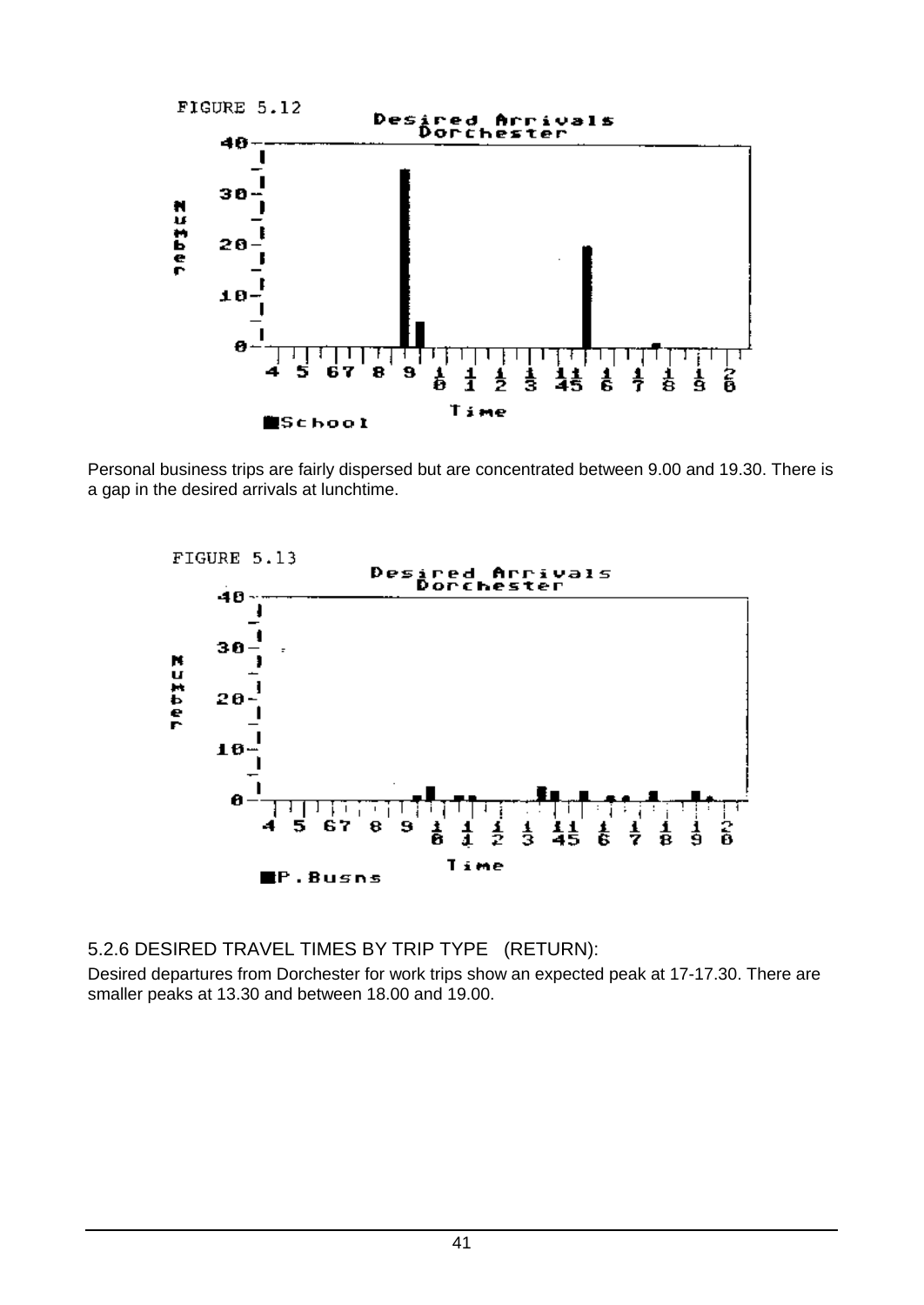

Desired departures for shopping trips show the major peak at 12.30, these return trips are generally dispersed but are concentrated between midday and 17.30.



Return leisure trips are again dispersed throughout the day with the main concentration between 19.30 and 22.00. These are times when it is often difficult to use public transport and the low concentration of these figures suggests why.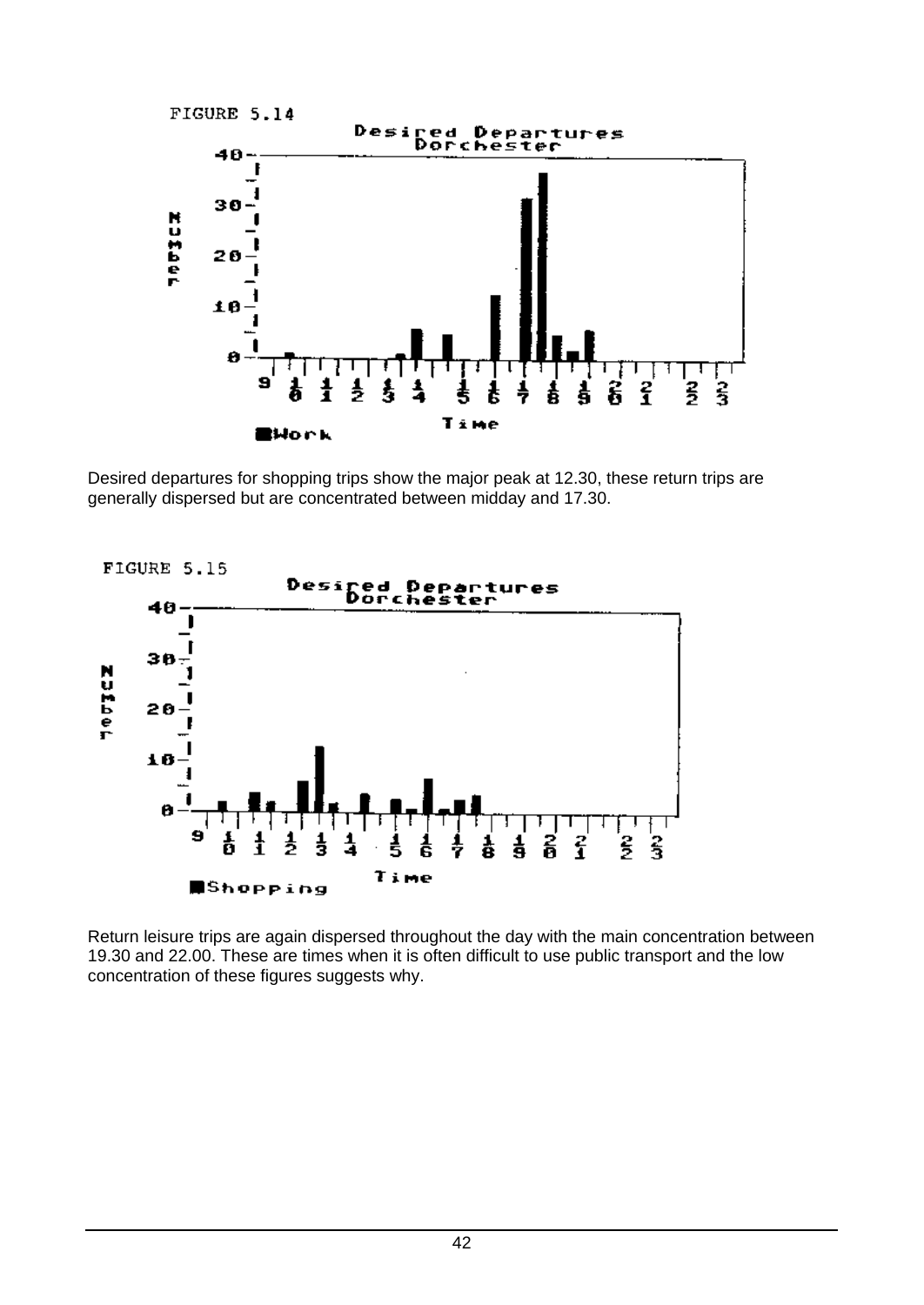

Return school trips again suffer from the distortion caused by the questionnaire, but they do show that there is more deviation in return times than in outward times. There are two possible explanations for this. The first is the obvious one that schools do not all finish at the same time. Secondly from looking more closely at the questionnaires, it appear that some of the adults who pick up children from school would use the opportunity to do some shopping afterwards. This may partly explain the lack of trips on Saturdays.



Return personal business trips are very dispersed and with a low volume. The only real concentration occurs between 15.30 and 17.00.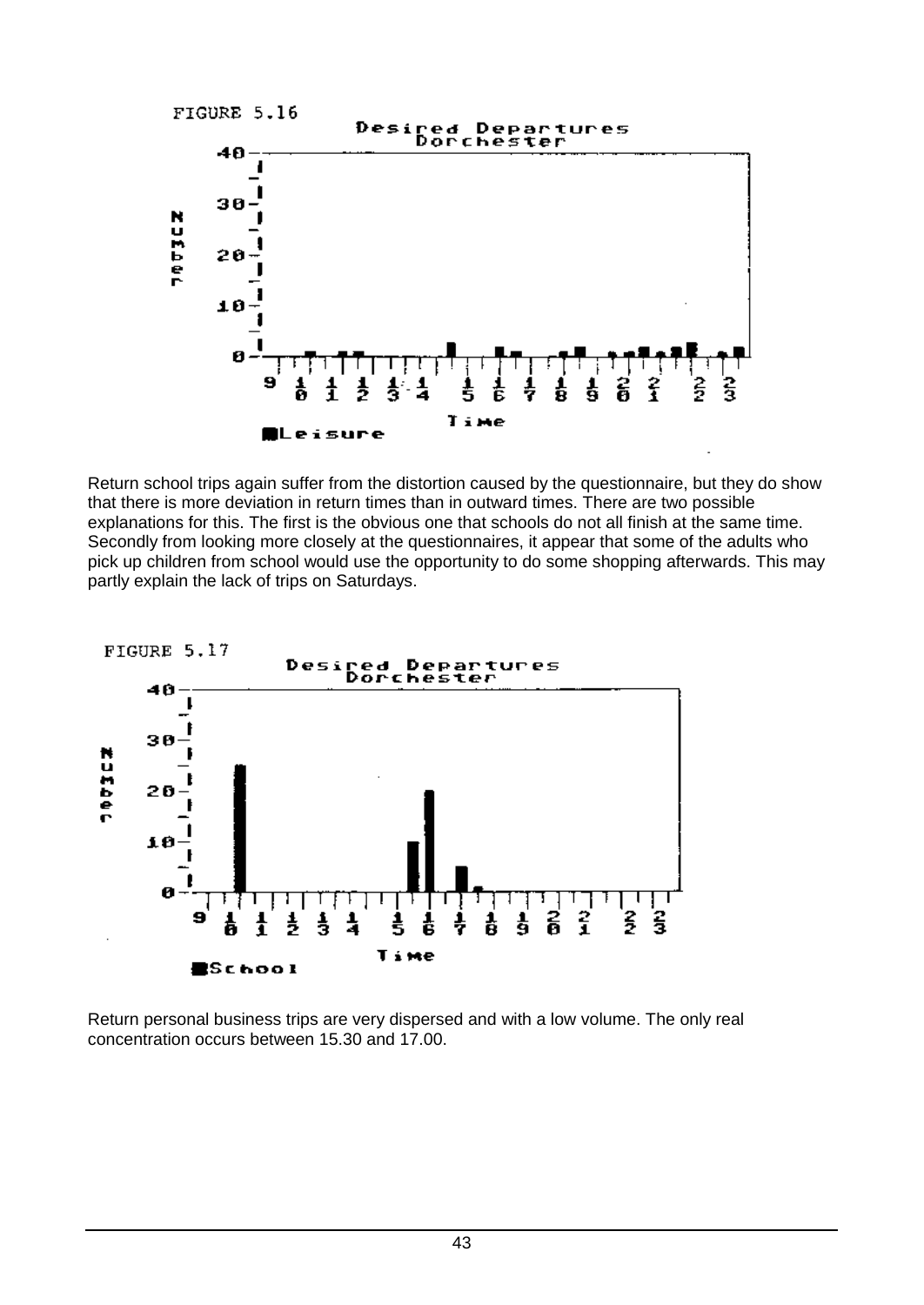

# 5.2.7 DESIRED TIME DURATION IN DORCHESTER:

The final set of results obtained from the non-rail survey should also have some application on the railway. From the times given by the respondents it is possible to establish the amount of time they would like to spend in the origin. This has been done for each trip type. The results are presented in the table below.

| TRIP TYPE         | IDEAL TIME | STANDARD DEVIATION |
|-------------------|------------|--------------------|
| Work              | 8h 44 Mins | 2h 30 Mins         |
| Shopping          | 2h 26 Mins | 1h 04 Mins         |
| Leisure           | 3h 35 Mins | 2h 35 Mins         |
| School            | 2h 44 Mins | 2h 51 Mins         |
| Personal Business | 1h 54 Mins | 46 Mins            |

These results seem plausible though the standard deviations are quite large for all of the trips. School trips again give inaccurate results, though it is obvious what the desired duration of a school trip should be. There are a number of factors that may have increased the standard deviations associated with each trip type. For work trips the combination of full-time and part time work could be partly responsible. School trips are distorted by parents picking up and dropping off children. There are so many types of leisure activity there is bound to be a large dispersion of desired times at the activity - this is true to some extent for all the trips mentioned. The final difficulty with the times given is that some trips had multiple purposes - such trips were classified according to what appeared to be the main activity involved and this inevitably involved some distortion.

# *5.3 ON-VEHICLE INTERVIEW RESULTS*

It was clear from about ten interviews that asking passengers about their immediate response to an adjustment in the timetable would not be successful. People needed time to rearrange their personal activities after a frequency reduction. So an immediate reduction in frequency would take some time to have an effect on patronage while passengers adjusted their travel patterns. It could be argued that such lagged effects would be equally likely after an increase in frequency and to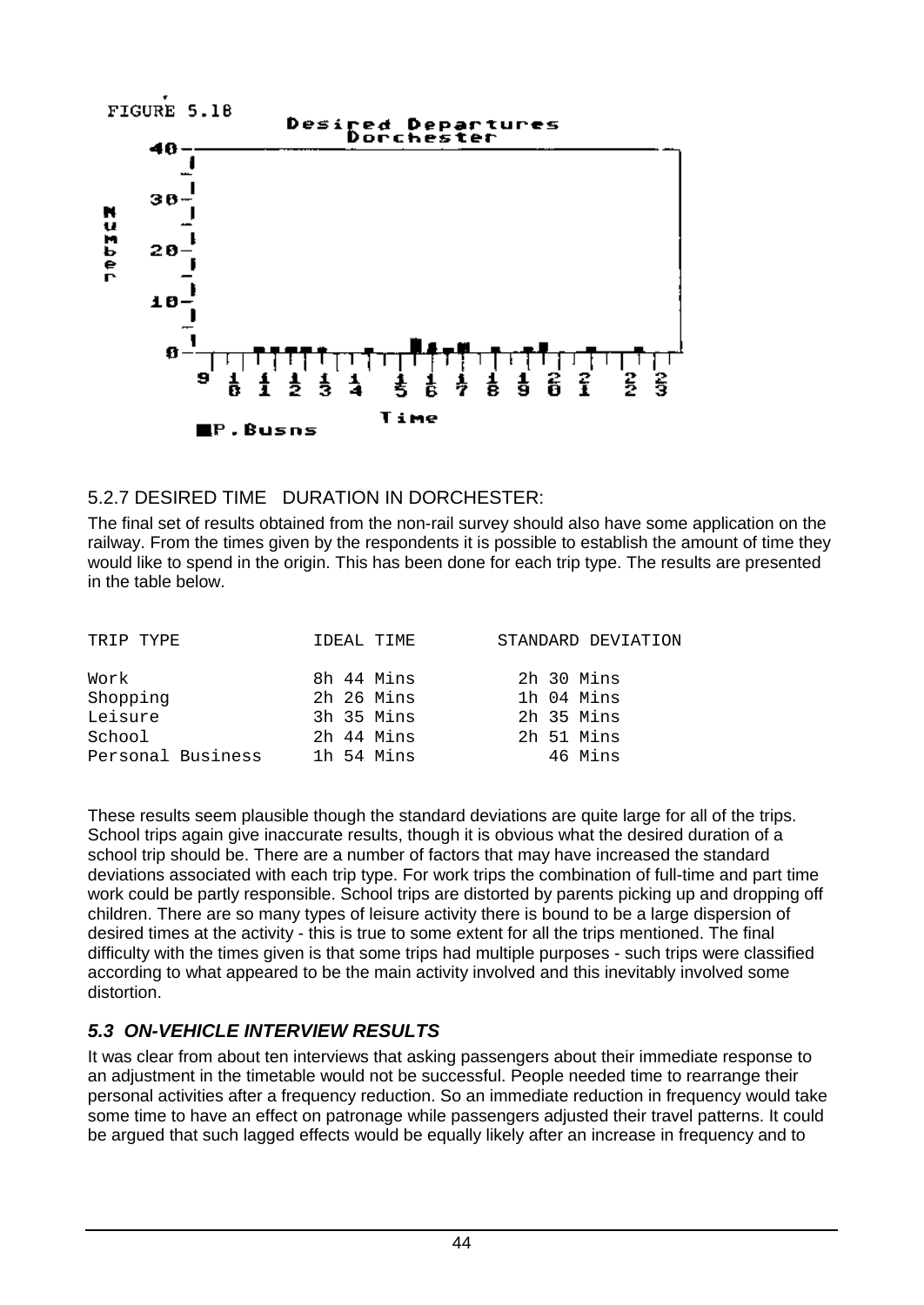some degree this might be the case. All the frequency model questionnaires deal with an immediate response which may be greater or smaller than the longer term effects. It may be that people will make extra trips in the immediate term because of the 'novelty value' of a better service, this effect wearing off after a few weeks. Conversely it is possible that people may adjust their living patterns to the rail service over a longer period perhaps deferring the purchase of a replacement (or second) car. So when considering the results of an increase in frequency it must be remembered that we are dealing with immediate term effects.

Nevertheless it was clear that with a frequency reduction (apart from the possibility of some form of protest) there would generally be a smaller reduction in patronage in the short term than in the longer period. The semi-structured interviews showed that some trips had to be made by train in the short term (workers with no alternative mode) but in the longer term either the location of the home or activity would be changed or an alternative means of making the journey would be found.

Another interesting finding from both on-vehicle and general interviews was the phenomena of the times of activities being arranged around the train timetable. It was found on a number of occasions that passengers had fixed the times of their appointments after checking the train times to find the most suitable time. Such activities were common among personal business trips, ie appointments.

# *5.4 YETMINSTER AND MAIDEN NEWTON GENERAL RESULTS*

These results form the main part of the thesis the earlier results were intended to produce background information about desired travel times and the effects frequency had on individuals. It should be noted that when the term weekdays is used this refers to the trips that would be made over a typical set of five weekdays, ie this is not an average weekday, but the sum of an average Monday-Friday. This grouping of weekdays had to be done for simplicity and does hide some variation between the days. This is illustrated in the Bradford Peverell results discussed above.

#### 5.4.1 CURRENT TRIPS:

Looking at the trips that are currently made. For Maiden Newton it is clear that the five weekdays account for most of the traffic, however, Saturdays account for nearly 1/4 of all trips. For Sundays the proportion is about 1/20 of total trips.



M.Newton  $f11$ Tripg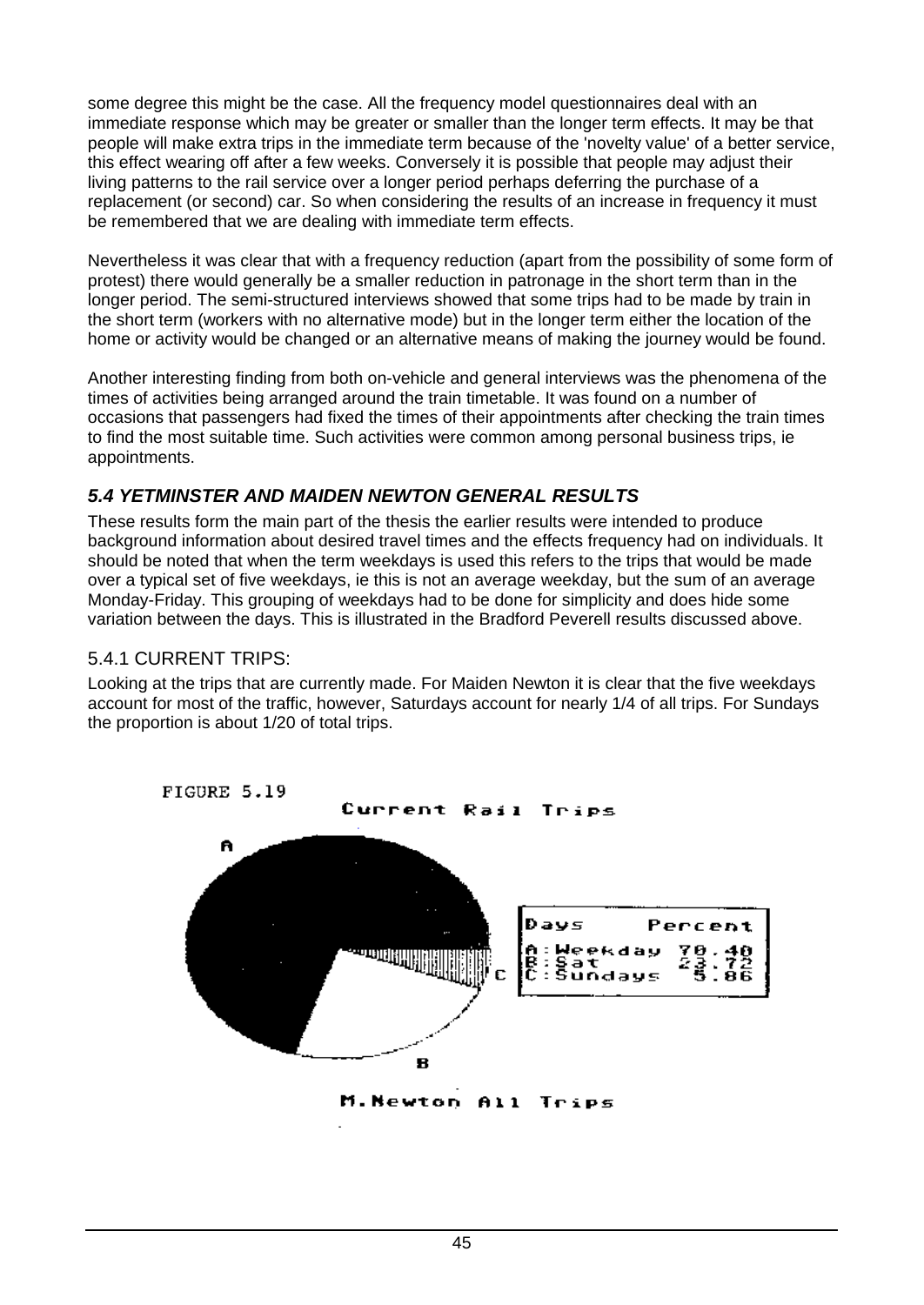For work trips weekdays account for all but 5% of the current traffic.



M. Newton Work Trips

In Yetminster the five weekdays are more dominant. Saturdays are approximately equivalent to an average weekday. Sundays are not present as there is no Sunday service.



For work trips weekdays have the greatest share though Saturdays have a greater proportion than in Maiden Newton.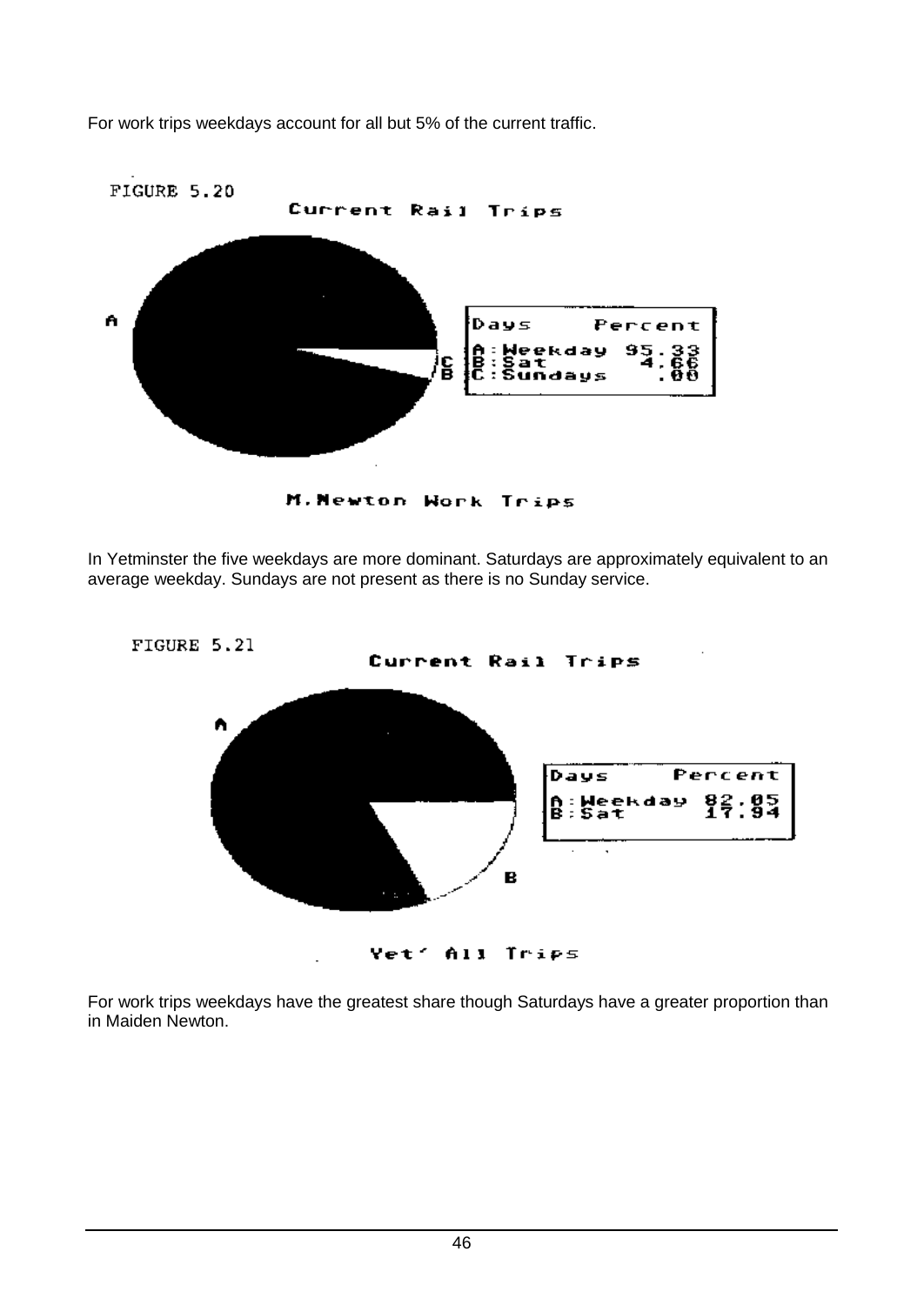

Trips ヤヌモ

# 5.4.2 TIMING OF ADDITIONAL TRIPS (GENERAL):

Now we look at the additional trips people stated they would make if the train times were more convenient to them. Most of the extra trips were on weekdays in both villages.

# 5.4.3 TIMING OF ADDITIONAL TRIPS (YETMINSTER):

For Yetminster the most popular times for extra outward journeys were at about 8.45 and 10.00.



The most popular return times were around 14.30 and 17.45.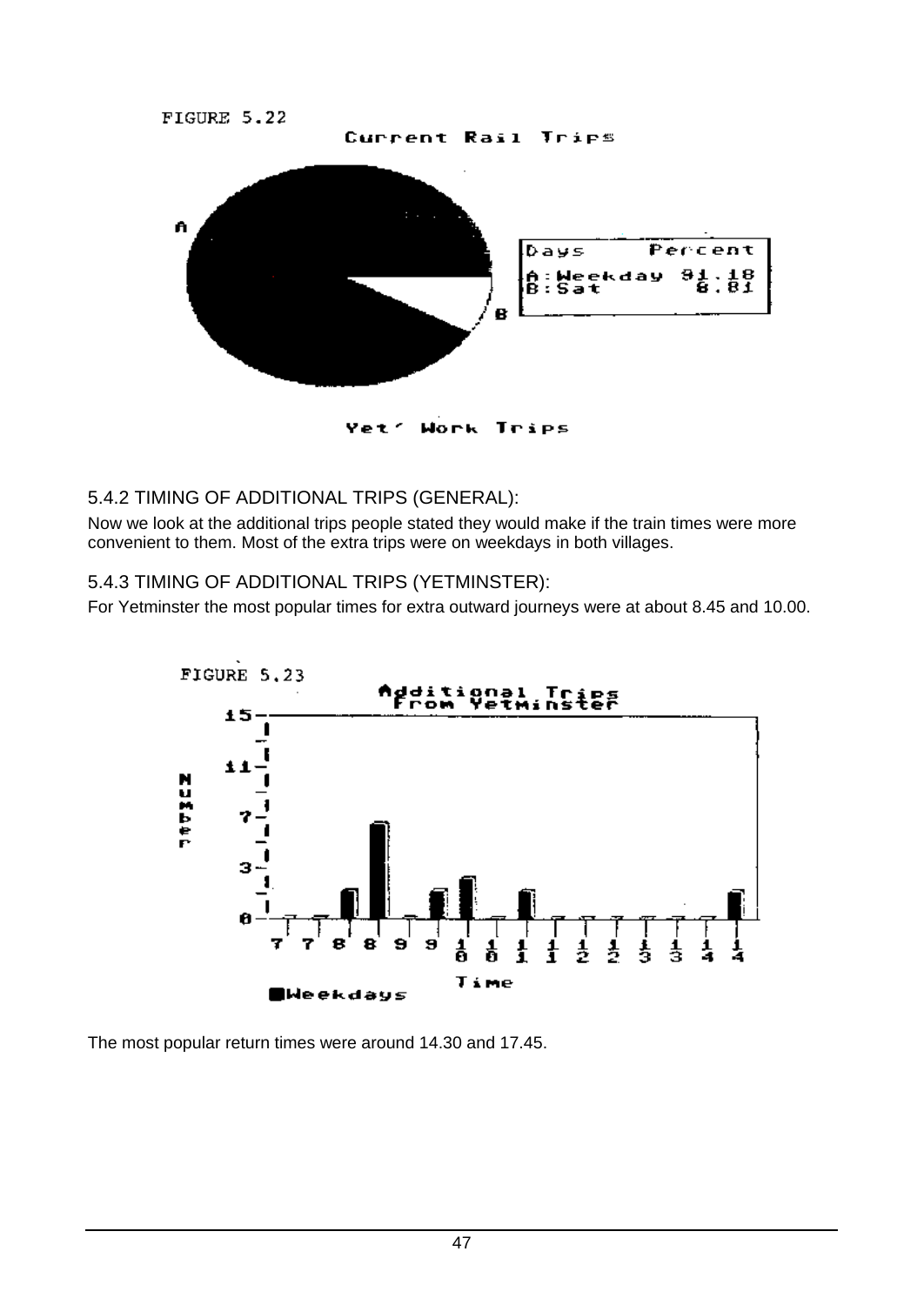FIGURE 5.24



All the above trips would be made on weekdays as no extra journeys were indicated on any other day. For Yetminster 18 possible additional trips were mentioned by 108 people (all figures for the last 7 days). 61.11% of the extra trips were stated as definite the remainder being possible. 61.11% of new trips were stated as specific in the times people had in mind, the remainder being non-specific. The distribution of the number of extra trips that would be made at each time, stated by an individual, is shown in the table overleaf.

For 8 stated times.

|  |                | STATED NUMBER OF TRIPS | <b>COUNT</b> |           | °≈ |
|--|----------------|------------------------|--------------|-----------|----|
|  | 1 at each time |                        |              | 3 37.50 % |    |
|  | 2 at each time |                        | Б.           | 62.50%    |    |
|  | 5 at each time |                        | -1. -        | 12.50%    |    |

#### 5.4.4 TIMING OF ADDITIONAL TRIPS (MAIDEN NEWTON):

The most popular arrival times in Dorchester were at 8.15, 7.45 and 8.45. This illustrates the exact timing of work trips. The small number of additional trips on Saturdays and Sundays may make the results unreliable when looked at separately but arrivals on Saturday were at 12.30 and 14.00. On Sunday it was 9.00.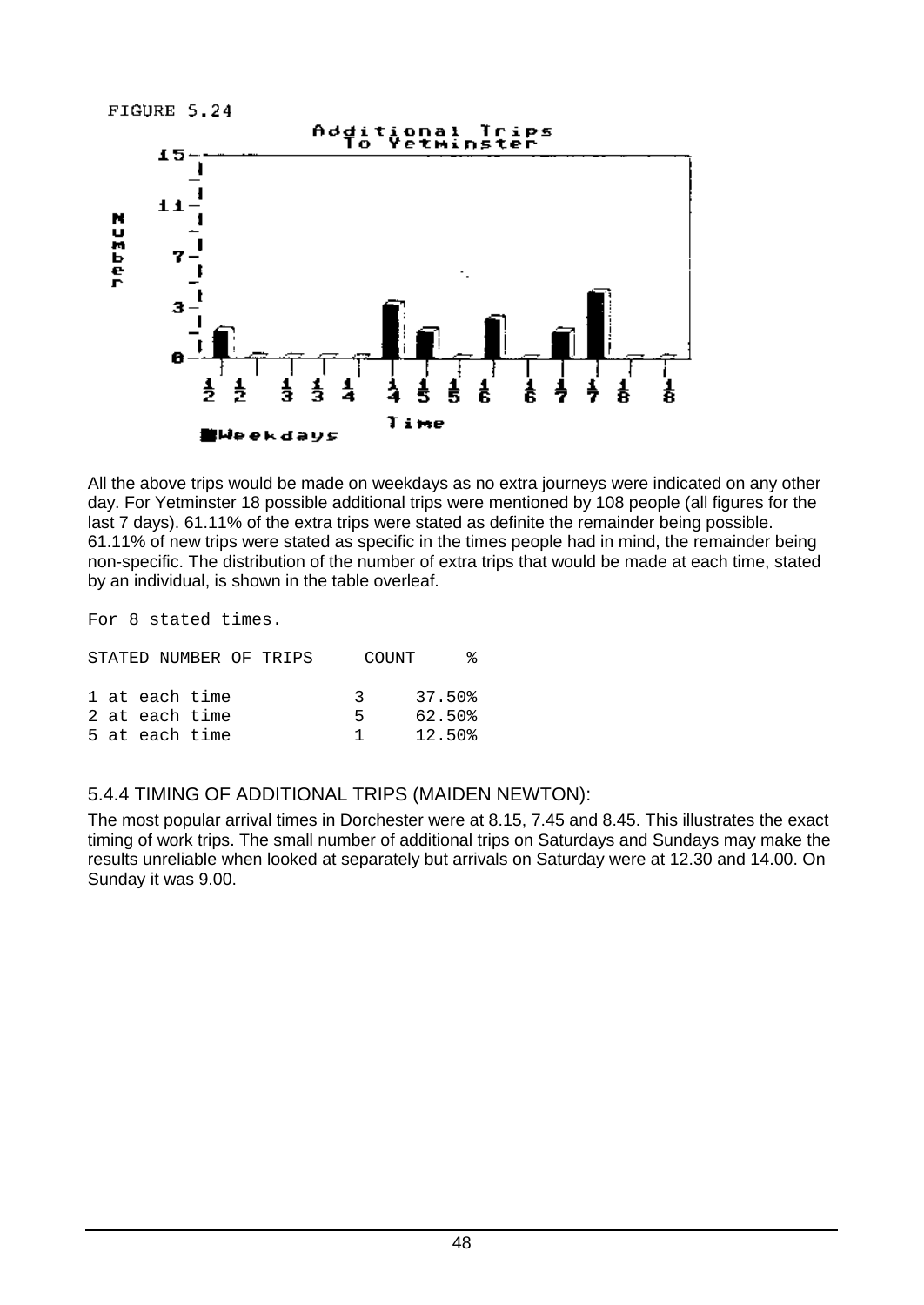

Departure times from Dorchester on weekdays have peaks at approximately 17.00 and 17.50. On Saturdays the additional trips were at 15.00 and 18.00. The sole Sunday trip was at 17.00.



For Maiden Newton 90.63% of the extra trips would have taken place on weekdays, with 3.13% on Sundays and 6.25% on Saturdays. 68.75% of the stated additional trips were of a specific nature the rest being non-specific. 68.75% were defined as definite trips the rest being possible. The table below shows the numbers of extra trips given by each person at each time. If this table is compared to the table for Yetminster it is clear that the more of the stated times in Maiden Newton involved only one trip. It is also shown that a greater proportion in Maiden Newton stated that they would make 5 trips at the stated time. The mean number of trips per stated time is 2.25 in Yetminster and 2.29 in Maiden Newton.

For 14 stated times.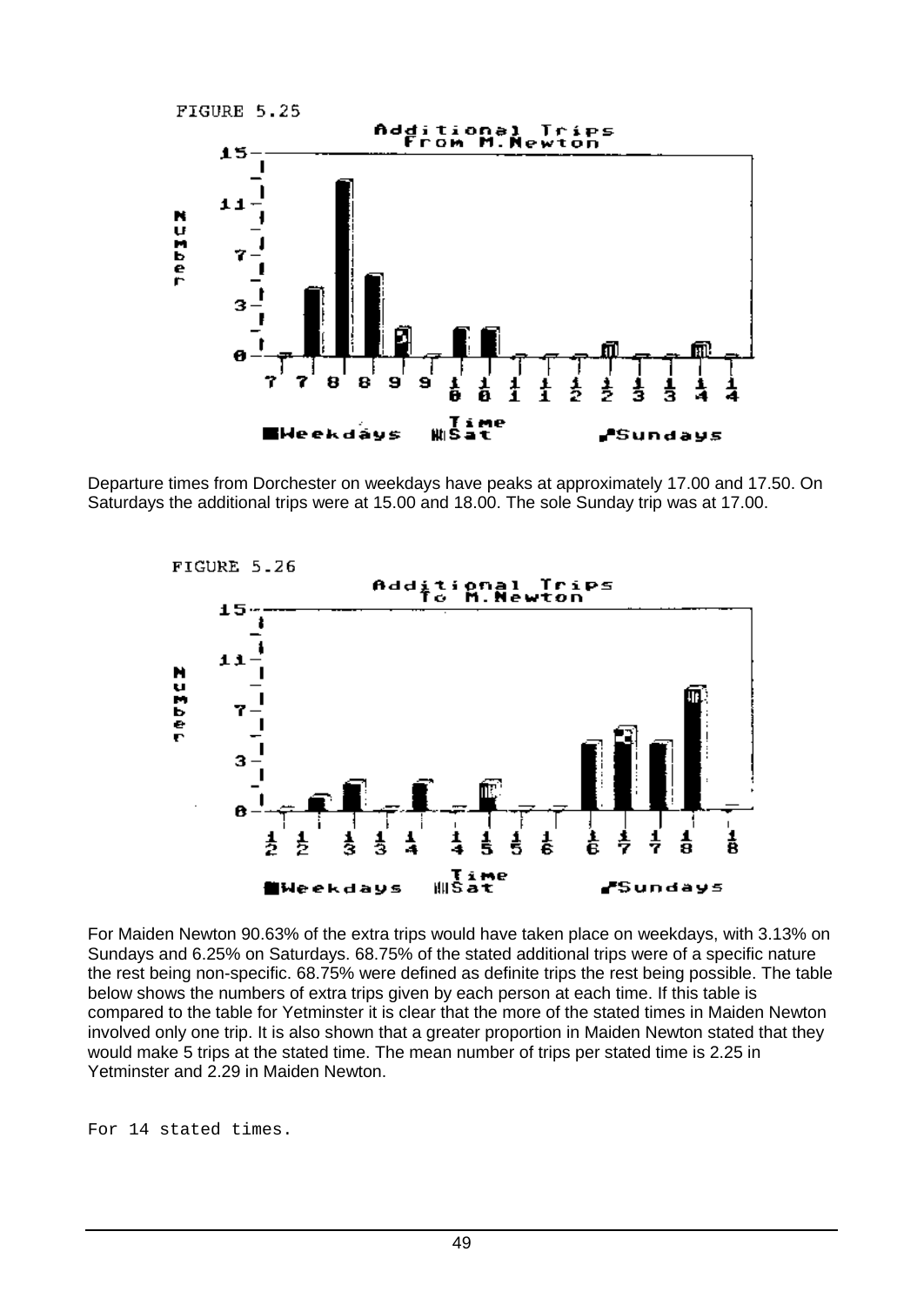|  | NUMBER OF TRIPS  | COUNT | °≈     |
|--|------------------|-------|--------|
|  | 1 at stated time | q     | 64.29% |
|  | 3 at stated time | T.    | 7.14%  |
|  | 5 at stated time |       | 28.57% |

#### 5.4.5 ACCEPTABLE TIME RANGES FOR ADDITIONAL TRIPS:

This section looks at the range of times people would allow around the ideal times of their extra trips. These ranges represent the amount of time a train can be later or earlier than a desired time, with the respondent still using the train for that trip. The allowances assume no other adjustment is required. The time allowances were looked at in a merged data set (to give more representative estimates) from both Yetminster and Maiden Newton. Calculations were done for both specific and non-specific trips.

The initial estimates for trips stated as being 'specific' were not as expected, this was found to be as a result of appointments that were arranged around the train times. People making such trips did have a specific time in mind, when making the trip, but they could have travelled at a wide range of times thus giving specific trips a wider range than they should have. These 'arranged' trips should have been included as non-specific trips as when these trips are planned the most important concern is with the duration of the appointment - the exact times being flexible. To eliminate the error from the specific results only trips that would have been made regularly have been included. This means we are only looking at trips made more than twice a week and that were stated as specific. The results are shown in the tables below.

| RANGE STATISTICS: Total trips = 60                               |  |  |
|------------------------------------------------------------------|--|--|
| SPECIFIC TRIPS: From 30 readings                                 |  |  |
| Outward Trips                                                    |  |  |
| Early allowance:<br>Mean 16.33 Mins Standard deviation 4.07 Mins |  |  |
| Late allowance:<br>Mean 4.67 Mins Standard Deviation 1.25 Mins   |  |  |
| Return Trips                                                     |  |  |
| Early allowance:<br>Mean 2.59 Mins Standard deviation 5.67 Mins  |  |  |
| Late allowance:<br>Mean 21.38 Mins Standard Deviation 8.50 Mins  |  |  |

These results clearly show that for specific (mainly work) trips there is an aversion leaving later on the outward trip and leaving earlier on the return trip. This is not surprising when one considers the nature of the activity.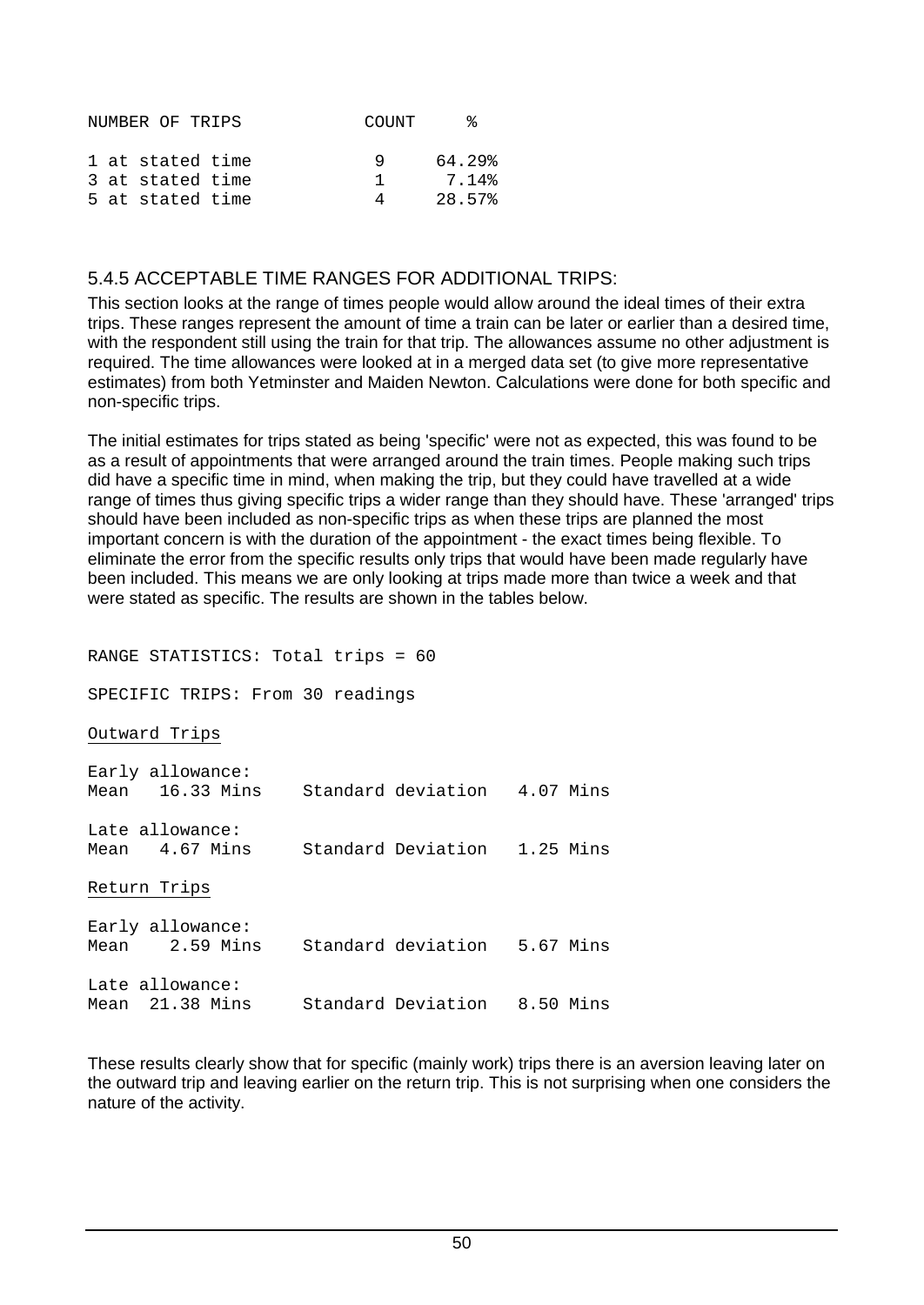NON-SPECIFIC TRIPS: From 17 readings

Outward Trips

Early allowance:<br>Mean 31.76 Mi 31.76 Mins Standard deviation 26.23 Mins Late allowance: Mean 27.35 Mins Standard Deviation 30.15 Mins Return Trips Early allowance: Mean 26.47 Mins Standard deviation 20.27 Mins Late allowance: Mean 32.65 Mins Standard Deviation 27.34 Mins

Non-specific trips only include those trips stated as such - they do not include the 'arranged' appointments excluded from the specific analysis above. For non-specific trips there is a consistency between all the ranges suggesting that potential passengers are fairly flexible in their timing allowing about 1/2 an hour of adjustment. It is also clear that non-specific trips are more flexible and there is a wider variation in their limits.

#### 5.4.6 TOTAL STATED TRIPS:

The table overleaf shows the total number of trips stated by respondents.

| VILLAGE                     | OF TRIPS     |              | MEAN NUMBER STANDARD DEVIATION | TOTAL<br>TRIPS |
|-----------------------------|--------------|--------------|--------------------------------|----------------|
| Maiden Newton<br>Yetminster | 0.33<br>0.17 | 1.07<br>0.76 |                                | 32<br>1 R      |

It is interesting that the mean number of trips is considerably higher in Maiden Newton than in Yetminster. This is unexpected as Yetminster has a worse service than Maiden Newton. The general comments picked up in the village gave the indication that the service had reached such a poor level in Yetminster that they regarded it as a lost cause. A number of people stated that popular trains had been withdrawn recently from the timetable. One train in particular was singled out on a number of occasions, this being a 10.00 to Dorchester.

#### 5.4.7 CURRENT TIMETABLES AND TRAVEL DETERRENCE:

The next piece of analysis looks at the extent to which the current timetable puts people off using the train service. This is shown in the table below for each village.

| EXTENT PUT-OFF           | YETMINSTER |             | MAIDEN NEWTON |                          |
|--------------------------|------------|-------------|---------------|--------------------------|
| CONSIDERABLY<br>SLIGHTLY | 14         | 6.7<br>13.3 | ገ በ           | 3.2 <sub>1</sub><br>10.5 |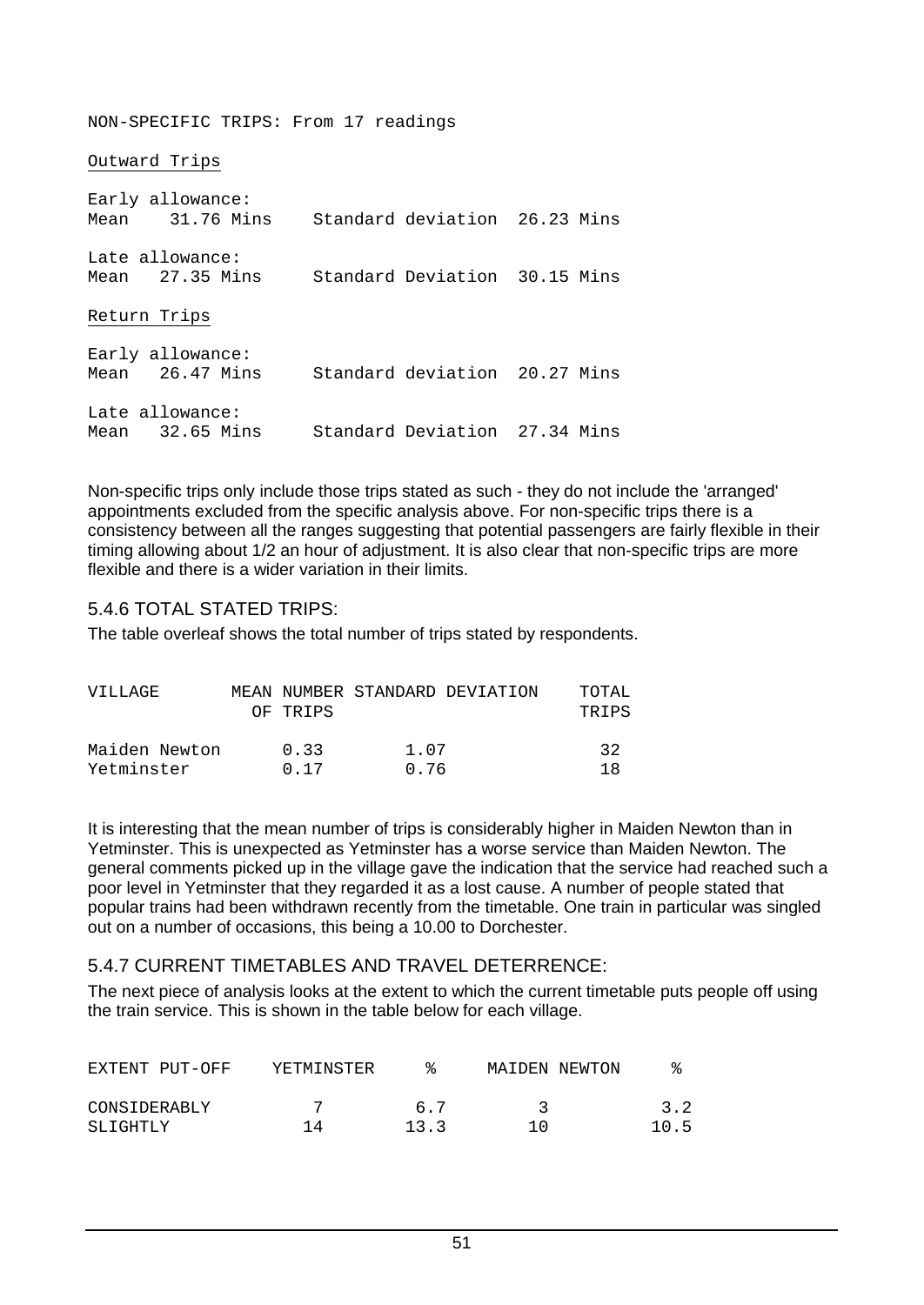| NOT REALLY |    | 14.3 | 14.' |
|------------|----|------|------|
| NOT AT ALL | 69 | 657  | 71 6 |

Generally the results show that over the whole population the frequency of the rail service is not seen as a major deterrent to its use. Some people did state that other factors were of greater importance, the most common reason given was the walking from the stations to the destination this comment was especially common on the Yetminster-Yeovil route as Yeovil Pen Mill station is badly sited with respect to the town centre. The other comments were about the bad condition of the rolling stock. The table appears to suggest that people in Yetminster feel more constrained by the current timetable than people in Maiden Newton, which would be the expected result as the latter village has a better service. To test whether the Yetminster figures show a greater restriction on travel patterns the Kolmogorov-Smirnov test was used.

A null hypothesis was constructed, being that there is no significant difference between the degree of train travel deterrence felt, as a result of the current timetable, by residents in Maiden Newton and in Yetminster. The value of the statistic was 0.74 which can be compared to a Chi-Squared table (with two degrees of freedom) to test its significance. The one tailed version of this test showed that the null hypothesis could not be rejected and so there was no difference between the two data sets that could not have been the result of chance factors.

#### 5.4.8 RELATING PERSONAL CHARACTERISTICS TO ADDITIONAL TRIPS:

An attempt was now made, using regression statistics, to see if there was any relationship between personal characteristics and the number of stated extra trips. For the regression the data sets for the two villages were merged to give a larger sample size. It was hoped that a predictive model could be built on this basis. Altogether there were five personal characteristics that could be used in the analysis (income, whether someone was employed or not, age, number of cars in the household and number of children the respondent had under 14).

For this analysis figures for income had to be estimated from the occupations given by the respondent. This exercise proved to be difficult, the approximate incomes were gleaned from the 'IDS Pay Directory', the edition available to me was a couple of years out of date and so the figures were updated by the index of wage inflation. There are two main errors in these calculations, firstly occupations were often not described precisely enough and so the income associated with a person will be just the average for that sort of job. Secondly not all jobs will have risen by the rate of wage inflation. A good example of a difficult occupation would be 'farmer'. The income results must therefore be treated with some reservation.

Initially all the variables were put into a correlation matrix to check for multi-collinearity. It was found that the 'employed' dummy variable was highly correlated with income and age and so this variable was removed from the analysis. It was also found that most of the independent variables were slightly correlated with each other which will have a small effect on the results. The statistics below show the relationships between the dependent variable (the number of additional trips stated by each respondent) and the five independent variables. The significance of the slope coefficient is given by the 'T' statistic which gives the probability of the slope being greater than (or less than) zero.

| VARIABLE | CORRELATION | SLOPE  | SIGNIFICANCE |
|----------|-------------|--------|--------------|
|          | COEFFICIENT |        | OF SLOPE     |
|          |             |        |              |
| Income   | 0.0736      | 0.0014 | 65%          |
| Employed | 0.1640      | 0.3323 | ୨ଟେ          |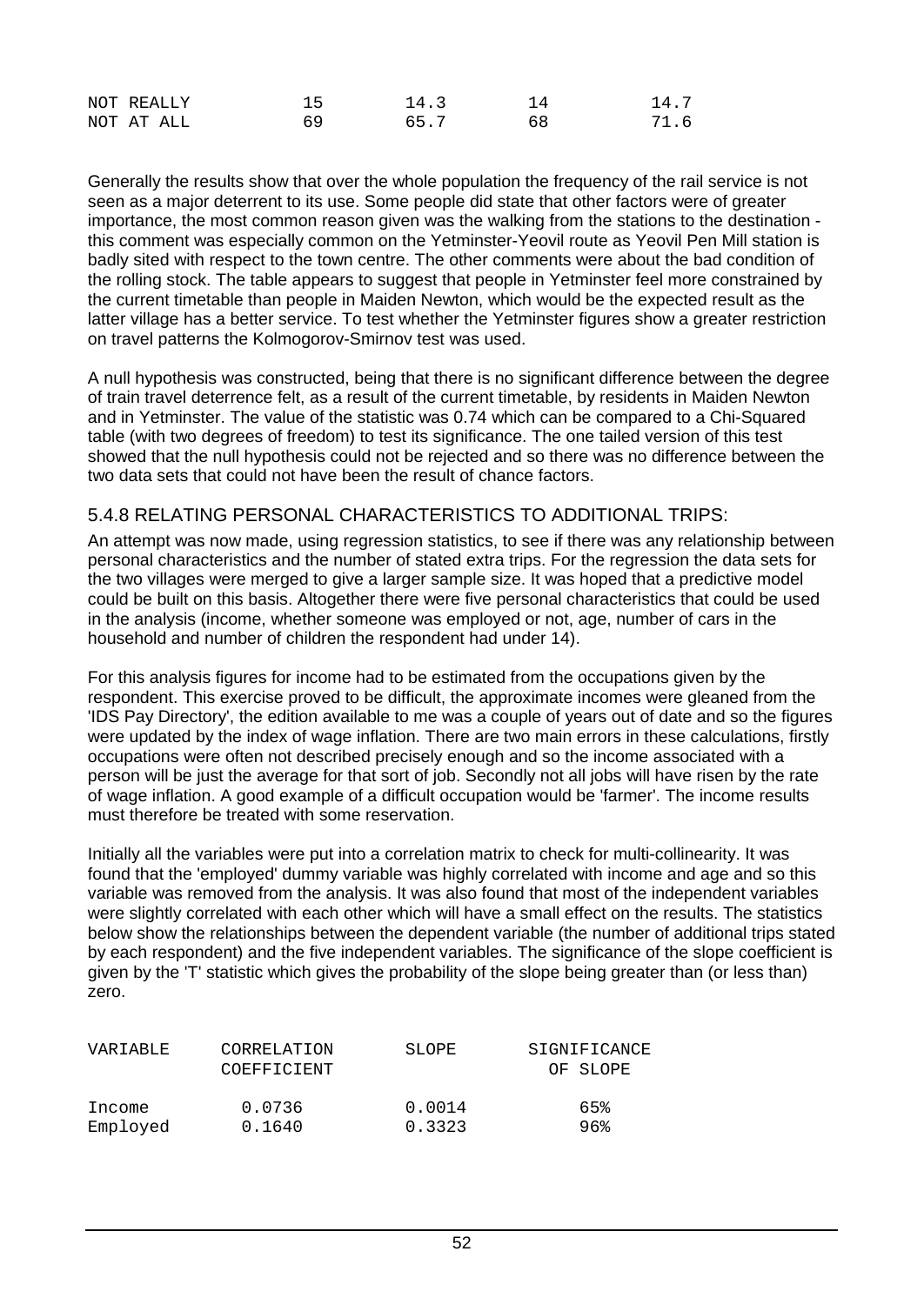| Aqe      | $-0.1722$ | $-0.1504$ | 98% |
|----------|-----------|-----------|-----|
| Cars     | $-0.1287$ | $-0.1094$ | 80% |
| Children | 0.1161    | 0.0555    | 57% |

The results above show that personal characteristics do have some effect on whether a person will make extra trips or not. It is possible to say that the older someone is the less frequency elastic will be their demand for rail transport. Similarly the more cars there are in the household the less frequency elastic the occupants will be. Finally someone who is employed is likely to be more frequency elastic than someone who is not. When an attempt was made to combine the variables using multiple regression no satisfactory results were obtained. The best model that was achieved explained only 7% of the variation in the number of additional trips.

#### *5.5 YETMINSTER AND MAIDEN NEWTON FREQUENCY RESULTS*

#### $5.5.1$  GENERAL:

This is the main part of the analysis where the output of the BR 'Rooftops' model is compared to that of the behavioural model to see whether there is any significant difference between the two.

New timetables were drawn up for each day of the week. Every timetable features all the trains in the current timetable plus some additional ones. Where the number of trains was to be doubled a programme 'doubler' (Appendix VII) inserted new trains exactly halfway between the trains in the previous timetable. The use of this programme means that the number of trains in a doubled timetable is actually twice plus one of the previous timetable\*. A number of sets of timetables (Appendix VI) have been developed to enable comparisons of the two models, the are as follows:

| NAME | TIMETABLE DESCRIPTION                                               |
|------|---------------------------------------------------------------------|
| No 1 | The current timetables                                              |
| No 2 | Double the trains of No 1*                                          |
| No 3 | Double the trains of No 2*                                          |
| No 4 | Double the trains of No 3*                                          |
| No T | Trains added to No 1 at the most popular stated<br>times            |
| No E | One train added to No 1 in the evening, an<br>unpopular stated time |

For each of these timetable sets predictions were made from both models. Timetables are compared on the basis of the number of trips generated per week.

# 5.5.2 BR ROOFTOPS RESULTS:

Firstly we shall deal with the Rooftops model. For the purpose of the analysis this was set up with 'P'=0.4, K=76° and L=45°, this is the standard BR format. Each timetable was input to the Rooftops programme and the average perceived journey times were extracted. The detailed results of these calculations can be seen in Appendix IX.

Outward and return journeys are now combined, they are weighted equally. The table below shows the result of combining outward and return journeys. Figures are presented both for the overall percentage increase in the number of trains run over a week and for the overall percentage reduction in average perceived journey time (both changes are relative to timetable set 1).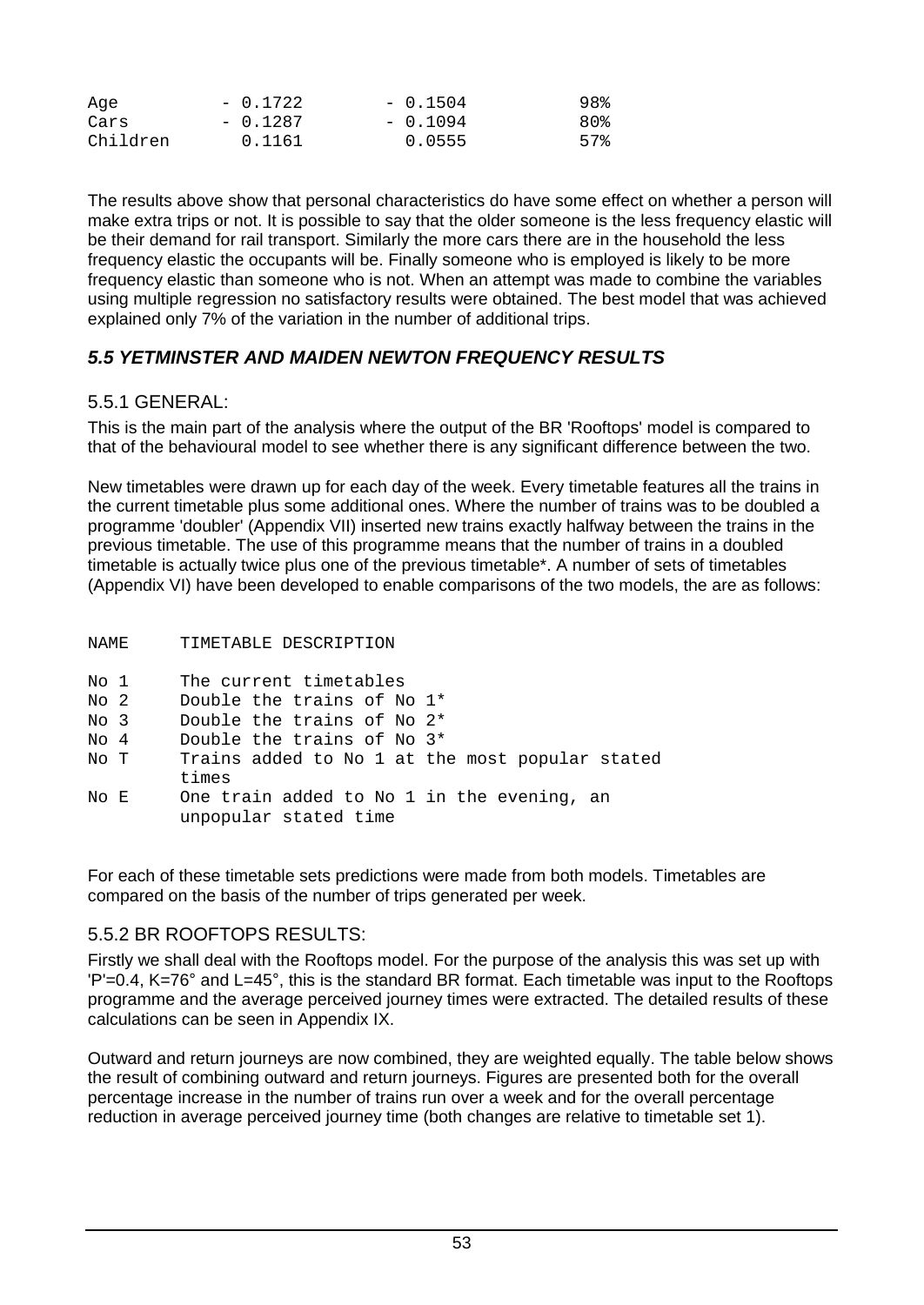Timetable No 1 is not shown as there has been no change.

| TIMETABLE   | <b>PLACES</b> | ి<br>INCREASE<br>IN<br>TRAINS | % REDUCTION<br>IN<br>PERCEIVED TIME |
|-------------|---------------|-------------------------------|-------------------------------------|
| 2. Weekdays | Maid/Dor      | 112.5                         | 44.30                               |
| 2. Saturday | Maid/Dor      | 111.76                        | 44.14                               |
| 2. Sunday   | Maid/Dor      | 120                           | 46.69                               |
| 2. Weekdays | Yet/Yeo       | 115.38                        | 60.49                               |
| 2. Saturday | Yet/Yeo       | 116.67                        | 59.81                               |
| 3. Weekdays | Maid/Dor      | 337.5                         | 64.56                               |
| 3. Saturday | Maid/Dor      | 335.29                        | 64.31                               |
| 3. Sunday   | Maid/Dor      | 360                           | 68.62                               |
| 3. Weekdays | Yet/Yeo       | 346.15                        | 80.76                               |
| 3. Saturday | Yet/Yeo       | 350                           | 80.38                               |
| 4. Weekdays | Maid/Dor      | 787.7                         | 74.09                               |
| 4. Saturday | Maid/Dor      | 782.35                        | 73.79                               |
| 4. Sunday   | Maid/Dor      | 840                           | 79.04                               |
| 4. Weekdays | Yet/Yeo       | 807.69                        | 88.41                               |
| 4. Saturday | Yet/Yeo       | 816.67                        | 88.34                               |
| T.Weekdays  | Maid/Dor      | 18.75                         | 6.16                                |
| T. Saturday | Maid/Dor      | 5.88                          | 3.60                                |
| T.Sunday    | Maid/Dor      | 20                            | 7.82                                |
| T.Weekdays  | Yet/Yeo       | 38.46                         | 4.11                                |
| T.Saturday  | Yet/Yeo       | 16.67                         | 1.81                                |
| E.Weekdays  | Yet/Yeo       | 7.69                          | 44.87*                              |
| E.Saturday  | Yet/Yeo       | 8.33                          | 42.11*                              |

\*Note timetable 'E' combines the extra evening outward service with the original return service from Yeovil.

These results are now aggregated into weekly figures, this is done by taking a weighted average of the figures given (ie weekdays are five times Saturday or Sunday). This means that frequency increases are treated equally no matter which day they occur. However this is not too great an assumption as the percentage increase in the number of trains and reduction in perceived journey times varies little between days. It is also very unlikely that BR would be able to dis-aggregate its patronage data by day of the week and as this is the BR model this is the correct way to proceed.

| TIMETABLE | PLACES  | % INCREASE IN<br>TRAINS | % REDUCTION IN<br>PERCEIVED TIME |
|-----------|---------|-------------------------|----------------------------------|
| -3        | Yet/Yeo | 115.60                  | 60.38                            |
|           | Yet/Yeo | 346.79                  | 80.70                            |
|           | Yet/Yeo | 809.19                  | 88.40                            |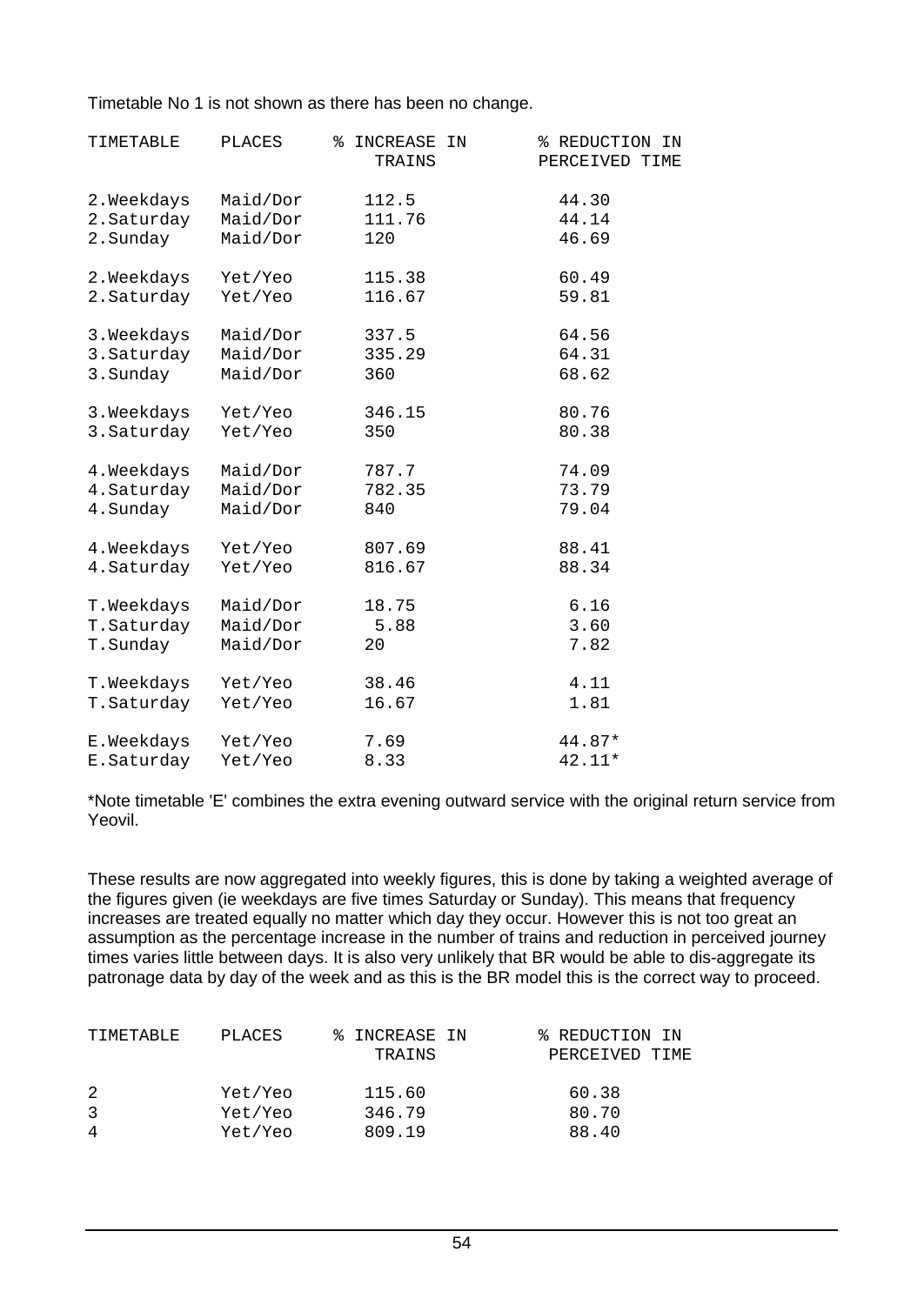| т | Yet/Yeo  | 34.83  | 3.74  |
|---|----------|--------|-------|
| Е | Yet/Yeo  | 7.80   | 44.41 |
|   |          |        |       |
| 2 | Maid/Dor | 113.47 | 44.62 |
| 3 | Maid/Dor | 340.40 | 65.10 |
| 4 | Maid/Dor | 794.41 | 74.75 |
| T | Maid/Dor | 17.09  | 6.03  |
|   |          |        |       |

The Rooftops model has converted the waiting and journey time involved in each journey into a measure of the average equivalent journey time. This means that journey time elasticities can be used on the output from the Rooftops model to predict the effect on patronage of changes in the frequency of a service.

To continue with the estimation of the additional trips generated by the timetable improvements it is necessary to get some idea of the actual passenger flows between both of the origin-destinations, during a week representative of the survey period. BR were able to provide me with the following information on patronage. The annual flow between Maiden Newton and Dorchester is: 1,672 passengers. The annual flow between Yetminster and Yeovil is: 730 passengers. 110 of the latter passengers were travelling in June (the nearest month available to the survey) this is approximately 27.5 passengers per week during this period and represents 3.767% of the annual flow. As no June figures were available for the Maiden Newton trips I have assumed that there is the same seasonal variation (which seems reasonable as both villages are similar in size and character - being on the same line). The result of this is that 63 trips per week are expected to have been made on the Maiden Newton-Dorchester run.

We now have a base number of trips for the period of the survey on which to calculate the frequency elasticities. Before the elasticities can be calculated it is necessary to know the proportion of current trips that are to/from work. This is because journey time elasticities are different for work and non-work trips. The proportion of work trips can be established from the questionnaire and is, for Yetminster 43.62%, while for Maiden Newton it is 45.57%. The recommended journey time elasticities are -0.8 for leisure trips and -0.3 for work trips. Weighting these figures by the proportion of each trip gives an overall journey time elasticity of 0.5819 for Yetminster and 0.57215 for Maiden Newton. These values are inputted to the equations below to produce the total number of trips per week for any timetable improvement.

|                         |     | % Change in trips      |
|-------------------------|-----|------------------------|
| Elasticity with respect | $=$ |                        |
| to journey time         |     | % Change in equivalent |
|                         |     | journey time           |

This equation is rearranged for the analysis to give the one. below.

| % Change in trips |  | $\mathbf{r} = \mathbf{r}$ | % Change in<br>equivalent<br>journey time | $\star$ | Elasticity<br>with respect<br>to journey time |  |
|-------------------|--|---------------------------|-------------------------------------------|---------|-----------------------------------------------|--|
|                   |  |                           |                                           |         |                                               |  |

% Change in trips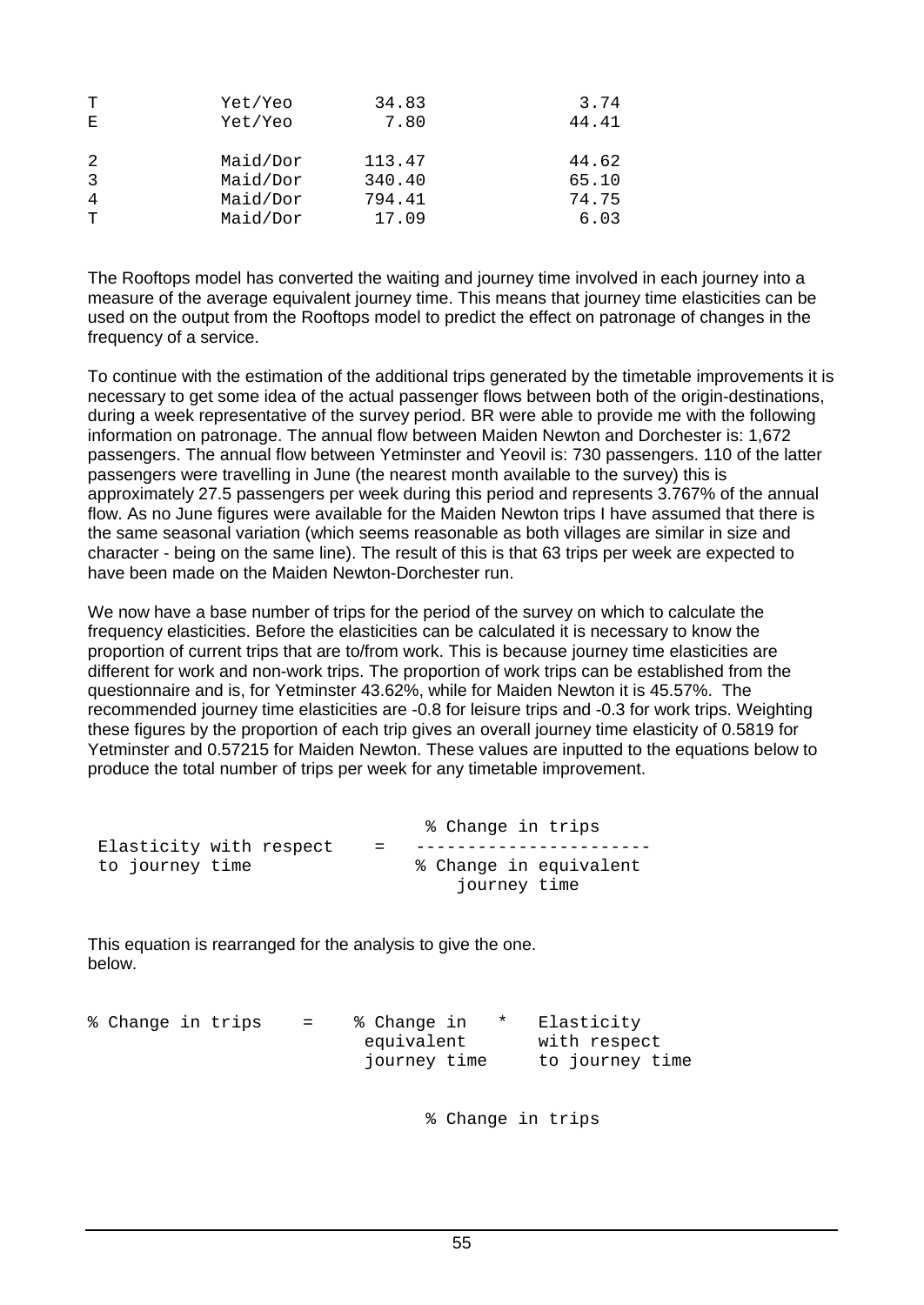| Elasticity with respect | $=$ |                       |  |  |
|-------------------------|-----|-----------------------|--|--|
| to frequency            |     | % Change in number of |  |  |
|                         |     | trains per week       |  |  |

Using the equations above the following table of results was constructed for the BR Rooftops model.

| TIMETABLE        | <b>PLACES</b>      | TOTAL<br>TRIPS | INCREASE<br>°≈<br>IN TRIPS | ELASTICITY      |
|------------------|--------------------|----------------|----------------------------|-----------------|
| $\mathbf 1$<br>2 | Yet/Yeo<br>Yet/Yeo | 27.5<br>37     | 0<br>35                    | Zero<br>$-0.30$ |
| 3                | Yet/Yeo            | 40             | 46.96                      | $-0.14$         |
| 4                | Yet/Yeo            | 42             | 51.44                      | $-0.06$         |
| Т                | Yet/Yeo            | 28             | 2.18                       | $-0.06$         |
| Е                | Yet/Yeo            | 35             | 25.84                      | $-3.31$         |
| $\mathbf 1$      | Maid/Dor           | 63             | Zero                       |                 |
| $\overline{2}$   | Maid/Dor           | 79             | 25.53                      | $-0.22$         |
| 3                | Maid/Dor           | 86             | 37.25                      | $-0.11$         |
| 4                | Maid/Dor           | 90             | 42.77                      | $-0.05$         |
| Т                | Maid/Dor           | 65             | 3.45                       | 0.20            |

#### 5.5.3 MARKET RESEARCH RESULTS:

The alternative estimates from the market research model are now given. For each of the timetables used with the Rooftops model a set of results have been calculated using the T.Calc programme. Two sets of predictions for the market research model have been produced, these are:

- 1. All stated trips are made as long as train times are within the stated ranges (the constant probability assumption). It is on this basis that the questionnaire was designed.
- 2. The probability of making a trip declines linearly as trains become less conveniently timed. Possible trips are counted as beginning with 1/2 the probability of a definite trip. This approach will give more pessimistic results as the timetable is penalised, even for adjustments that are well within a threshold. The main estimates below are for trips based on the constant probability assumption with a trip being definitely made until the threshold is reached, after this point the trip is definitely not longer made. These estimates have a range of values, the minimum figure represents all the trips that would definitely be made with that timetable, the maximum figure also includes the possible trips.

|            |          |                               | ADDITIONAL TRIPS |          |                |
|------------|----------|-------------------------------|------------------|----------|----------------|
| TIMETABLE  | PLACES   | MAXIMUM NUMBER<br>TRIPS<br>ΟF |                  | OF TRIPS | MINIMUM NUMBER |
| 1.Weekdays | Maid/Dor |                               |                  |          |                |
| 1.Saturday | Maid/Dor |                               |                  |          |                |
| 1.Sunday   | Maid.Dor |                               |                  |          |                |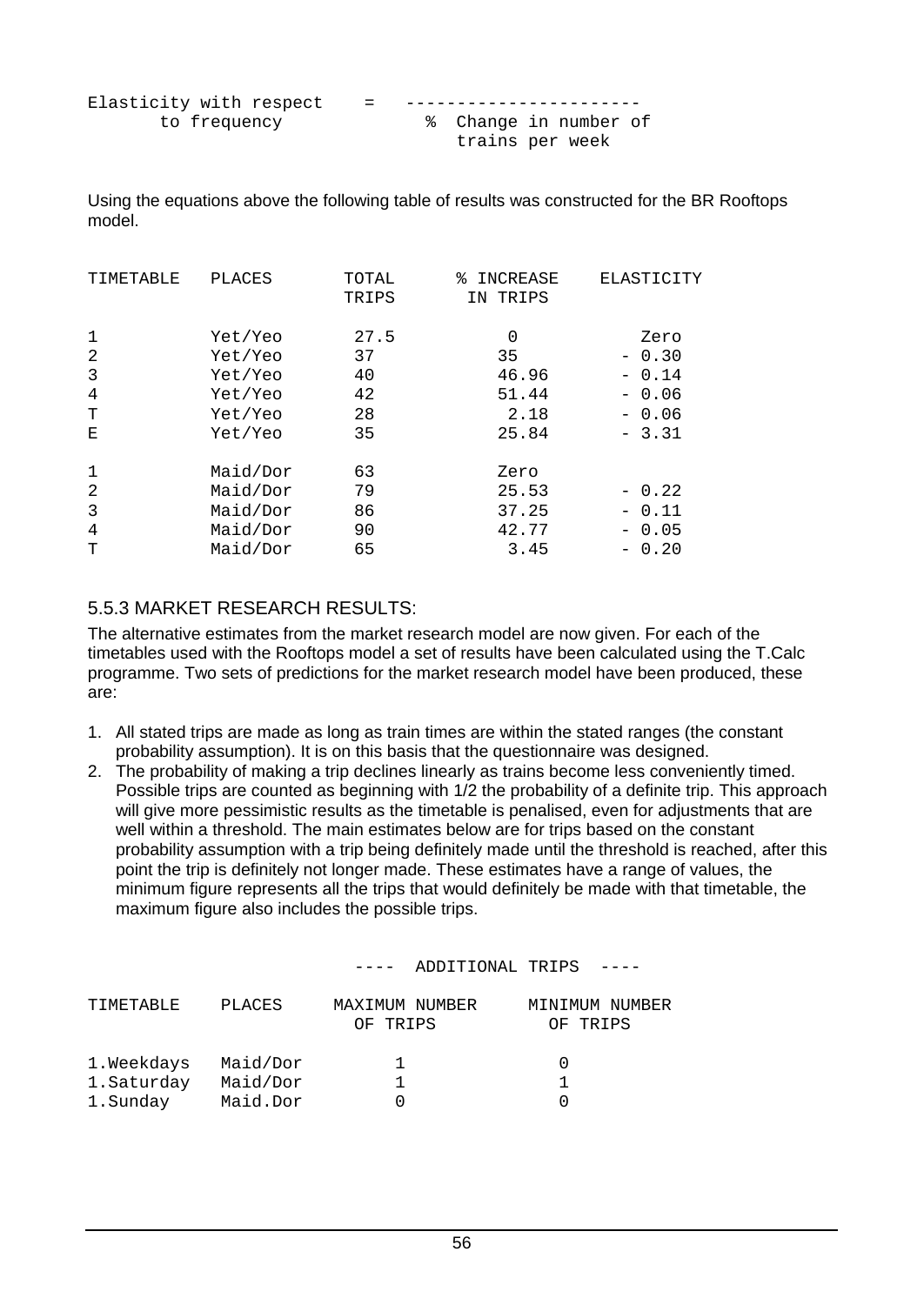| 1.Weekdays  | Yet/Yeo  | 2              | 0              |
|-------------|----------|----------------|----------------|
| 1. Saturday | Yet/Yeo  | 0              | 0              |
| 2. Weekdays | Maid/Dor | 5              | 2              |
| 2. Saturday | Maid/Dor | 2              | 2              |
| 2. Sunday   | Maid.Dor | $\mathbf 1$    | 0              |
| 2. Weekdays | Yet/Yeo  | 11             | 6              |
| 2. Saturday | Yet/Yeo  | 0              | 0              |
| 3. Weekdays | Maid/Dor | 11             | 7              |
| 3. Saturday | Maid/Dor | 2              | 2              |
| 3. Sunday   | Maid/Dor | 1              | 0              |
| 3. Weekdays | Yet/Yeo  | 11             | 6              |
| 3. Saturday | Yet/Yeo  | 0              | 0              |
| 4. Weekdays | Maid/Dor | 21             | 12             |
| 4. Saturday | Maid/Dor | 2              | 2              |
| 4. Sunday   | Maid/Dor | 1              | 0              |
| 4. Weekdays | Yet/Yeo  | 18             | 11             |
| 4. Saturday | Yet/Yeo  | 0              | 0              |
| T. Weekdays | Maid/Dor | 6              | 5              |
| T.Saturday  | Maid/Dor | $\overline{2}$ | $\overline{2}$ |
| T.Sunday    | Maid/Dor | 1              | 0              |
| T. Weekdays | Yet/Yeo  | 13             | 8              |
| T.Saturday  | Yet/Yeo  | 0              | 0              |
| E.Weekdays  | Yet/Yeo  | 2              | 0              |
| E.Saturday  | Yet/Yeo  | 0              | 0              |

From making adjustments to timetable 'T' it became clear that work trips were very sensitive to the timing of trains and that an adjustment of only a few minutes in the timing of an additional service could gain or lose 5 or 6 sample trips per week. As work trips occur in the peak this was the period where timing was particularly sensitive. In some cases the results of these additional trains suggested that it would be more productive to re-time some of the trains currently running in the timetable, however, without any specific knowledge of the time sensitivity of current passengers it is difficult to forecast the effects of such a policy.

The next stage is to combine the additional trips produced for each day, to see how many trips would be made in a week. At this point it is also necessary to factor up the number of trips stated by the proportion that the sample is of the population. From the sample size data presented in chapter 4 it can be deduced that the multiplicative factor to be used are, for Maiden Newton 6.82 and for Yetminster 7.09. As we are only dealing with a sample from the population it is important to look at the sample errors as it may be that the people I have selected are dis-proportionately prorail. Nevertheless great care was taken in the sampling to minimise that risk.

--- ADDITIONAL TRIPS ---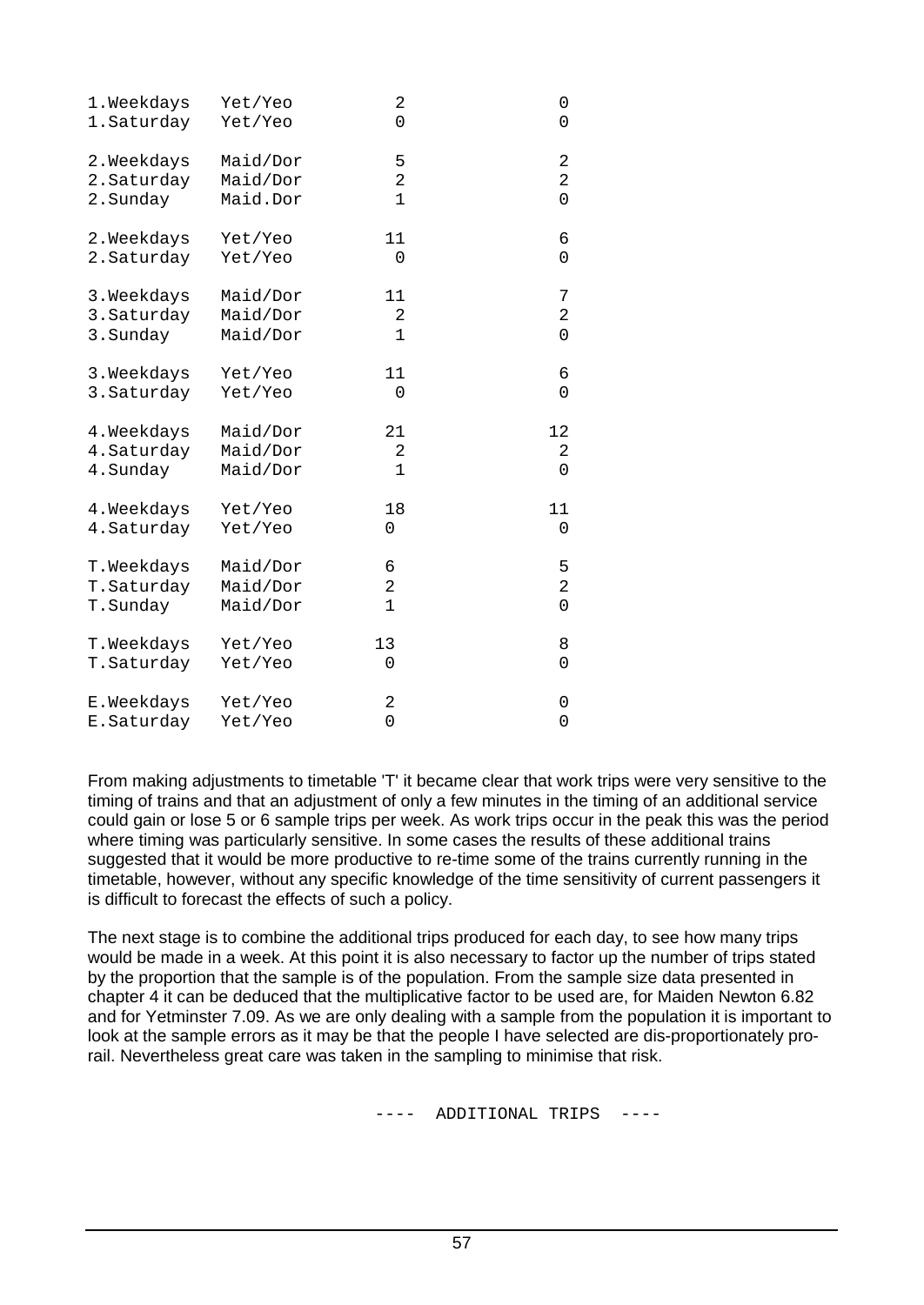| TIMETABLE | <b>PLACES</b> | MAXIMUM NUMBER<br>OF TRIPS | MINIMUM NUMBER<br>OF TRIPS |
|-----------|---------------|----------------------------|----------------------------|
| 1         | Yet/Yeo       | 14                         | 0                          |
| 2         | Yet/Yeo       | 78                         | 43                         |
| 3         | Yet/Yeo       | 78                         | 43                         |
| 4         | Yet/Yeo       | 128                        | 78                         |
| Т         | Yet/Yeo       | 92                         | 57                         |
| Ε         | Yet/Yeo       | 14                         | 0                          |
| 1         | Maid/Dor      | 14                         | 7                          |
| 2         | Maid/Dor      | 55                         | 27                         |
| 3         | Maid/Dor      | 96                         | 61                         |
| 4         | Maid/Dor      | 164                        | 96                         |
| Т         | Maid/Dor      | 61                         | 48                         |

From the above figures we can derive a mean estimate (ie definite trips are treated as having a constant probability of 1 and possible trips having a constant probability of 0.5). These mid range estimates are now added to the current flows.

| MEAN           |            |                 |          |            |
|----------------|------------|-----------------|----------|------------|
| TIMETABLE      | ADDITIONAL | NUMBER<br>TOTAL | ٩,       | ELASTICITY |
| (Yet/Yeo)      | TRIPS      | TRIPS<br>ΟF     | INCREASE |            |
| 1              | 7          | 34.5            | 25.45    | Infinite   |
| 2              | 60.5       | 88              | 220.00   | $-1.90$    |
| 3              | 60.5       | 88              | 220.00   | $-0.63$    |
| $\overline{4}$ | 103        | 130.5           | 374.55   | $-0.46$    |
| T              | 74.5       | 102             | 270.91   | $-7.78$    |
| E              | 7          | 34.5            | 25.45    | $-3.26$    |
| MEAN           |            |                 |          |            |
| TIMETABLE      | ADDITIONAL | TOTAL NUMBER    | ⊱        | ELASTICITY |
| (Maid/ Dor)    | TRIPS      | OF<br>TRIPS     | INCREASE |            |
| 1              | 10.5       | 73.5            | 16.67    | Infinite   |
| 2              | 41         | 104             | 65.08    | $-0.57$    |
| 3              | 78.5       | 141.5           | 124.60   | 0.37       |
| 4              | 130        | 193             | 206.35   | $-0.26$    |

T 54.5 117.5 86.51 - 5.06

It is clear from the information above that some extra stated trips that would be made using the current timetable. The most likely reason for these trips appearing is that these people have no idea of the current timetable and think that the current train service is worse than it is. This would suggest that just by increasing the public awareness of the timetable the number of trips could be increased in Yetminster by 7 and in Maiden Newton by 10-11.

The size of the two villages is broadly similar and the number of additional trips for any timetable shows little difference, but as Yetminster starts from a lower base the elasticities are approximately double those of Maiden Newton. Although there are more potential stated trips in Maiden Newton,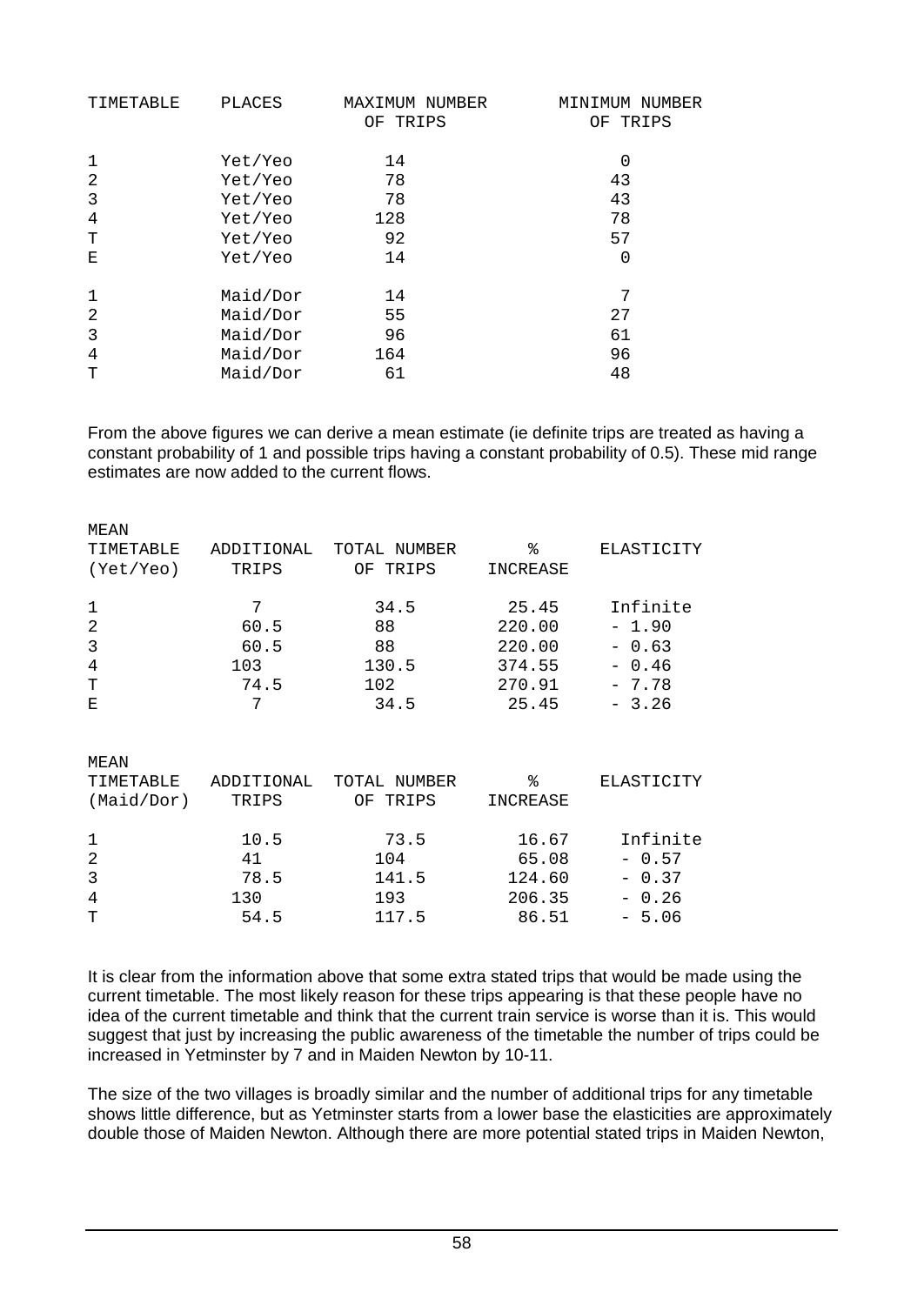a smaller proportion of these are actually made in the timetables than those stated in the Yetminster survey. This suggests that people are more sensitive to the timing of the service in the former. This sensitivity could be the result of a more competitive public transport environment in Maiden Newton than in Yetminster.

#### 5.5.4 SENSITIVITY TESTS:

This second set of results are produced by modifying the model so that the probability of making a trip is at its maximum if there is a train at the ideal stated time, this then declines linearly as the nearest train becomes less conveniently timed. When the train is at the stated limit the probability reaches zero. The probability of making a trip at the optimum time is given as 1 for definite trips and 0.5 for possible trips.

These diminishing probability figures are shown below. Using this approach the number of additional trips predicted is reduced by approximately two thirds.

| TIMETABLE<br>(Yet/Yeo) | ADDITIONAL<br>TRIPS | TOTAL NUMBER<br>TRIPS<br>OF | °<br>INCREASE | ELASTICITY |
|------------------------|---------------------|-----------------------------|---------------|------------|
| 1                      |                     | 27.5                        | Zero          | Zero       |
| 2                      | 13                  | 40.5                        | 47.27         | $-0.41$    |
| 3                      | 31                  | 58.5                        | 112.73        | $-0.33$    |
| $\overline{4}$         | 59                  | 86.5                        | 214.55        | $-0.27$    |
| T                      | 15                  | 42.5                        | 54.55         | $-1.57$    |
| E                      |                     | 27.5                        | Zero          | Zero       |

| TIMETABLE<br>(Maid/Dor)       | ADDITIONAL<br>TRIPS | TOTAL NUMBER<br>TRIPS<br>OF | °<br>INCREASE                   | ELASTICITY                                |
|-------------------------------|---------------------|-----------------------------|---------------------------------|-------------------------------------------|
| 1<br>2<br>3<br>$\overline{4}$ | 19<br>28<br>45      | 66<br>82<br>91<br>108       | 4.76<br>30.16<br>44.44<br>71.43 | Infinite<br>$-0.24$<br>$-0.13$<br>$-0.09$ |
| T                             |                     | 73                          | 15.87                           | $-0.93$                                   |

Now estimates are produced taking account of the sample error. These estimates are based on the mean values of extra trips identified from the constant probability assumption. The range of estimates is produced by looking at the standard error of the means as a result of sampling. The finite correction factor is applied as the sample size represents a significant (more than 5%) proportion of the population. The results are shown below. This is done firstly for the 95% (2\*standard error) range and then for 67% (1\*standard error) range.

95% CERTAINTY RANGE:

| TIMETABLE | BR.    | MINIMUM NUMBER | MAXIMUM NUMBER |
|-----------|--------|----------------|----------------|
| (Yet/Yeo) | FIGURE | OF TRIPS       | OF TRIPS       |
|           | 27.5   | 27.5           | 48.5           |
|           | 37     | 27.5           | 150.5          |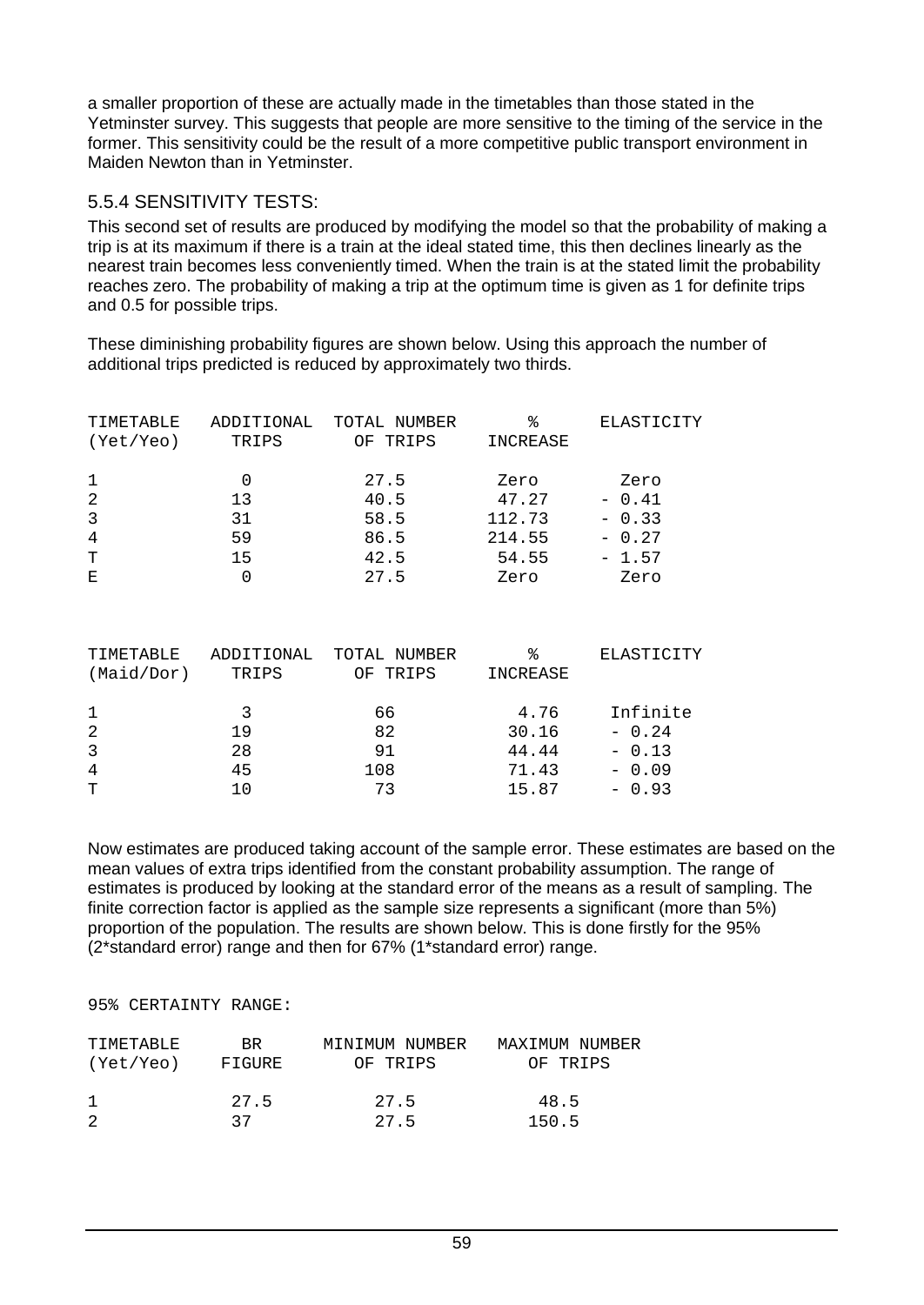| 3          | 40 | 27.5 | 150.5 |
|------------|----|------|-------|
| 4          | 42 | 34.5 | 226.0 |
| Т          | 28 | 27.5 | 180.5 |
| Ε          | 35 | 27.5 | 48.5  |
| (Maid/Dor) |    |      |       |
| 1          | 63 | 63   | 88    |
| 2          | 79 | 73   | 141   |
| 3          | 86 | 70   | 220   |
| 4          | 90 | 92   | 300   |
| Т          | 65 | 63   | 193   |

67% CERTAINTY RANGE:

| TIMETABLE      | BR.    | MINIMUM NUMBER | MAXIMUM NUMBER |
|----------------|--------|----------------|----------------|
| (Yet/Yeo)      | FIGURE | OF TRIPS       | OF TRIPS       |
|                |        |                |                |
| -1             | 27.5   | 27.5           | 41.5           |
| 2              | 37     | 56.5           | 119.5          |
| 3              | 40     | 56.5           | 119.5          |
| $\overline{4}$ | 42     | 82.5           | 178.5          |
| T              | 28     | 62.5           | 141.5          |
| Ε              | 35     | 27.5           | 41.5           |

67% CERTAINTY RANGE (cont):

| TIMETABLE<br>(Maid/Dor) | BR.<br>FIGURE | MINIMUM NUMBER<br>OF TRIPS | MAXIMUM NUMBER<br>OF TRIPS |
|-------------------------|---------------|----------------------------|----------------------------|
| 1                       | 63            | 66                         | 81                         |
| 2                       | 79            | 90                         | 124                        |
| 3                       | 86            | 108                        | 182                        |
| $\overline{4}$          | 90            | 144                        | 248                        |
| T                       | 65            | 85                         | 157                        |

There are clearly quite large error ranges associated with the sample. The size of this error is a result of only a few people stating that they would make trips as a result of a better service. This means that a difference of only a few people mentioning trips could significantly affect the results.

#### *5.6 COMPARISON OF THE 'ROOFTOPS' AND MARKET RESEARCH RESULTS*

The results of the two models can now be compared. At this stage it must be remembered that the market research figures are only a survey and must not be treated as the true effect of a frequency change.

Looking at the sample error table it is clear that the error range is such that very little can be said at the 95% level of confidence.

At the 67% level of confidence it is clear that the BR model consistently under-predicts the effects of an improvement in service frequency for both villages. The only instance where the BR model is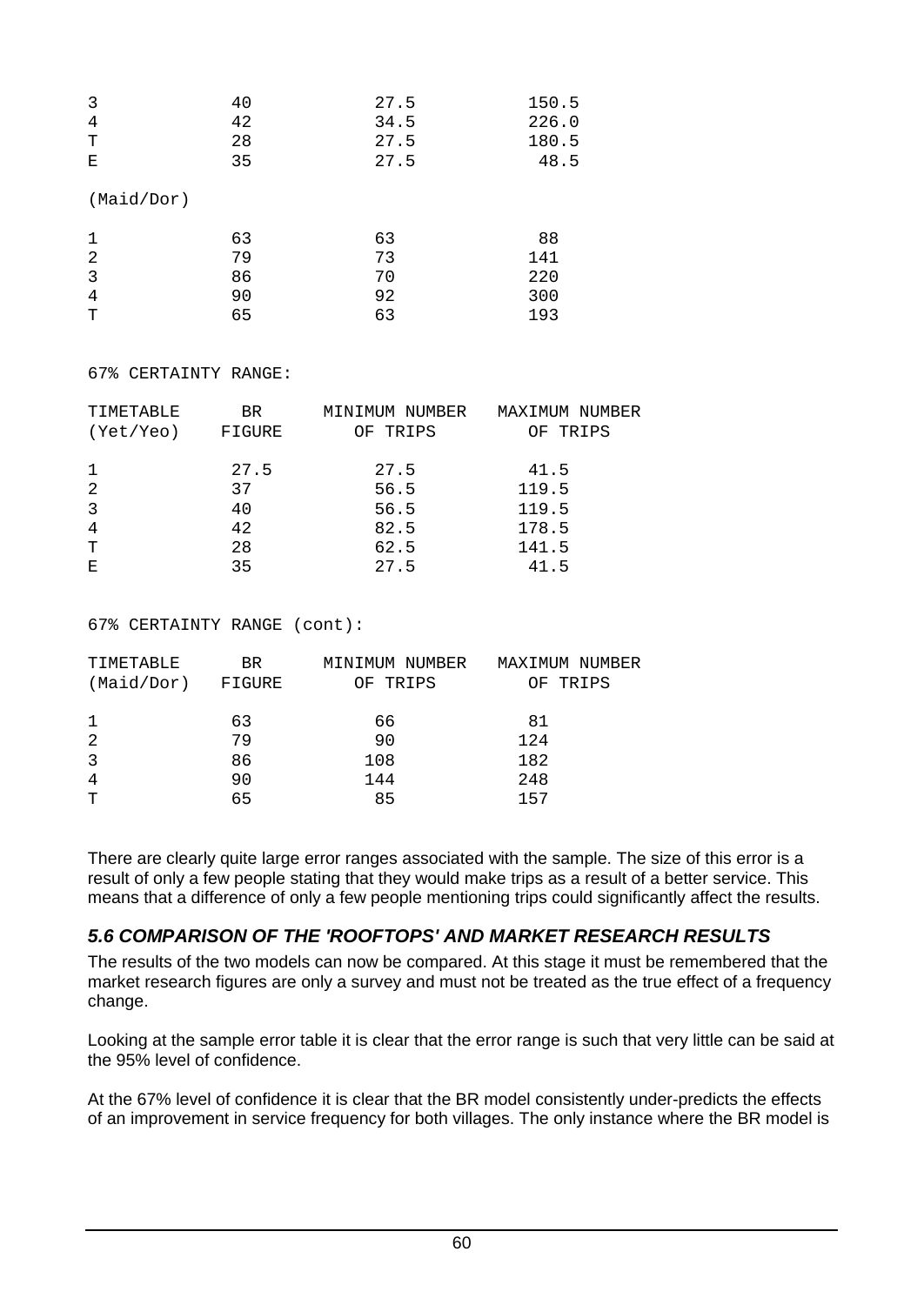within the 67% error range is for timetable E. Timetable E is where trains are added to the large gaps in the evening services from Yetminster. The Rooftops model (because of its constant demand assumption) has predicted a relatively large increase in passengers because of this gap, even though the market research survey shows this to be a time of relatively low demand.

#### Yetminster results - Elasticities

| TIMETABLE      | BR ESTIMATE | CONSTANT<br>PROBABILITY | FALLING<br>PROBABILITY |
|----------------|-------------|-------------------------|------------------------|
| 1              | Zero        | Infinity                | Zero                   |
| 2              | $-0.30$     | $-1.90$                 | $-0.41$                |
| 3              | $-0.14$     | $-0.63$                 | $-0.33$                |
| $\overline{4}$ | $-0.06$     | $-0.46$                 | $-0.27$                |
| T              | $-0.06$     | $-7.78$                 | $-1.57$                |
| Ε              | $-3.31$     | $-3.26$                 | Zero                   |

#### Maiden Newton results - Elasticities

| TIMETABLE      | BR ESTIMATE | CONSTANT<br>PROBABILITY | FALLING<br>PROBABILITY |
|----------------|-------------|-------------------------|------------------------|
| $\mathbf{1}$   | Zero        | Infinity                | Infinity               |
| 2              | $-0.22$     | $-0.57$                 | $-0.24$                |
| 3              | $-0.11$     | $-0.37$                 | $-0.13$                |
| $\overline{4}$ | $-0.05$     | $-0.26$                 | $-0.09$                |
| т              | $-0.20$     | $-5.06$                 | $-0.93$                |

Looking at the elasticity estimates for the various models. The first thing that strikes one is the wide deviation between the mean estimates from the constant probability assumption and the Rooftops estimates, the market research estimates are much higher than the BR results.

The falling probability estimates (which are based on a pessimistic assumption) are also higher than the Rooftops figures. These falling probability estimates do come quite close to the BR figures in Maiden Newton. When one takes into account the likely sample error the difference between these two estimates is probably not significant in Maiden Newton. It is in Yetminster that the BR model is substantially different and this may be a result of the BR passenger figures for Yetminster being an under-estimate thus accentuating the elasticity here. The BR model does predict a slightly higher elasticity for Yetminster but even so it is not comparable with the market research results.

Some other factors could account for the difference between the BR and market research estimates. These could be an over-estimate of the number of work trips, this would reduce the overall journey time elasticity and thus the BR estimates. Another possibility is that the market research responses assume that people know that the service has been improved, the evidence seems to be that some people think train services are worse than they are. If BR introduced one of the improved timetables without adequately informing potential users the actual result may be nearer their model.

The most important thing shown by the elasticities is the influence of timing effects. Timetable E has additional trains running at relatively unpopular times, where there is currently a big gap in the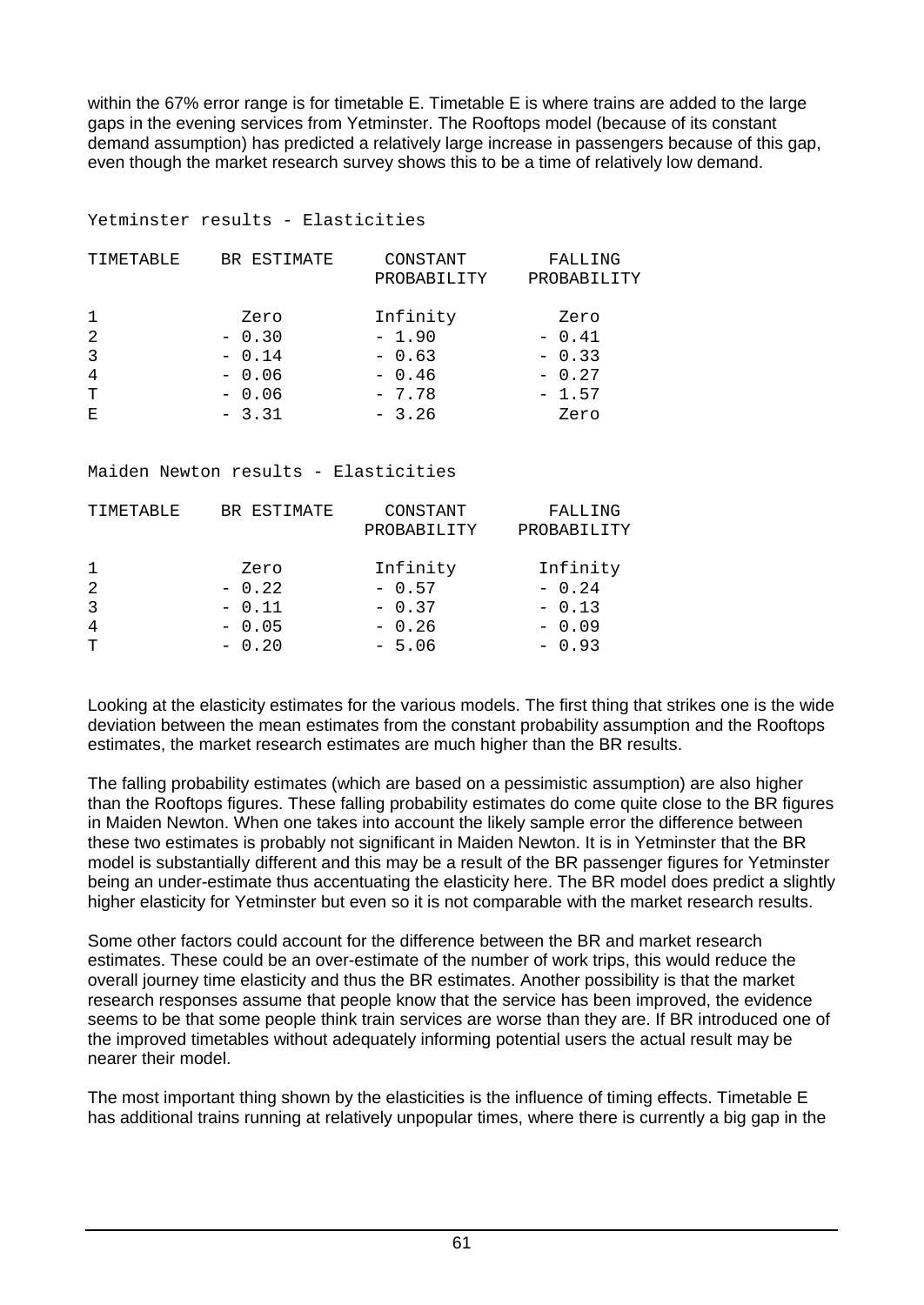timetable. It can be seen that for timetable E the BR estimate is considerably larger than for any other timetable and it almost reaches the constant probability forecast. The prediction of the falling probability model sees no additional trips as a result of this extra evening service.

For timetable T where extra trains are inserted only at the most popular times, it is clear for both villages that there is a very large gap between the estimates of the BR model and the alternative models. As trains are added where there are smaller gaps in the timetable the Rooftops model sees there being little opportunity to gain extra passengers by inserting trains. Even the pessimistic diminishing probability model produces considerably higher estimates than the Rooftops model. Where straight frequency changes are considered the gap, whilst still significant, is smaller.

By increasing the value of adjustment time ('P') in the BR model it would be possible to bring the straight frequency estimates more into line, but the Rooftops model would still show substantial errors on the simple timing changes. It must therefore be concluded that the Rooftops model could be used to replicate the results of the straight frequency changes (ie a doubling of the number of trains) with a higher value of adjustment time, but it could not deal with the effects of adding services at specific times. Even if the values of adjustment time were increased there would still be a discrepancy between the two villages as there are greater differences between the BR model and the alternatives in Yetminster than in Maiden Newton. This difference is the result of there being a higher base level of trips in Maiden Newton than in Yetminster, the number of additional trips made in each village for each new timetable are fairly similar in size.

# **5.7 SUMMARY OF RESULTS**

The main results from this chapter are as follows. Distributions of desired travel times have been constructed by day and trip purpose, for trips from a village to it's main urban centre. The desired duration of a number of trip types has been estimated.

Next it appears that the long-term results of a reduction in service frequency could be more elastic than in the short-term. It is also apparent that where the rail service is infrequent a significant number of activities are arranged around the train times.

The proportion of current rail trips by day of timetable and work/non-work has been estimated. The allowance people will give a train timetable around their desired time has been estimated showing that for work trips the most critical times are arriving later than the desired time and departing from the work place before the desired time. For non-work trips all periods of adjustment seem to have equal value (being greater than for work trips).

It is apparent that for the population as a whole, the frequency of the service was not seen to be a great deterrent to its use. It has been found that although the people in the village with the worst service appeared to be more constrained by the timetable this was not statistically significant. It has also been noticed that personal characteristics play some part in the individuals response to a frequency change and some general trends are visible.

Finally the market research based figures of additional trips were compared to the predictions of BR's Rooftops model. It was shown that the BR model produces consistently lower estimates than the results of the behavioural model. It was also seen that the BR model is substantially out when used to predict the effects of introducing 'timed' services to hit peaks in demand.

It must be stressed that this survey represents only a sample of the population and although great care was taken to ensure accurate responses to the questions people are notoriously unreliable when being asked hypothetical questions.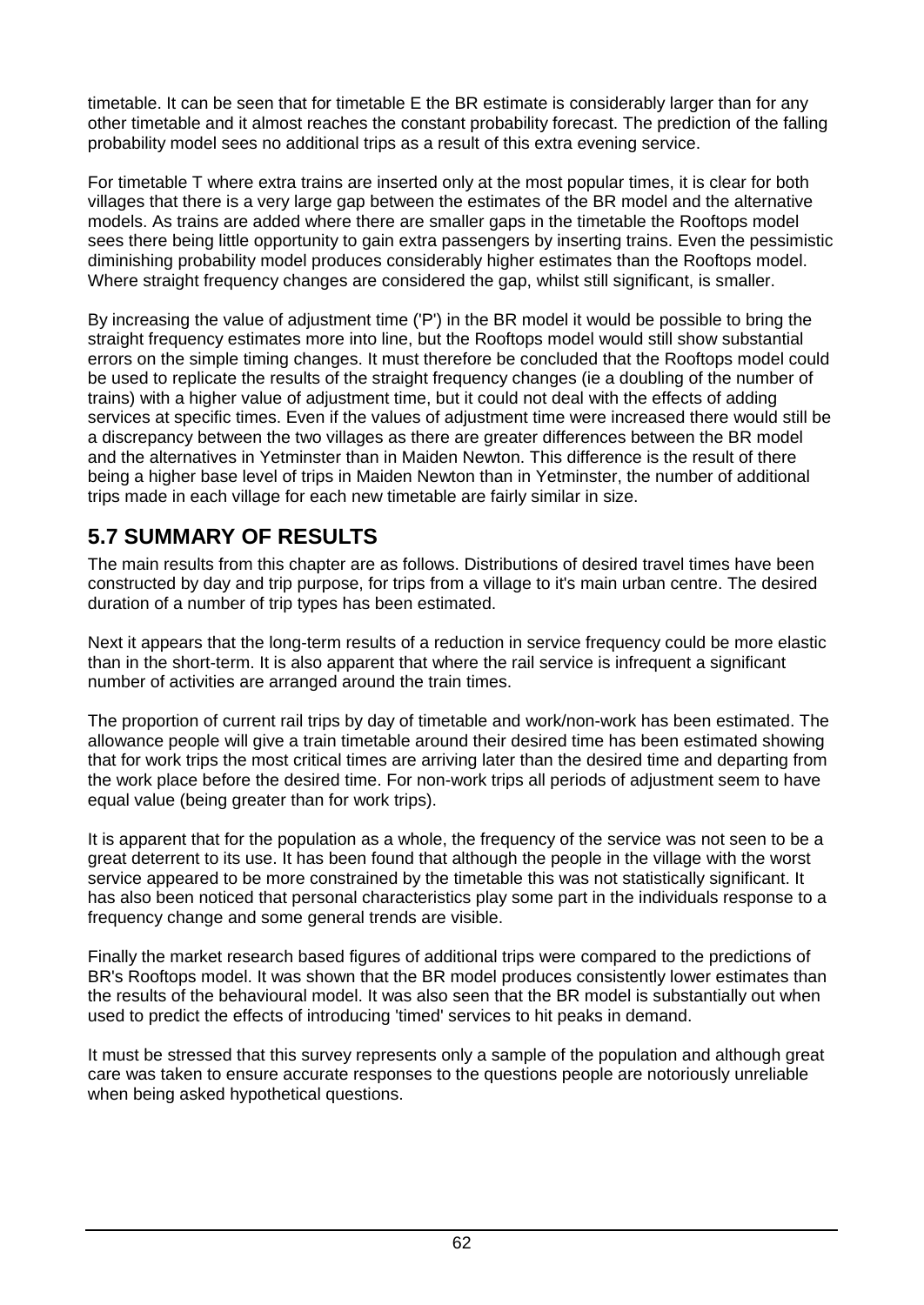# **CHAPTER SIX - SUMMARY AND CONCLUSIONS**

# *6.1 GENERAL*

This chapter draws together all the elements of the research producing conclusions and recommendations for further work and policy.

# *6.2 SUMMARY OF RESEARCH*

#### 6.2.1 THE APPROACH:

The research involved the design and implementation of a complex behavioural model to explain and replicate the decisions of passengers, whether to use a local rail service if additional services were added to the timetable. The model was calibrated on market research responses from a sample of two Dorset villages. The resulting computer programme is able to predict, for each village, for any level of service the number of additional trips generated to a specified destination.

A more general investigation was also carried out into desired travel times and the sensitivity of current rail travellers to the timing of services.

#### 6.2.2 THE RESULTS:

The research compared the results of the market research model to those of the conventional British Rail Rooftops model. It was found that the BR model's estimates were consistently below those of the market research model. It was noticed that the BR model was further out when dealing with the addition of individual trains to the timetable than when the number of trains was simply doubled. It is thus clear that the BR model's reliability is in doubt when timing effects are considered on a railway that has an infrequent service. The more general results follow. It was found that some of the trips that were stated as additional, to those currently made, could have been made using the current train timetable. This phenomena suggests that there may be a gain in patronage by increasing the communities' awareness of the timetable.

Distributions of desired travel times have been produced by day and trip purpose. The desired amount of time at the destination for a number of trip types has been estimated from this. It has been found that after a frequency reduction it is likely that responses will be more elastic in the long run as passengers need time to make alternative arrangements. It was noted that a number of activities are arranged around the train times.

The amount of adjustment allowed by a passenger before he no longer makes a potential trip has been estimated for four possible adjustment periods. Work trips as one would expect proved to be the most sensitive. For these trips the most critical periods were arriving in town later than the desired time and leaving town earlier than desired. For non-work trips all periods of adjustment had roughly equal value and were found to be less sensitive than work trips. For the population as a whole the current frequency of the service is not seen as a great deterrent to the use of the trains.

# *6.3 VALIDITY OF THE APPROACH AND RESULTS*

It is felt that the market research approach has been reasonably successful in establishing basic information about people's reactions to the timing and frequency of secondary rail services. There are some areas where the results are perhaps too tentative to make strong claims. The exact values of the elasticity measures are too sensitive to variations in assumptions to be seen as rigid and reliable figures, but even with the large error ranges associated with these elasticities some significant results can be extracted.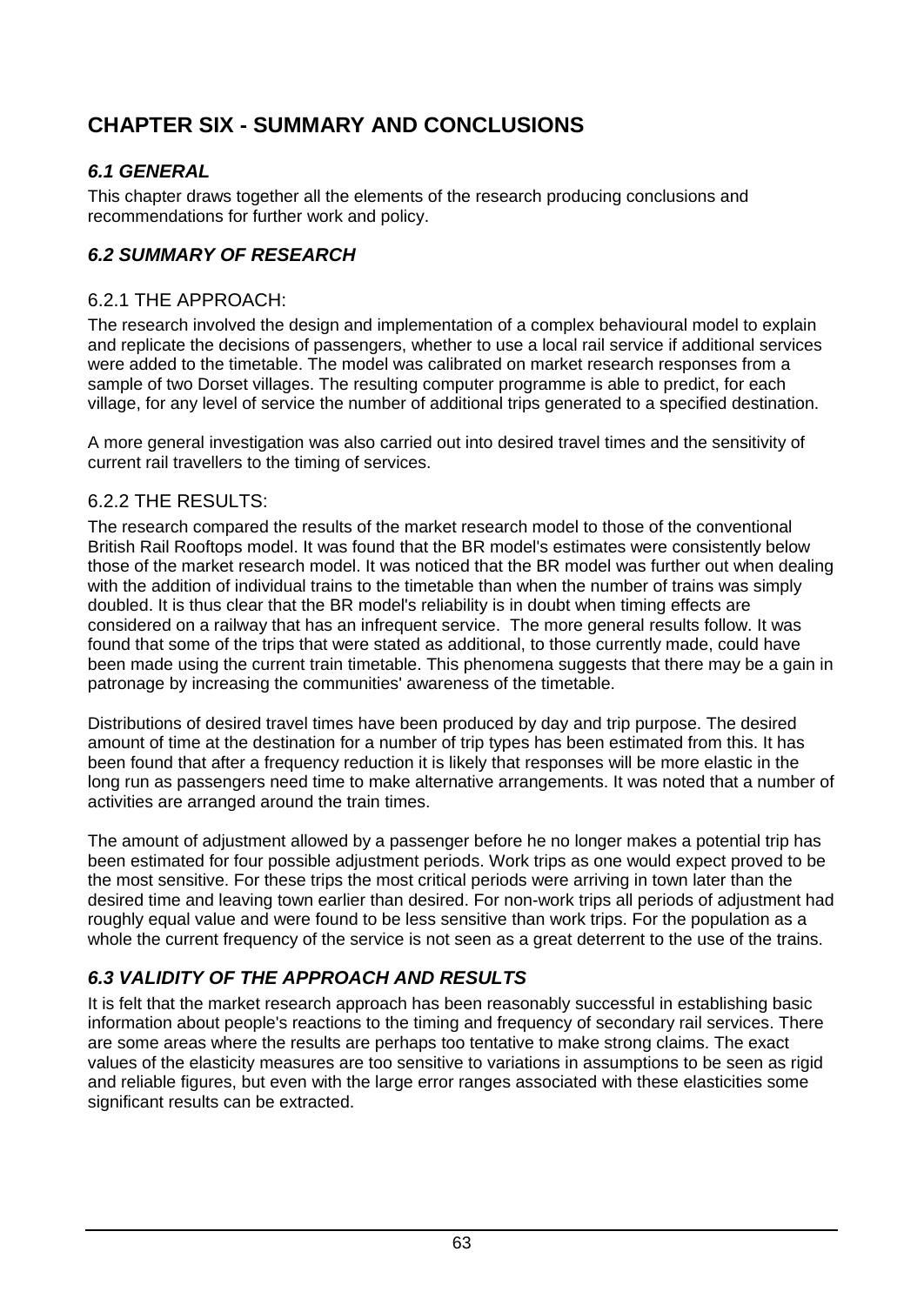Some small problems were experienced with the questionnaire used on the full scale survey of the response to frequency changes (Appendix II), for this reason a modified questionnaire (Appendix III) was designed after the full scale survey. It is believed that this later questionnaire coupled with an increased sample size would produce more reliable results. The main assumption of the market research model, that a linear decline in a passengers net utility associated with a trip, could be changed if evidence that this was invalid became available.

Finally, it must be stressed that these results represent a sample of the populations of only two Dorset villages. The results only consider trips from these villages to larger towns. It may be that these findings are not applicable to a different environment. It is also be possible that the people contacted, deliberately or through lack of thought, gave false information. The results of this study must therefore be treated with some reservation. However, major efforts were made to contain any potential inaccuracies.

# *6.4 IMPLICATIONS FOR THE REAL WORLD*

It is hoped that this research does have some practical value. There are a number of areas where the findings may have some useful application. It would seem, as suggested by BR, that the Rooftops model in its current form is unreliable where services are infrequent. In their handbook BR suggest that this is only the case for services of less than one train every three hours. This research was done on a line with a service every two hours and the Rooftops model did show significant differences from the market research based approach.

It therefore seems that the Rooftops model is of suspect value on services of every two hours and less. In this research the BR model consistently under-predicted the results of service improvements. This would suggest that some services that have been planned using this model have a worse service than perhaps they could support. It may be that the best results come from re-timing current services, to make them more suitable to the local population. But it must be remembered that the needs of connecting passengers and the availability of paths for the trains have to be borne in mind when suggesting timetables are re-arranged.

One interesting feature of the stated additional times is that most of the gains are made at peak times. It is at these times that additions to services are most expensive as the current infrastructure will probably already be working at its maximum capacity. This means that the best economic solution may be to ignore the desires of potential travellers in the peak, perhaps re-timing peak services where necessary, while running additional services at the most popular off-peak times.

The removal of some stops from the service, thus reducing the service to villages on the route, may not have helped on this line. This reduction in the number of stops makes little difference to journey times which are reduced by about 2-3 minutes. The high elasticity values derived in this study may mean that this policy should be reviewed and the operation of a request stop system instituted. This would allow a better service whilst reducing journey times. It would also improve revenue protection as the train would not stop on the return journey unless the passenger spoke to the guard.

The introduction of request stops may allow the other stops to be re-opened, such as at Bradford Peverell. It seems that some of the trains in the peak in Yetminster could be re-timed to give an overall benefit to the whole service. This would benefit all other travellers going to Yeovil (which is one of the main destinations on the line) as they will all want to arrive at reasonably similar times.

Generally the information about desired travel times and duration of trips should allow the more effective planning of timetables on the basis of when local people want to travel, rather than when previous timetables have run. However, this is a complex line with through connections and the results of re-timing services would be more difficult than on a branch line with no through traffic. If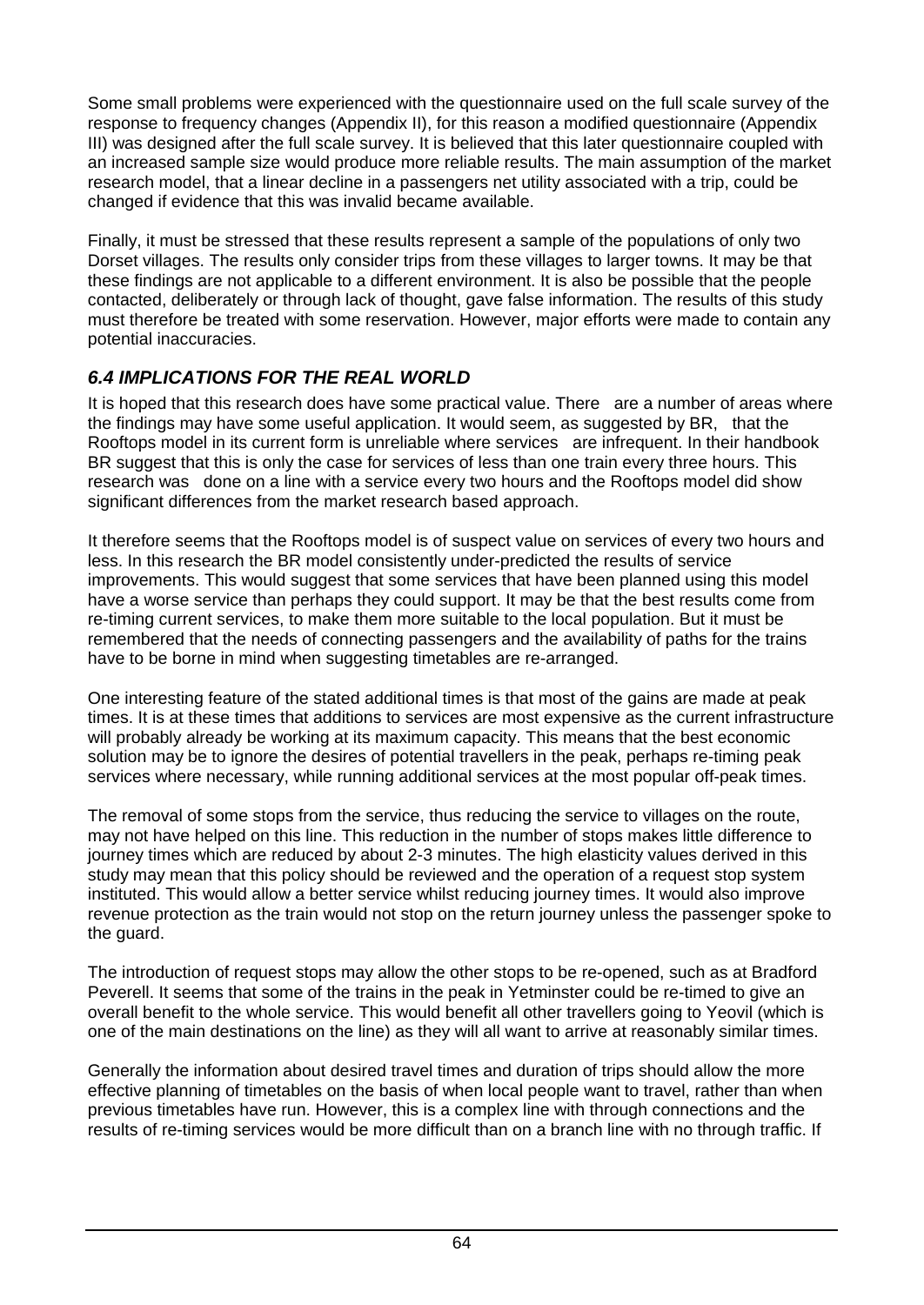re-timing was to be considered a serious possibility (rather than just adding trains) some information must be gained from passengers currently using trains that would be moved so that the loss of some of these passengers, could be balanced against the gain in passengers at other periods.

Although the exact elasticities in the study appear to make the results only of use to the line studied, this is not the case. The more general information about desired travel times and durations, should be of use to any public transport operator when planning new services. The method developed to estimate responses through a market research survey, should also be applicable in many areas of public transport.

One other possible use for the market research technique developed in this research would be in estimating the demand for completely new rail services. An expected fare could be used in the trade-off and this would produce the level of demand for a new service at various levels of quality. The technique could therefore be of some use in determining whether re-opening proposals are valid.

# *6.5 RECOMMENDATIONS FOR FURTHER WORK*

As this study has largely investigated a new area of rail research there are many topics thrown up that should be looked at in more detail. The main area of interest is the way in which the probability of making a trip falls as the deviation from desired travel times increases - two approaches were used in the thesis one of which appears to give optimistic results whilst the other is definitely based on a pessimistic assumption. Investigation of the way this declines would therefore be most useful. It would also be interesting to see the results of this kind of survey on passengers who are currently using the rail service. It would then be possible to get a figure for people's reactions to the withdrawal of current services.

The results could also be used in social cost benefit analysis where timetable improvements are to be subsidised by a public body. The gain in passengers could be related to savings in time and accident costs on the road network in areas where congestion was a problem.

# *6.6 POLICY RECOMMENDATIONS*

The main recommendation is that the Rooftops model, in its current form, is no longer used on services with less than a train every two hours. This is unless some account is taken of demand at different times of the day. It is also recommended that the timing of services be taken more in to account on infrequent services, so that perhaps an investigation can be made in to people's desired travel times before a new timetable is drawn up. This is especially important as it appears that in certain periods the alteration of the timing of a service by only a few minutes can significantly affect the loadings. It is therefore critical that the peaks of demand are identified so that passenger loadings can be optimised.

# *6.7 SUMMARY OF CHAPTER*

The results of a market research study when compared to the BR Rooftops model showed a significant difference between the two. This difference was especially marked where the timing of services was considered. It is suggested that the current form of the Rooftops model is not applied to services with a frequency of less than a train every two hours. The Rooftops model could be modified to take account of the different levels of demand during the day and this would make the results more acceptable on infrequent services.